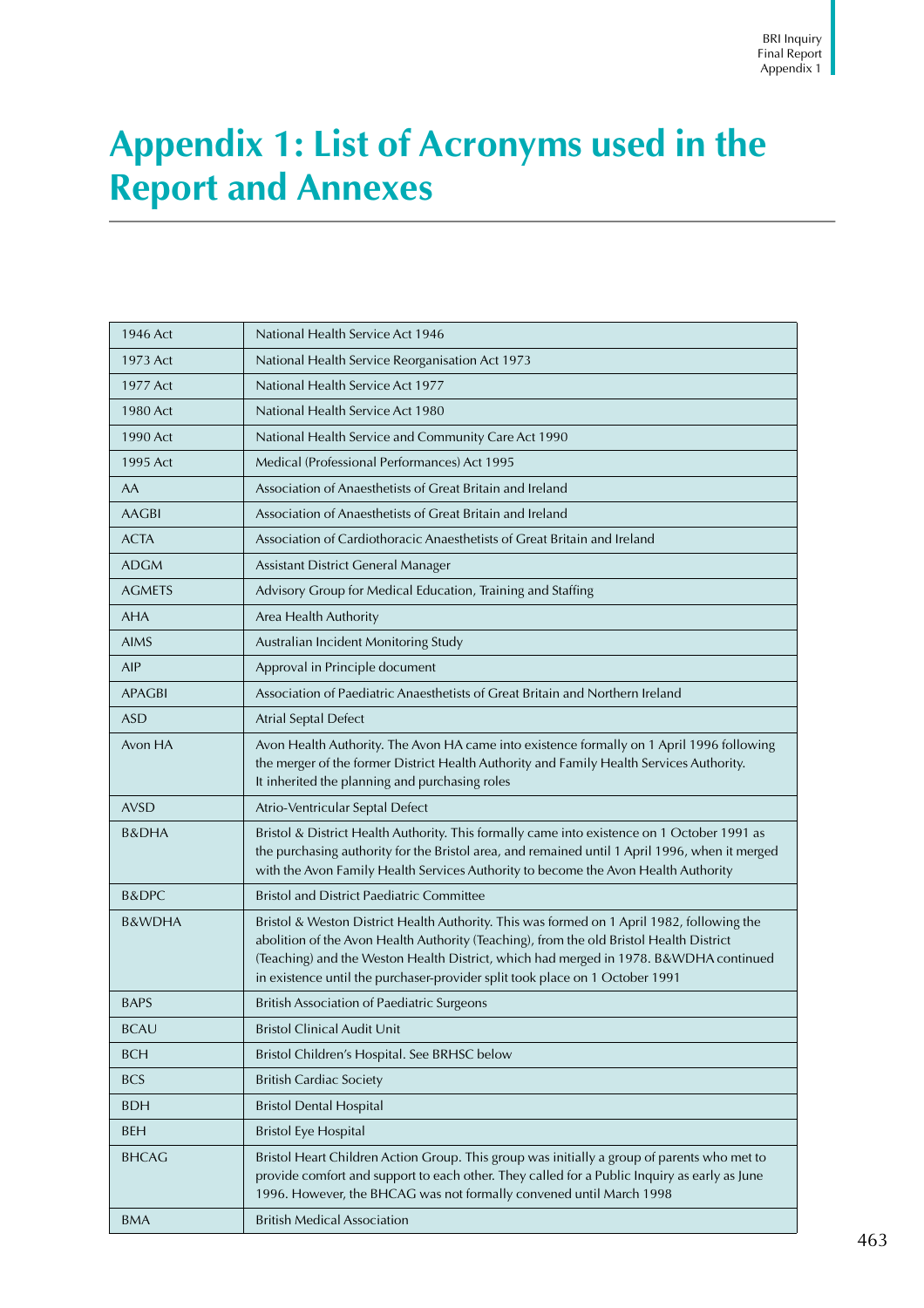| <b>BMH</b>   | <b>Bristol Maternity Hospital</b>                                                                                                                                                                                                                                                                                                                           |  |
|--------------|-------------------------------------------------------------------------------------------------------------------------------------------------------------------------------------------------------------------------------------------------------------------------------------------------------------------------------------------------------------|--|
| BMJ          | <b>British Medical Journal</b>                                                                                                                                                                                                                                                                                                                              |  |
| <b>BPA</b>   | <b>British Paediatric Association</b>                                                                                                                                                                                                                                                                                                                       |  |
| <b>BPCA</b>  | <b>British Paediatric Cardiac Association</b>                                                                                                                                                                                                                                                                                                               |  |
| <b>BRHC</b>  | Bristol Royal Hospital for Children (opened April 2001)                                                                                                                                                                                                                                                                                                     |  |
| <b>BRHSC</b> | Bristol Royal Hospital for Sick Children (formerly known as the Bristol Royal Children's<br>Hospital (the BRCH); also referred to in evidence as the Bristol Children's Hospital                                                                                                                                                                            |  |
| <b>BRI</b>   | Bristol Royal Infirmary, part of the UBH/T, located in central Bristol                                                                                                                                                                                                                                                                                      |  |
| <b>BSSG</b>  | Bristol Surgeons Support Group. A group largely comprising former patients of Mr Wisheart<br>and Mr Dhasmana, but including parents of children on whom the surgeons had performed<br>paediatric cardiac surgery, and set up following the General Medical Council Hearings in<br>relation to charges against Mr Wisheart, Mr Dhasmana and Dr John Roylance |  |
| CABG         | Coronary Artery Bypass Graft                                                                                                                                                                                                                                                                                                                                |  |
| CAC          | <b>Clinical Audit Committee</b>                                                                                                                                                                                                                                                                                                                             |  |
| <b>CASPE</b> | Clinical Accountability, Service Planning and Evaluation                                                                                                                                                                                                                                                                                                    |  |
| CAVSD        | Complete Atrio-Ventricular Septal Defect                                                                                                                                                                                                                                                                                                                    |  |
| <b>CCNR</b>  | <b>Clinical Case Note Review</b>                                                                                                                                                                                                                                                                                                                            |  |
| <b>CCR</b>   | <b>Coded Clinical Records</b>                                                                                                                                                                                                                                                                                                                               |  |
| <b>CEP</b>   | <b>Continuing Education Points</b>                                                                                                                                                                                                                                                                                                                          |  |
| <b>CEPOD</b> | Confidential Enquiry into Peri-Operative Deaths                                                                                                                                                                                                                                                                                                             |  |
| <b>CHC</b>   | Community Health Council                                                                                                                                                                                                                                                                                                                                    |  |
| <b>CHD</b>   | <b>Congenital Heart Disease</b>                                                                                                                                                                                                                                                                                                                             |  |
| <b>CHI</b>   | Commission for Health Improvement                                                                                                                                                                                                                                                                                                                           |  |
| <b>CHSC</b>  | <b>Central Health Services Council</b>                                                                                                                                                                                                                                                                                                                      |  |
| <b>CICU</b>  | Cardiac Intensive Care Unit                                                                                                                                                                                                                                                                                                                                 |  |
| <b>CME</b>   | <b>Continuing Medical Education</b>                                                                                                                                                                                                                                                                                                                         |  |
| <b>CMO</b>   | <b>Chief Medical Officer</b>                                                                                                                                                                                                                                                                                                                                |  |
| <b>CNO</b>   | <b>Chief Nursing Officer</b>                                                                                                                                                                                                                                                                                                                                |  |
| COG          | <b>Clinical Outcomes Group</b>                                                                                                                                                                                                                                                                                                                              |  |
| <b>CPD</b>   | <b>Continuing Professional Development</b>                                                                                                                                                                                                                                                                                                                  |  |
| <b>CQI</b>   | Continuous Quality Improvement                                                                                                                                                                                                                                                                                                                              |  |
| <b>CSB</b>   | Cardiac Surgery Board                                                                                                                                                                                                                                                                                                                                       |  |
| <b>CSJWP</b> | Cardiac Surgery Joint Working Party                                                                                                                                                                                                                                                                                                                         |  |
| <b>CSMB</b>  | Cardiac Services Management Board                                                                                                                                                                                                                                                                                                                           |  |
| <b>CSR</b>   | Cardiac Surgical Register                                                                                                                                                                                                                                                                                                                                   |  |
| <b>CSWP</b>  | Cardiac Surgery Working Party                                                                                                                                                                                                                                                                                                                               |  |
| CV           | Coefficient of Variation: the standard deviation divided by the mean                                                                                                                                                                                                                                                                                        |  |
| <b>DAC</b>   | <b>District Audit Committee</b>                                                                                                                                                                                                                                                                                                                             |  |
| <b>DGH</b>   | <b>District General Hospital</b>                                                                                                                                                                                                                                                                                                                            |  |
| <b>DGM</b>   | <b>District General Manager</b>                                                                                                                                                                                                                                                                                                                             |  |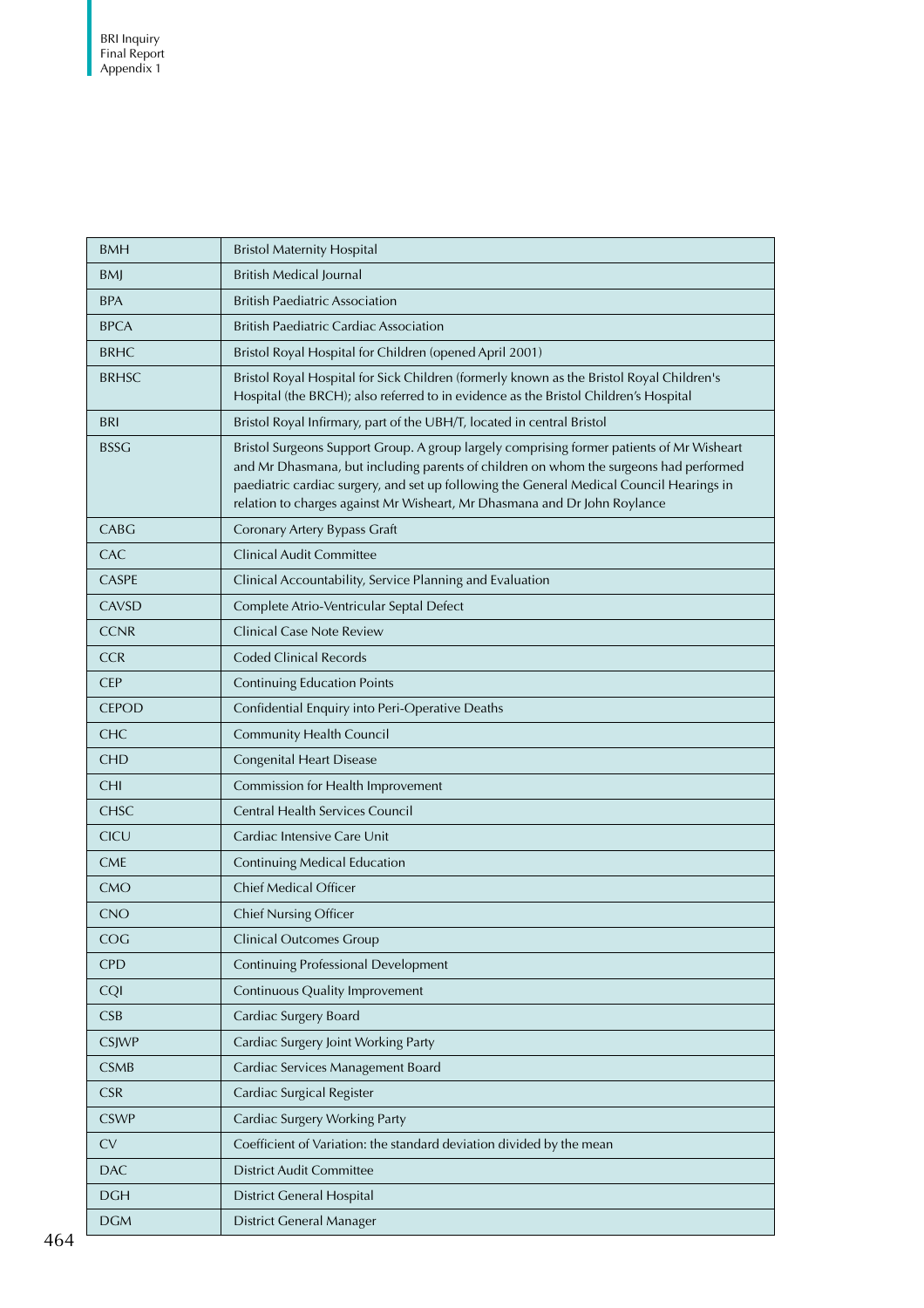L

| <b>DHA</b>    | <b>District Health Authority</b>                                                                                                                            |  |
|---------------|-------------------------------------------------------------------------------------------------------------------------------------------------------------|--|
| <b>DHSS</b>   | Department of Health and Social Security. Established on 1 November 1968 when the two<br>separate Ministries of Health and Social Security were amalgamated |  |
| <b>DMO</b>    | <b>District Medical Officer</b>                                                                                                                             |  |
| <b>DMT</b>    | <b>District Management Team</b>                                                                                                                             |  |
| <b>DNAC</b>   | <b>District Nurse Advisory Committee</b>                                                                                                                    |  |
| DoH           | Department of Health. Established in July 1988 following the decision to split the DHSS into<br>two Ministries <sup>1</sup>                                 |  |
| <b>DSS</b>    | Department of Social Security. See also DHSS                                                                                                                |  |
| <b>DySSSy</b> | <b>Dynamic Standard Setting System</b>                                                                                                                      |  |
| <b>ECG</b>    | Electrocardiogram                                                                                                                                           |  |
| EFL           | <b>External Financing Limit</b>                                                                                                                             |  |
| EL            | <b>Executive Letter</b>                                                                                                                                     |  |
| <b>ENB</b>    | English National Board for Nursing, Midwifery and Health Visiting                                                                                           |  |
| <b>ENT</b>    | Ear, Nose and Throat                                                                                                                                        |  |
| ERA           | Employment Rights Act 1996                                                                                                                                  |  |
| <b>FHSA</b>   | Family Health Service Authority                                                                                                                             |  |
| <b>FPC</b>    | <b>Family Practitioner Committee</b>                                                                                                                        |  |
| <b>FPCC</b>   | Finance, Property and Computing Committee of B&WDHA (q.v.)                                                                                                  |  |
| <b>GMC</b>    | <b>General Medical Council</b>                                                                                                                              |  |
| GOS           | Great Ormond Street Hospital for Children NHS Trust                                                                                                         |  |
| GP            | <b>General Practitioner</b>                                                                                                                                 |  |
| <b>GPFH</b>   | General Practioner Fundholder                                                                                                                               |  |
| НA            | Health Authority                                                                                                                                            |  |
| HC            | <b>Health Circular</b>                                                                                                                                      |  |
| <b>HCA</b>    | <b>Health Care Assistant</b>                                                                                                                                |  |
| <b>HCHS</b>   | Hospital and Community Health Services                                                                                                                      |  |
| HDU           | High Dependency Unit                                                                                                                                        |  |
| <b>HES</b>    | <b>Hospital Episode Statistics</b>                                                                                                                          |  |
| <b>HMC</b>    | <b>Hospital Medical Committee</b>                                                                                                                           |  |
| <b>HRC</b>    | <b>Hospital Recognition Committee</b>                                                                                                                       |  |
| <b>HRG</b>    | Health Resource Group                                                                                                                                       |  |
| <b>HSE</b>    | Health and Safety Executive                                                                                                                                 |  |
| ICD           | International Classification of Diseases                                                                                                                    |  |
| ICS           | <b>Intensive Care Society</b>                                                                                                                               |  |
| ICU           | Intensive Care Unit. Also referred to in evidence as ITU. See also CICU and PICU                                                                            |  |
| <b>ITU</b>    | See ICU                                                                                                                                                     |  |
| ${\sf IV}$    | Intravenous                                                                                                                                                 |  |
| JCC           | Joint Consultants' Committees                                                                                                                               |  |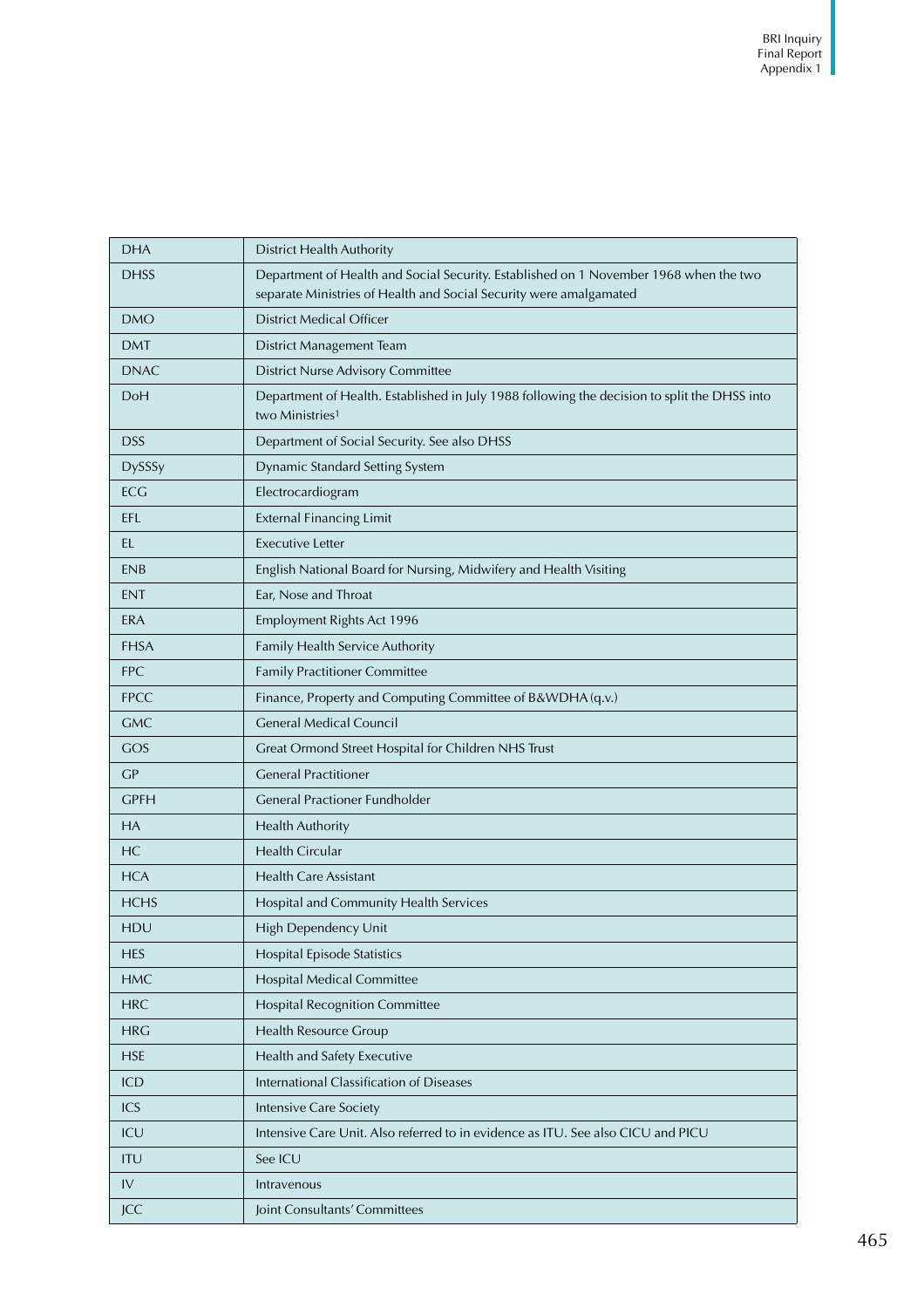| <b>JCHMT</b>     | Joint Committee on Higher Medical Training                                        |  |
|------------------|-----------------------------------------------------------------------------------|--|
| <b>ICHST</b>     | Joint Committee on Higher Surgical Training                                       |  |
| <b>JCSAC</b>     | Joint Consultants Specialist Advisory Committee                                   |  |
| <b>JPAG</b>      | Joint Planning Advisory Group                                                     |  |
| <b>LHAC</b>      | Local Hospital Audit Committee                                                    |  |
| <b>LVOTO</b>     | Left Ventricular Outflow Tract Obstruction                                        |  |
| <b>MAAG</b>      | Medical Audit Advisory Group                                                      |  |
| <b>MAC</b>       | <b>Medical Audit Committee</b>                                                    |  |
| <b>MACSOM</b>    | Medical Audit and Clinical Standards Outcome Measurement                          |  |
| <b>MDA</b>       | <b>Medical Devices Agency</b>                                                     |  |
| <b>MDI</b>       | Medical Database Index                                                            |  |
| <b>MDU</b>       | Medical Defence Union                                                             |  |
| <b>MDUS</b>      | Medical and Dental Defence Union of Scotland                                      |  |
| <b>MEC</b>       | Medical Ethics Committee of the BMA (q.v.)                                        |  |
| <b>MESB</b>      | Medical Education Standards Board                                                 |  |
| <b>MIWG</b>      | Medication Information Working Group                                              |  |
| <b>MPD</b>       | Medical Policy Division of the DoH                                                |  |
| <b>MPS</b>       | <b>Medical Protection Society</b>                                                 |  |
| <b>MRC</b>       | Medical Research Council                                                          |  |
| <b>NBNI</b>      | National Board for Nursing, Midwifery and Health Visiting for Northern Ireland    |  |
| <b>NBS</b>       | National Board for Nursing, Midwifery and Health Visiting for Scotland            |  |
| <b>NCEPOD</b>    | National Confidential Enquiry into Peri-operative Deaths                          |  |
| <b>NEQAS</b>     | National External Quality Assessment Scheme                                       |  |
| <b>NHS</b>       | National Health Service                                                           |  |
| <b>NHS Trust</b> | We use this generic term to refer to any trust which provides acute hospital care |  |
| <b>NHSE</b>      | NHS Executive (in existence from April 1 1995)                                    |  |
| <b>NHSLA</b>     | National Health Service Litigation Authority                                      |  |
| <b>NHSME</b>     | NHS Management Executive (in existence from May 1989 to March 31 1995)            |  |
| <b>NICE</b>      | National Institute for Clinical Excellence                                        |  |
| <b>NICS</b>      | Neonatal and Infant Cardiac Surgery                                               |  |
| <b>NMC</b>       | Nursing and Midwifery Council                                                     |  |
| <b>NNEB</b>      | National Nursery Examination Board                                                |  |
| <b>NSCAG</b>     | National Specialised Commissioning Advisory Group                                 |  |
| <b>NSF</b>       | National Service Framework                                                        |  |
| <b>NVQ</b>       | National Vocational Qualification                                                 |  |
| OBD              | Occupied Bed Day                                                                  |  |
| OPCS             | Office of Population Censuses and Surveys                                         |  |
| OPCS4            | OPCS Classification of Operations and Procedures, Fourth Revision                 |  |
| OPD              | <b>Outpatient Department</b>                                                      |  |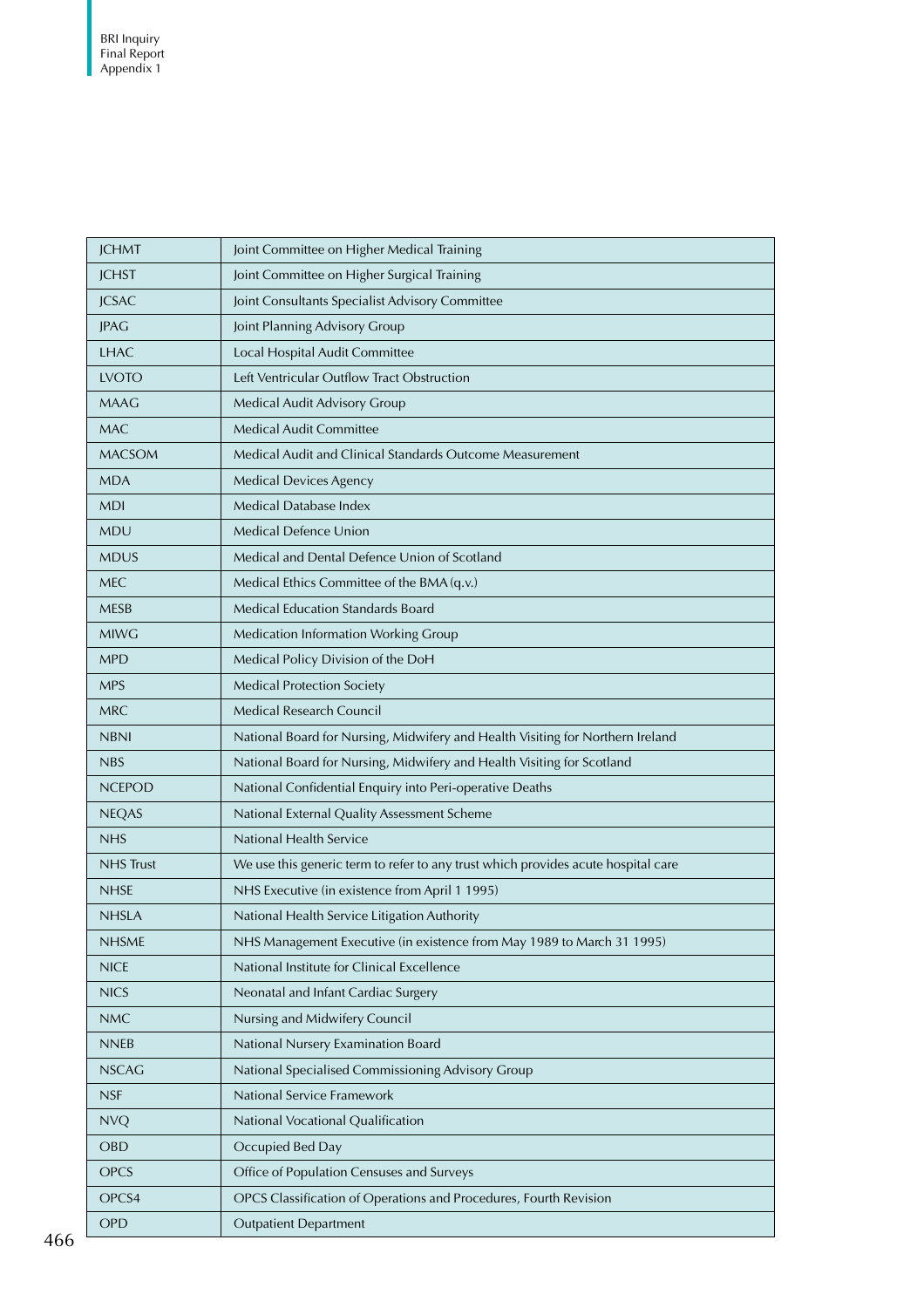I

| <b>PAC</b>    | Performance Assessment Committee                                       |
|---------------|------------------------------------------------------------------------|
| PAD           | <b>Patient Administration Database</b>                                 |
| PAMs          | Professions Allied to Medicine                                         |
| PAS           | Patient Administration System                                          |
| <b>PATS</b>   | Patient Analysis and Tracing System                                    |
| <b>PCC</b>    | <b>Professional Conduct Committee</b>                                  |
| PCG/T         | Primary Care Group/Trust                                               |
| <b>PCS</b>    | Paediatric Cardiac Surgery / Paediatric Cardiac (Surgical) Service     |
| <b>PICS</b>   | Paediatric Intensive Care Society                                      |
| PICU          | Paediatric Intensive Care Unit                                         |
| <b>PIDA</b>   | Public Interest Disclosure Act 1998                                    |
| PL.           | Perfusionist's Log                                                     |
| PMSW(T)       | Principal Medical Social Worker (Teaching)                             |
| <b>PPC</b>    | Preliminary Proceedings Committee of the GMC                           |
| <b>PPRC</b>   | Policy Planning and Resources Committee                                |
| <b>PREP</b>   | Post-registration Education and Practice                               |
| <b>PS</b>     | <b>Pulmonary Stenosis</b>                                              |
| <b>PTA</b>    | <b>Persistent Truncus Arteriosus</b>                                   |
| <b>RAWP</b>   | Resource Allocation Working Party                                      |
| <b>RCA</b>    | Royal College of Anaesthetists                                         |
| <b>RCCHP</b>  | Royal College of Child Health Practitioners                            |
| <b>RCGP</b>   | Royal College of General Practitioners                                 |
| <b>RCM</b>    | Royal College of Midwives                                              |
| <b>RCN</b>    | Royal College of Nursing                                               |
| <b>RCP</b>    | Royal College of Physicians of London                                  |
| <b>RCPCH</b>  | Royal College of Paediatrics and Child Health                          |
| <b>RCSE</b>   | Royal College of Surgeons of England                                   |
| <b>RDPH</b>   | Regional Director of Public Health                                     |
| <b>RGM</b>    | Regional General Manager                                               |
| <b>RGN</b>    | <b>Registered General Nurse</b>                                        |
| <b>RHA</b>    | Regional Health Authority                                              |
| <b>RHMAC</b>  | Regional Hospital Medical Advisory Committee                           |
| <b>RIDDOR</b> | Reporting on Inquiries, Diseases and Dangerous Occurrences Regulations |
| <b>RIS</b>    | Regional Information System                                            |
| <b>RMC</b>    | Regional Medical Committee                                             |
| <b>RMO</b>    | Regional Medical Officer                                               |
| <b>RPCMAC</b> | Regional Primary Care Medical Advisory Committee                       |
| <b>RR</b>     | <b>Relative Risk</b>                                                   |
| <b>RSCN</b>   | Registered Sick Children's Nurse                                       |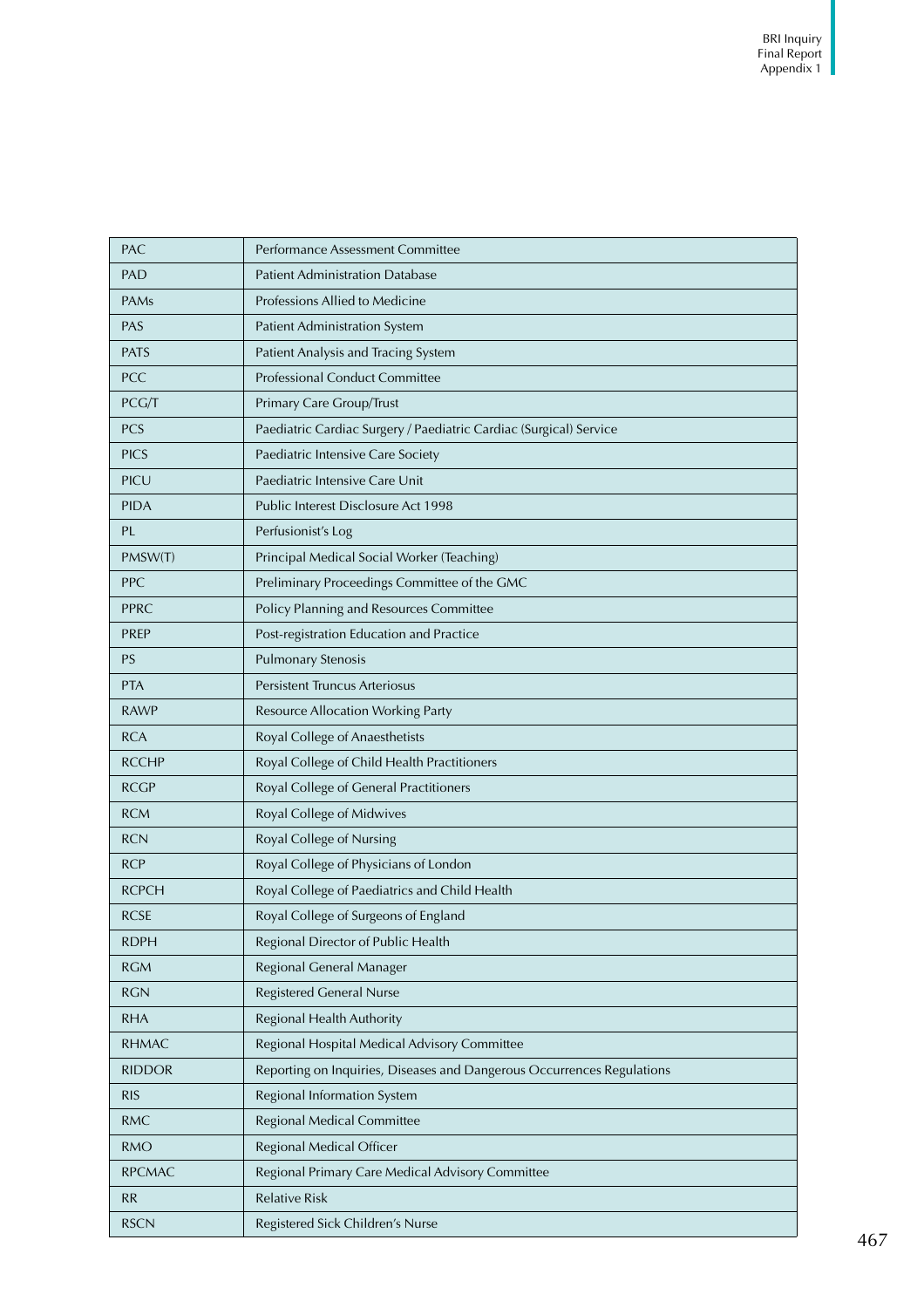| <b>RTC</b>    | Radiotherapy Centre                                                                                                                                                                                                                                                                       |  |
|---------------|-------------------------------------------------------------------------------------------------------------------------------------------------------------------------------------------------------------------------------------------------------------------------------------------|--|
| S&WRHA        | South and West Regional Health Authority                                                                                                                                                                                                                                                  |  |
| SAC           | Specialist Advisory Committee                                                                                                                                                                                                                                                             |  |
| SCS           | Society of Cardiothoracic Surgeons of Great Britain and Ireland                                                                                                                                                                                                                           |  |
| <b>SEN</b>    | <b>State Enrolled Nurse</b>                                                                                                                                                                                                                                                               |  |
| <b>SERNIP</b> | Safety and Efficacy Register of New Interventional Procedures                                                                                                                                                                                                                             |  |
| <b>SFI</b>    | <b>Standing Financial Instruction</b>                                                                                                                                                                                                                                                     |  |
| <b>SGHA</b>   | South Glamorgan Health Authority                                                                                                                                                                                                                                                          |  |
| <b>SHA</b>    | Special Health Authority                                                                                                                                                                                                                                                                  |  |
| <b>SHO</b>    | Senior House Officer                                                                                                                                                                                                                                                                      |  |
| SHSC          | Scottish Health Services Council                                                                                                                                                                                                                                                          |  |
| <sup>SI</sup> | Statutory Instrument                                                                                                                                                                                                                                                                      |  |
| <b>SIFT</b>   | Service Increment for Teaching                                                                                                                                                                                                                                                            |  |
| <b>SIFTR</b>  | Service Increment for Teaching and Research                                                                                                                                                                                                                                               |  |
| SL            | Surgeon's Log                                                                                                                                                                                                                                                                             |  |
| <b>SMAC</b>   | <b>Standing Medical Advisory Committee</b>                                                                                                                                                                                                                                                |  |
| <b>SMR</b>    | Standardised Mortality Ratio                                                                                                                                                                                                                                                              |  |
| <b>SNMAC</b>  | Standing Nursing and Midwifery Advisory Committee                                                                                                                                                                                                                                         |  |
| <b>SR</b>     | Senior Registrar                                                                                                                                                                                                                                                                          |  |
| <b>SRC</b>    | Supra Regional Centre                                                                                                                                                                                                                                                                     |  |
| SRS           | Supra Regional Service                                                                                                                                                                                                                                                                    |  |
| SRSAG         | Supra Regional Services Advisory Group                                                                                                                                                                                                                                                    |  |
| STCVS-UK      | Society of Thoracic and Cardiovascular Surgeons of Great Britain and Ireland                                                                                                                                                                                                              |  |
| <b>SWAANS</b> | South West Audit Assistants Network Services                                                                                                                                                                                                                                              |  |
| <b>SWCHR</b>  | South West Congenital Heart Register                                                                                                                                                                                                                                                      |  |
| <b>SWRHA</b>  | South Western Regional Health Authority. This became operational from 1 April 1974<br>and continued until it merged with part of the Wessex Regional Health Authority in 1994,<br>to become the South and West Regional Health Authority. It continued in this form until<br>1 April 1996 |  |
| <b>TAPVD</b>  | Total Anomalous Pulmonary Venous Drainage                                                                                                                                                                                                                                                 |  |
| <b>TGA</b>    | <b>Transposition of Great Arteries</b>                                                                                                                                                                                                                                                    |  |
| <b>TNAC</b>   | Trust Nurse Advisory Committee                                                                                                                                                                                                                                                            |  |
| <b>TQM</b>    | <b>Total Quality Management</b>                                                                                                                                                                                                                                                           |  |
| <b>UBH</b>    | United Bristol Hospitals. A group of hospitals servicing Bristol prior to the formation of the<br>UBHT (q.v.) on 1 April 19912                                                                                                                                                            |  |
| UBH/T         | The term used by the Inquiry to refer to the hospitals comprising the UBH $(q.v.)$ and the UBHT,<br>both before and after Trust status                                                                                                                                                    |  |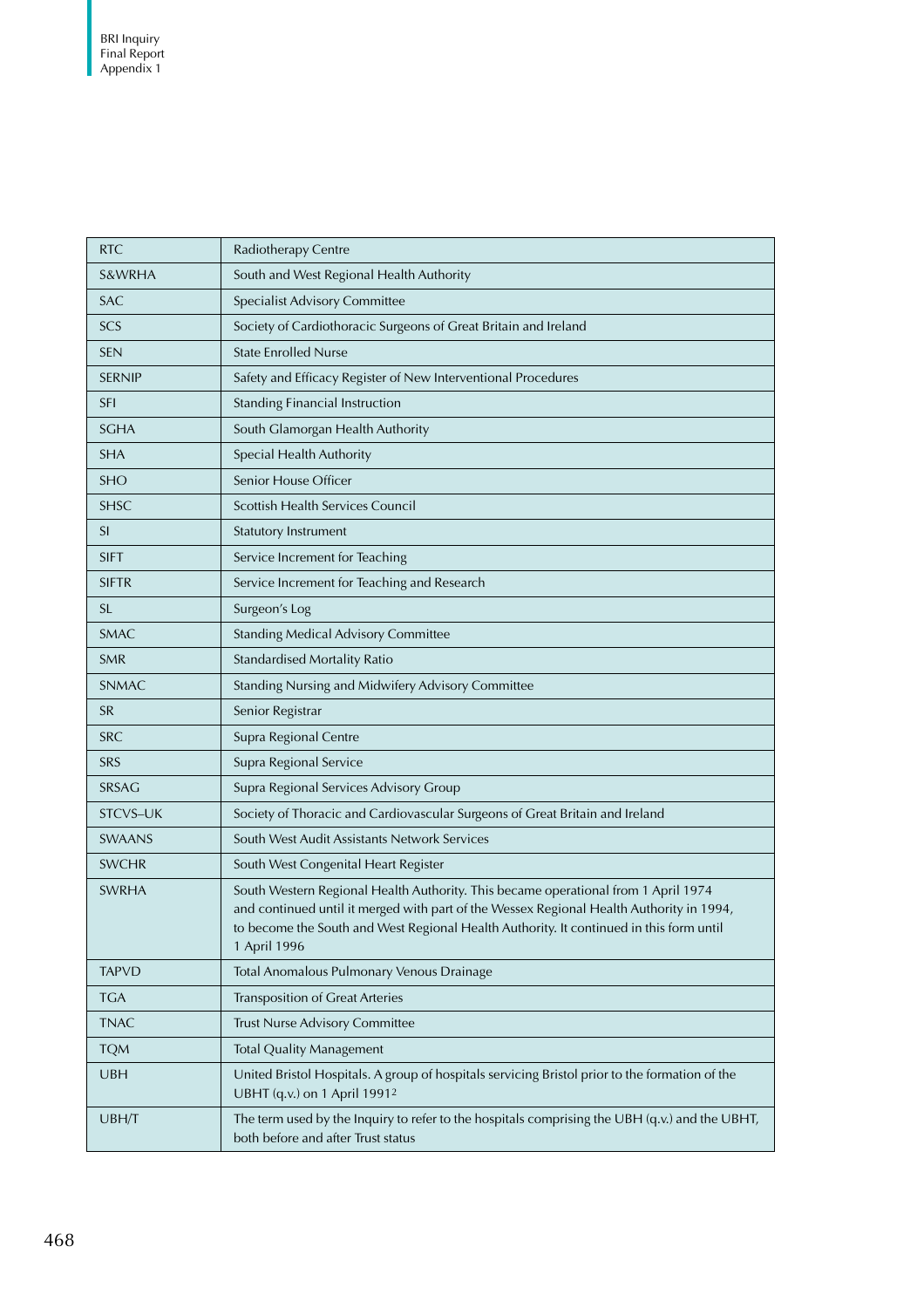| <b>UBHT</b>  | United Bristol Healthcare NHS Trust. A teaching trust formed on 1 April 1991, comprising<br>nine hospitals and community centres, providing a comprehensive range of healthcare<br>services both in hospitals and the community. The majority of UBHT hospitals are in central<br>Bristol, whilst community care is provided by staff based in health centres and clinics in<br>central and south Bristol, and parts of Bath and North East Somerset and North Somerset |
|--------------|-------------------------------------------------------------------------------------------------------------------------------------------------------------------------------------------------------------------------------------------------------------------------------------------------------------------------------------------------------------------------------------------------------------------------------------------------------------------------|
| <b>UHW</b>   | University Hospital Wales, Cardiff                                                                                                                                                                                                                                                                                                                                                                                                                                      |
| <b>UKCC</b>  | United Kingdom Central Council for Nursing, Midwifery and Health Visiting                                                                                                                                                                                                                                                                                                                                                                                               |
| <b>UKCSR</b> | <b>UK Cardiac Surgical Register</b>                                                                                                                                                                                                                                                                                                                                                                                                                                     |
| <b>VSD</b>   | Ventricular Septal Defect                                                                                                                                                                                                                                                                                                                                                                                                                                               |
| <b>WL</b>    | Wisheart's Log                                                                                                                                                                                                                                                                                                                                                                                                                                                          |
| <b>WNB</b>   | Welsh National Board for Nursing, Midwifery and Health Visiting                                                                                                                                                                                                                                                                                                                                                                                                         |
| <b>WTE</b>   | Whole-time Equivalent                                                                                                                                                                                                                                                                                                                                                                                                                                                   |

1. Edwards B. *'The National Health Service 1946–1994: A Manager's Tale'*, The Nuffield Provincial Hospitals Trust 1995, p. 145

2. The Bristol Royal Infirmary, Bristol Royal Hospital for Sick Children, Bristol Eye Hospital, Bristol Maternity Hospital, Bristol General Hospital, and University of Bristol Dental Hospital. Between 1960 and 1974 they were joined by Bristol Homeopathic Hospital and Farleigh Hospital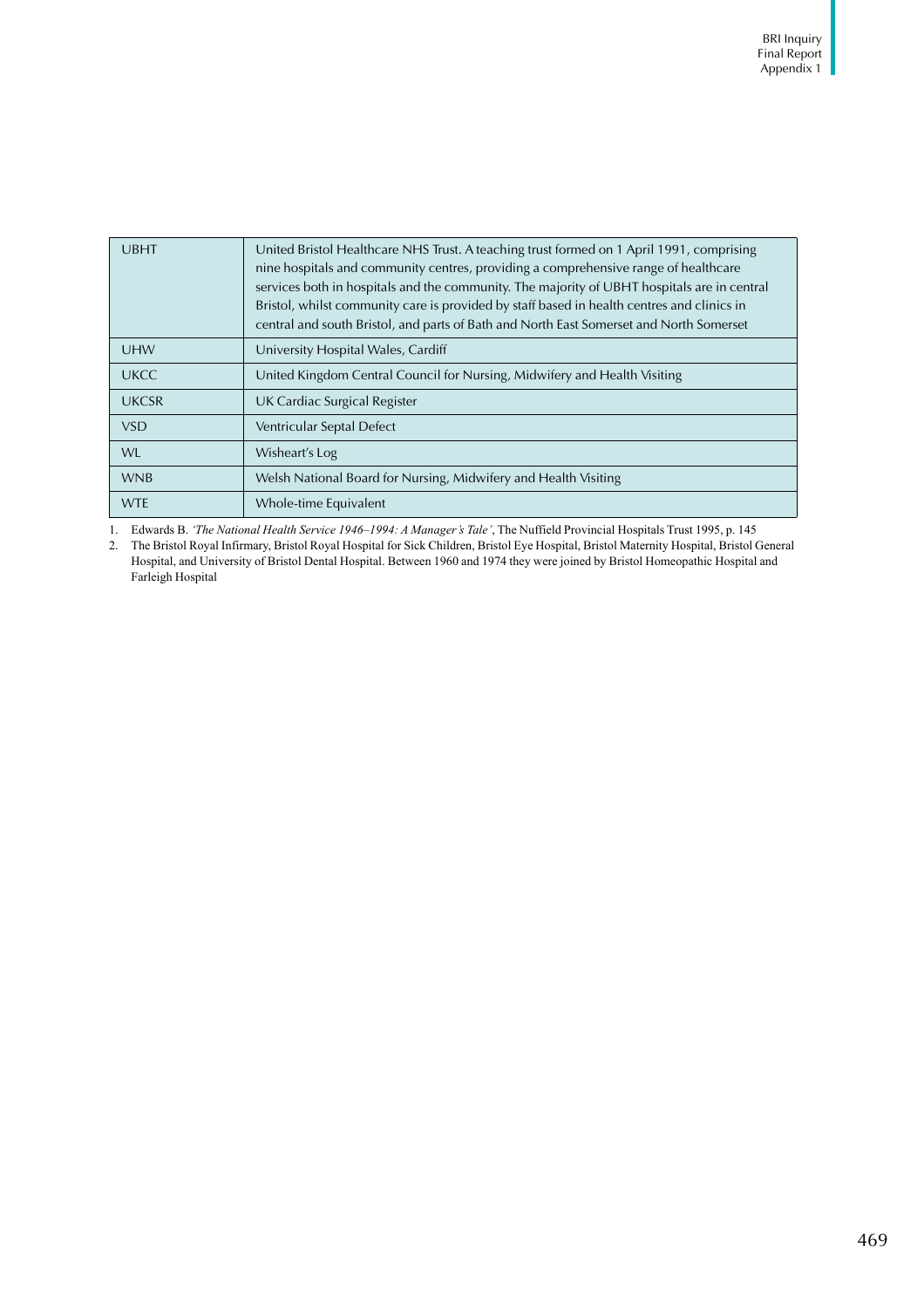BRI Inquiry Final Report Appendix 1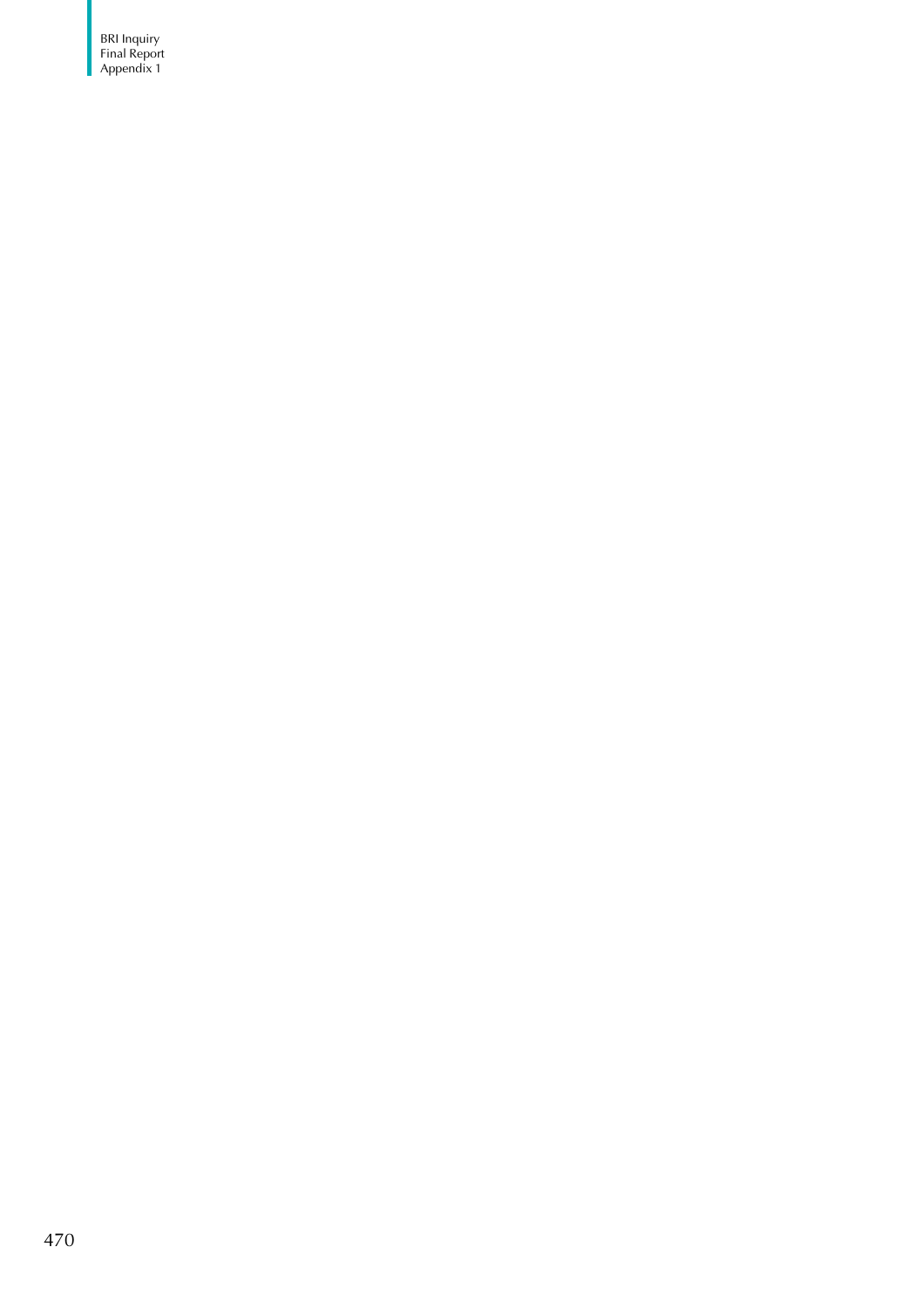# **Appendix 2: Details of Individuals who Gave Oral and Written Evidence<sup>1</sup> to the Inquiry and Individuals who are Mentioned in the Report or Annex A**

The following Appendix contains a list of those who gave evidence to the Inquiry (in the form of a Formal Written Statement or at the Oral Hearing) and others who are mentioned in the Report and Annexes.2

Every attempt has been made to ensure the accuracy of the information as at July 2001.

| Abbott, Dr Tom                        | Consultant Anaesthetist, Southampton University Trust Hospitals<br>(c. 1991)                                                                                    |
|---------------------------------------|-----------------------------------------------------------------------------------------------------------------------------------------------------------------|
| Acheson, Professor Sir Donald         | Chief Medical Officer for England (1983-1991)                                                                                                                   |
| Adamson, Mrs Helen ‡                  | Mother of Martyn                                                                                                                                                |
| Addicott, Mr Graham                   | Financial Management Unit, NHS Management Executive, Department<br>of Health                                                                                    |
| Agarwal, Dr NK                        | Consultant Paediatrician, Singleton Hospital, Swansea. Clinician who<br>referred children to Bristol                                                            |
| Alberti, Professor Sir Kirk George *‡ | President, Royal College of Physicians of London (since 1997)                                                                                                   |
| Anderson, Professor Robert *‡         | Professor of Paediatric Cardiac Morphology, Great Ormond Street<br>Hospital for Children NHS Trust (since 1999); Member of the Inquiry's<br><b>Expert Group</b> |
| Angelini, Professor Gianni *‡         | British Heart Foundation Professor of Cardiac Surgery, University<br>of Bristol (since October 1992)                                                            |
| Angilley, Mr Alan ‡                   | Administrative Secretary to the SRSAG (1987–January 1992); Branch<br>Head, Finance Directorate, NHS Executive, Department of Health                             |
| Appleton, Ms Sarah ‡                  | Social Worker responsible for Ward 5 UBH/T (January 1989-1994)                                                                                                  |
| Armstrong, Dr Ernest *‡               | Secretary, British Medical Association (1993-2000)                                                                                                              |
| Armstrong, Ms Kay *‡                  | Staff Nurse, latterly Sister in Cardiac Theatres UBH/T <sup>3</sup> (October 1984–<br>1994); Anaesthetic Sister and Surgeon's Assistant, UBHT (1994-1995)       |
| Armstrong, Professor Peter #          | President, Royal College of Radiologists (1998–September 2001)                                                                                                  |

<sup>1</sup> 577 Formal Written Statements were received by the Inquiry. Details of other papers submitted to and commissioned by the Inquiry can be found in Annex B

<sup>2</sup> The information about individauls (other than parents) concentrates on the role or position they held between 1984–1995

We use the term 'UBH/T' to refer to that group of hospitals in Bristol which, prior to 1991, comprised the United Bristol Hospitals, and, since 1991, have been known as the United Bristol Healthcare (NHS) Trust. Included within this group of hospitals are the BRI and the BRHSC

<sup>\*‡</sup> Those who gave oral evidence in addition to written evidence

<sup>†</sup> Those who gave written evidence, in the form of a formal written statement, only

Those who gave oral evidence only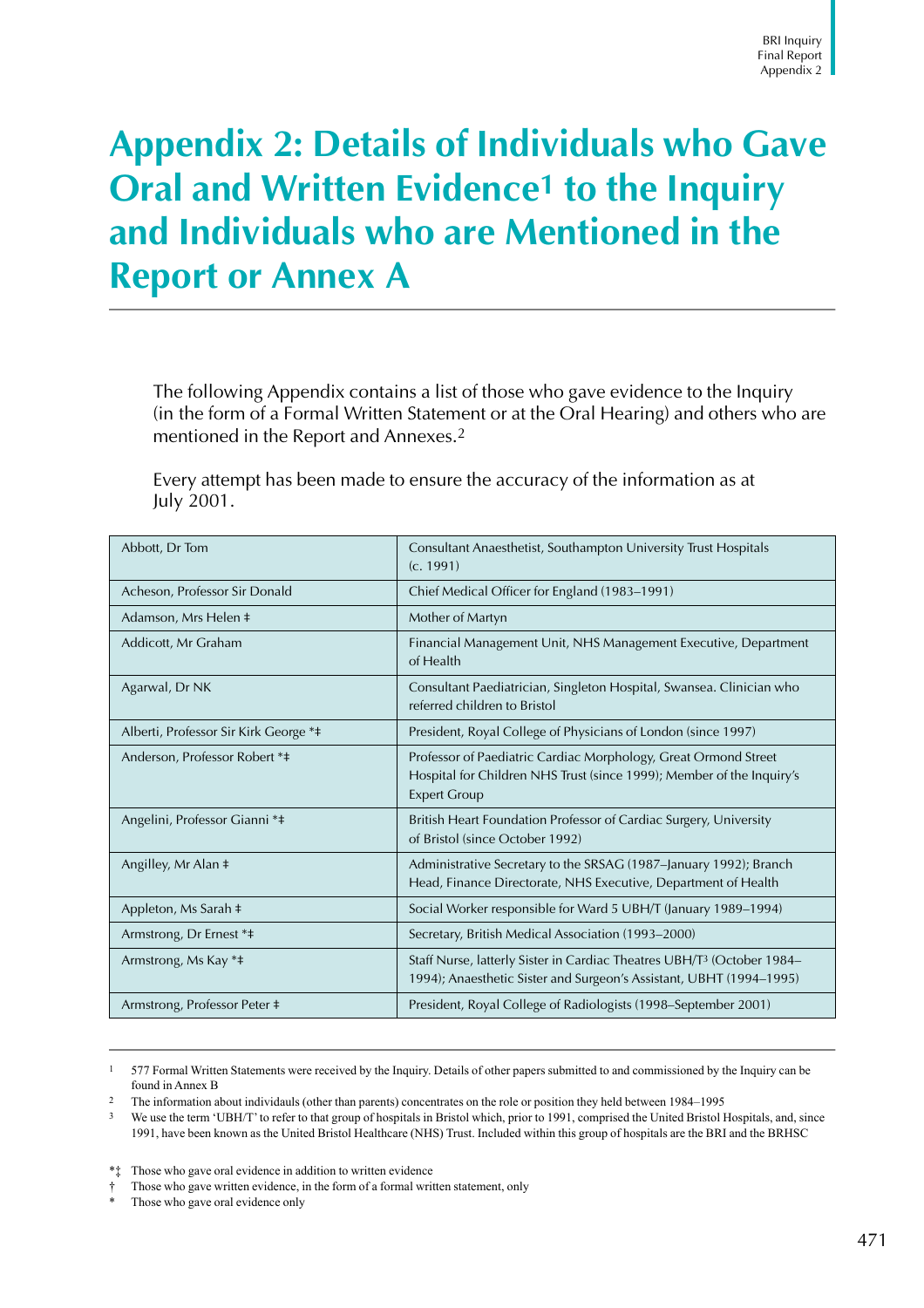| Arnold, Dr Robert                | Consultant Paediatric Cardiologist at the Alder Hey Children's Hospital;<br>Member of the Inquiry's Expert Group                                                                                                                                                                                                                                                                                                                                        |
|----------------------------------|---------------------------------------------------------------------------------------------------------------------------------------------------------------------------------------------------------------------------------------------------------------------------------------------------------------------------------------------------------------------------------------------------------------------------------------------------------|
| Ashwell, Dr Jane *#              | Senior Medical Officer, Department of Health (1991-1995); Senior<br>Medical Officer at the National Assembly for Wales (since 1995)                                                                                                                                                                                                                                                                                                                     |
| Ashworth, Dr Michael *‡          | Consultant Paediatric Pathologist, St Michael's Hospital, UBHT (since<br>1993)                                                                                                                                                                                                                                                                                                                                                                          |
| Aylin, Dr Paul *                 | Clinical Senior Lecturer in Epidemiology and Public Health, Imperial<br>College School of Medicine, London                                                                                                                                                                                                                                                                                                                                              |
| Baber, Mr Michael ‡              | Father of Timothy                                                                                                                                                                                                                                                                                                                                                                                                                                       |
| Bagnall, Mr Guy and Mrs Angela # | Parents of Georgina                                                                                                                                                                                                                                                                                                                                                                                                                                     |
| Baird, Mr Roger *‡               | Consultant General Surgeon; Shadow Clinical Director for Surgery,<br>UBH/T (February 1990-March 1991); Clinical Director for Surgery,<br>UBH/T (April 1991-November 1993); Chairman Elect, Hospital Medical<br>Committee, UBHT (April 1994–March 1996); Chairman, Hospital<br>Medical Committee, UBHT (April 1996–March 1997); Acting Medical<br>Director, UBHT (November 1996-March 1997); Medical Director, UBHT<br>(April 1997-March 1999)           |
| Baker, Mrs Cynthia ‡             | Mother of Sarah                                                                                                                                                                                                                                                                                                                                                                                                                                         |
| Baker, Dr Ian *‡                 | Specialist in Community Medicine, Avon Area HA (1980-1982);<br>Specialist in Community Medicine, B&WDHA (1982-1984); District<br>Medical Officer, B&WDHA (1984-1988); Director of Public Health and<br>Assistant General Manager (Planning), B&WDHA (1988-1991); Director<br>of Public Health and District General Manager (Acting), B&WDHA<br>(1991); Consultant in Public Health Medicine, Department of Public<br>Health Medicine, B&DHA (from 1991) |
| Baker, Mrs Janet ‡               | Mother of James                                                                                                                                                                                                                                                                                                                                                                                                                                         |
| Baldwin, Mrs Bette ‡             | Project Assistant to Patient Survey Project, UBHT (1991-1992); Research<br>Officer, Patient Survey Unit/Patient Survey & Information Unit, UBHT<br>(1992-1999); Head of Consumer Involvement & Information Unit, UBHT<br>(1999-to date)                                                                                                                                                                                                                 |
| Ball, Ms Marjorie ‡              | PA to Chief Executive, UBHT; Patient Support Manager and<br>Office Manager, Chief Executive's Office/Complaints Manager (1996-<br>1998); Clinical Governance Support Manager (since 1998)                                                                                                                                                                                                                                                               |
| Barker, Mr Paul ‡                | Administrator of the Central Unit, BRI (1979–1985)                                                                                                                                                                                                                                                                                                                                                                                                      |
| Barrington, Mr Ian *‡            | Administrative Assistant, BRI (1983-1985); Deputy Commissioning<br>Officer/Assistant Administrator, Bristol Eye Hospital (1985-1988)<br>Assistant General Manager, Children's and Obstetric Services, B&WDHA<br>(1988-1991); General Manager, Children's Services, UBHT (since 1991)                                                                                                                                                                    |
| Bascombe, Ms Linda ‡             | Mother of Danielle                                                                                                                                                                                                                                                                                                                                                                                                                                      |
| Baskett, Mr Peter ‡              | Consultant Anaesthetist, BRI and Frenchay Hospital (1966-1996);<br>President of the Association of Anaesthetists of Great Britain and Ireland<br>$(1990 - 1992)$                                                                                                                                                                                                                                                                                        |

<sup>\*‡</sup> Those who gave oral evidence in addition to written evidence

<sup>†</sup> Those who gave written evidence, in the form of a formal written statement, only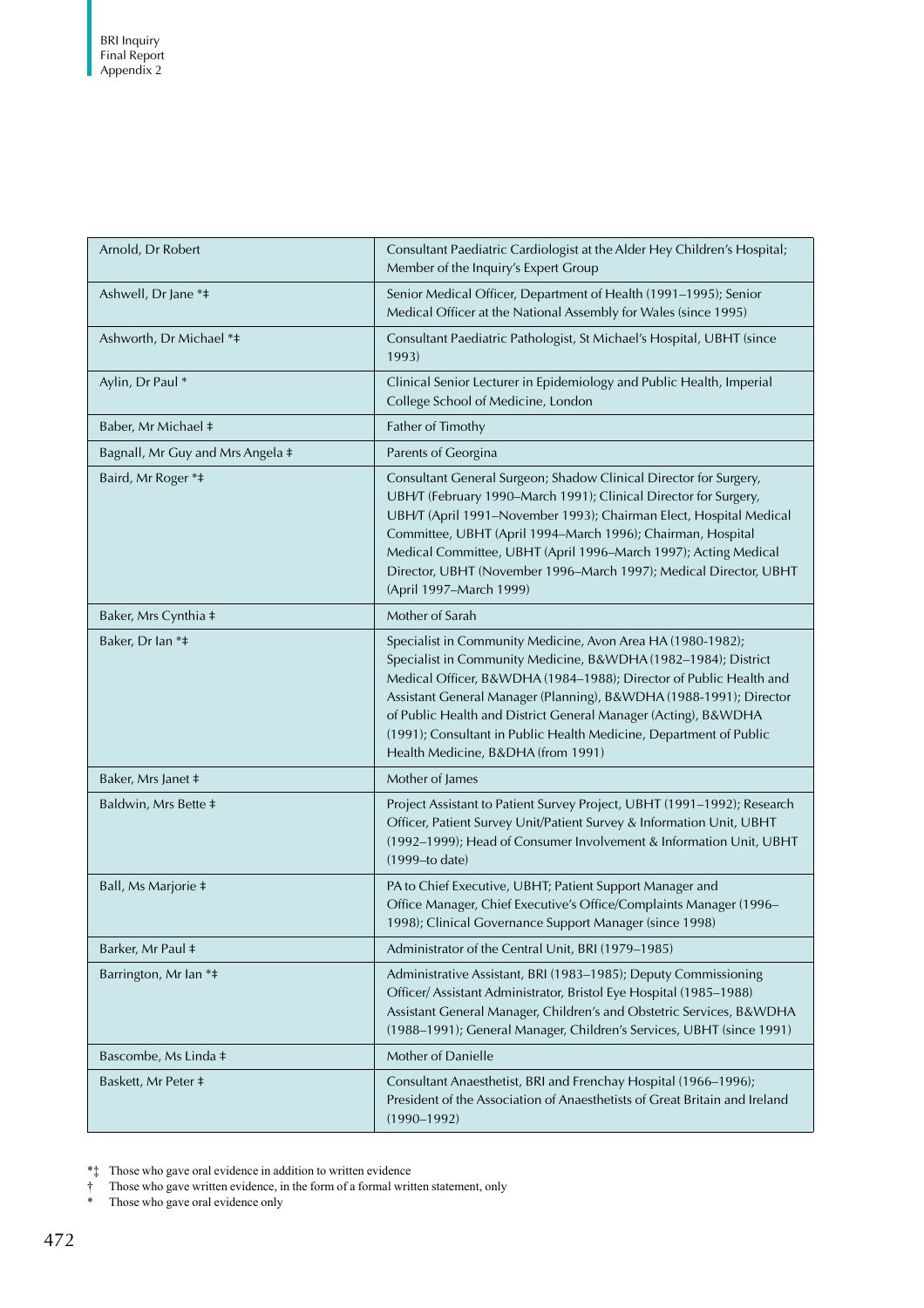| Baum, Professor David*‡          | Former President, Royal College of Paediatrics and Child Health (1985-<br>September 1999); Professor of Child Health, University of Bristol                                                                                                                                             |
|----------------------------------|-----------------------------------------------------------------------------------------------------------------------------------------------------------------------------------------------------------------------------------------------------------------------------------------|
| Beacham, Ms Tessa ‡              | Assistant Director of Personnel (Staff Development), UBHT<br>$(1991 - 1997)$                                                                                                                                                                                                            |
| Bell, Mr Nigel ‡                 | Chief Executive, NHS Information Authority (from 1999)                                                                                                                                                                                                                                  |
| Belsey, Mr R                     | Cardiothoracic Surgeon, Frenchay Hospital, BRHSC and BRI (1950s and<br>1960s                                                                                                                                                                                                            |
| Belson, Ms Peg #                 | Advisor to Action for Sick Children                                                                                                                                                                                                                                                     |
| Berry, Ms Nicola *‡              | <b>Mother of Matthew</b>                                                                                                                                                                                                                                                                |
| Berry, Professor Peter Jeremy ‡  | Professor of Paediatric Pathology, University of Bristol; Consultant<br>Paediatric Pathologist, UBH/T (since November 1983)                                                                                                                                                             |
| Berwin, Ms Onyx                  | Cardiac Theatre Nurse, UBH/T                                                                                                                                                                                                                                                            |
| Bevan, Mr Gwyn                   | Reader in Policy Analysis, London School of Economics and Political<br>Science                                                                                                                                                                                                          |
| Bidgood, Mrs Jennifer #          | Mother of Michael                                                                                                                                                                                                                                                                       |
| Binding, Ms J                    | Administrator, Corporate Affairs Intelligence Unit, NHS Management<br>Executive, Department of Health                                                                                                                                                                                   |
| Bisgrove, Mrs Brenda ‡           | Mother of David                                                                                                                                                                                                                                                                         |
| Black, Dr Andrew ‡               | Senior Lecturer in Anaesthesia, Sir Humphrey Davy Department of<br>Anaesthesia, University of Bristol (since 1982)                                                                                                                                                                      |
| Blight, Mr Mark ‡                | Father of Jake                                                                                                                                                                                                                                                                          |
| Boardman, Mr Stephen *‡          | Management Consultant; Manager of District Planning Department,<br>latterly Director of Planning and Estates, B&WDHA (1987-April 1991);<br>Director of Corporate Development, UBHT (April 1991-July 1992)                                                                               |
| Bolsin, Dr Stephen *‡            | Consultant Cardiac Anaesthetist, BRI, Consultant Anaesthetist Bristol<br>Eye Hospital and St Michael's Hospital, Bristol (Sept 1988-1995)                                                                                                                                               |
| Bond, Mr Douglas ‡               | Father of Timothy                                                                                                                                                                                                                                                                       |
| Booth, Mr William *‡             | Grade G Charge Nurse, BRHSC (1990-1993); Clinical Nurse<br>Co-ordinator, Royal Hospital for Sick Children, Glasgow (1993);<br>Grade G Charge Nurse, Paediatric Intensive Care Unit, BRHSC<br>(1993-1995); Clinical Nurse Manager, Paediatric Intensive Care Unit,<br>BRHSC (since 1995) |
| Booth, Mrs Leonora ‡             | Mother of Daniel                                                                                                                                                                                                                                                                        |
| Booth, Ms Gail ‡                 | Mother of Elisa Marie                                                                                                                                                                                                                                                                   |
| Bottomley, Rt Hon Virginia       | MP; Minister for Health (1989–1992); Secretary of State for Health<br>$(1992 - 1995)$                                                                                                                                                                                                   |
| Boundy, Reverend Canon Neville ‡ | Vicar (Canon) of Cotham Parish Church, retired 2000                                                                                                                                                                                                                                     |
| Boyce, Mr Jonathan ‡             | Director of Health Studies, Audit Commission (since 1994)                                                                                                                                                                                                                               |
| Boyland, Ms Amanda ‡             | Mother of James                                                                                                                                                                                                                                                                         |

<sup>\*‡</sup> Those who gave oral evidence in addition to written evidence

<sup>†</sup> Those who gave written evidence, in the form of a formal written statement, only

<sup>\*</sup> Those who gave oral evidence only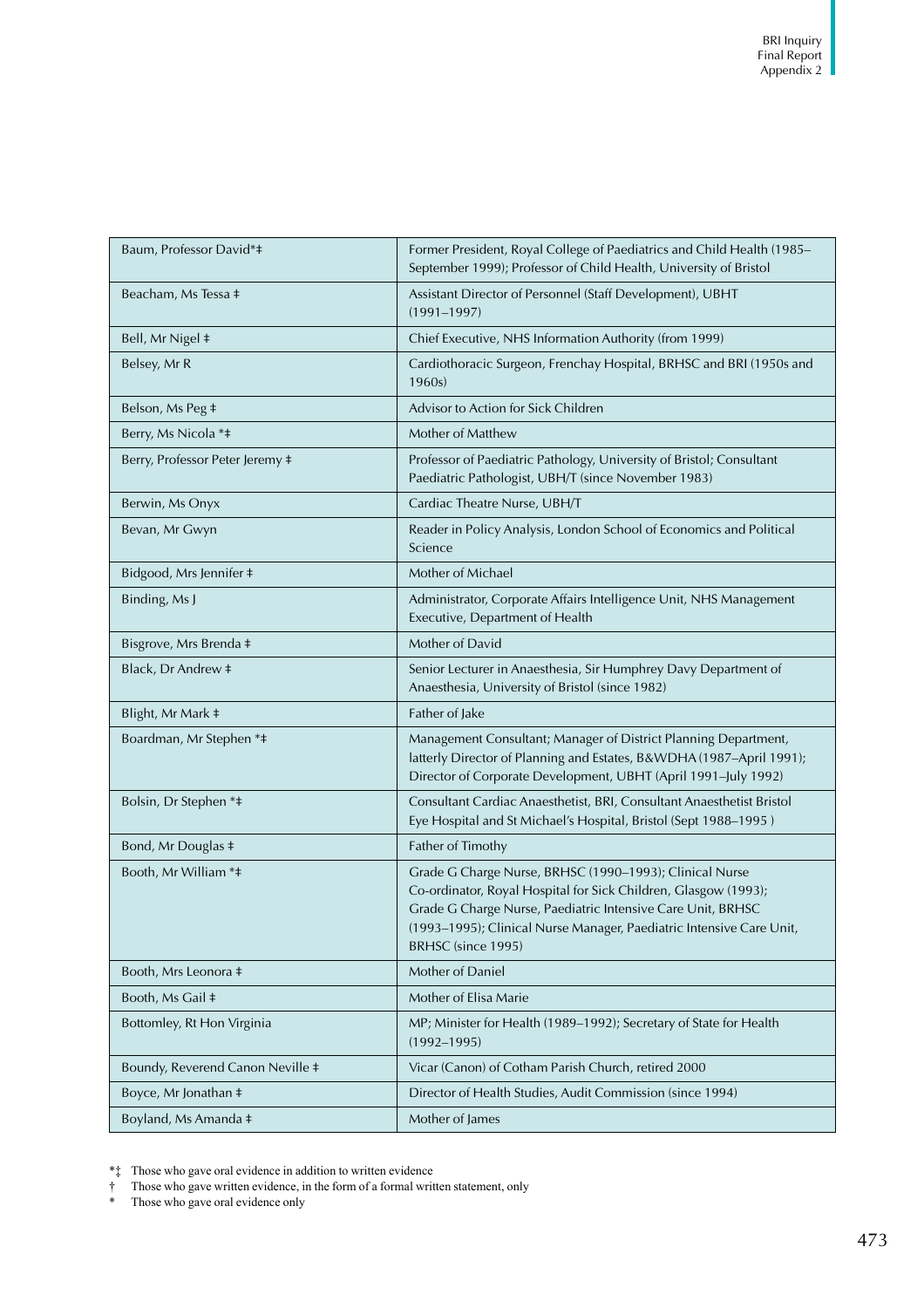| Bradley, Mr Paul *‡          | Father of Bethan                                                                                                                                                                         |
|------------------------------|------------------------------------------------------------------------------------------------------------------------------------------------------------------------------------------|
| Brain, Mrs Diane ‡           | Mother of Ellie                                                                                                                                                                          |
| Brant, Mr Graham ‡           | Staff Nurse/Senior Staff Nurse, Ward 5B, BRI (March 1991-May 1993);<br>Charge Nurse, Ward 5B, BRI (May 1993-January 2001)                                                                |
| Brawn, Mr William            | Consultant Paediatric Cardiac Surgeon, Diana, Princess of Wales<br>Hospital, Birmingham                                                                                                  |
| Briggs, Mr Robert *‡         | Father of Laura                                                                                                                                                                          |
| Brokenshaw, Mr David ‡       | Former Secretary, Children's Heart Circle in Wales                                                                                                                                       |
| Brooker, Ms Sally ‡          | Mother of Richard                                                                                                                                                                        |
| Brown, Mr Christopher #      | Regional Principal, Regional Liaison Division, Department of Health<br>(1990-1991); Corporate Affairs Unit (1991-1992); Deputy Head,<br>Corporate Affairs Intelligence Unit (since 1992) |
| Browne, Reverend Peter ‡     | Hospital Chaplain, BRI and Co-ordinator of Chaplaincy Volunteers<br>$(1996 - 1998)$                                                                                                      |
| Brownhill, Ms Josephine ‡    | Mother of Daniel                                                                                                                                                                         |
| Browse, Professor Sir Norman | President of Royal College of Surgeons of England<br>(July 1992-1995)                                                                                                                    |
| Bryan, Mr Alan *‡            | Senior Lecturer in Cardiac Surgery, University of Bristol and Consultant<br>Cardiac Surgeon, BRI (since July 1993)                                                                       |
| Bryant, Mr Julian ‡          | Father of Lee                                                                                                                                                                            |
| Bull, Dr Kate                | Medical Advisor to the Department of Nursing & Family Services,<br>previously Honorary Consultant Paediatric Cardiologist, Great Ormond<br>Street Hospital for Children NHS Trust        |
| Bullimore, Dr Jill ‡         | Consultant Clinical Oncologist, UBH/T (since 1978); Chair of Clinical<br>Audit Committee (Jan 1995-1996)                                                                                 |
| Burgess, Mr Michael **       | Honorary Secretary, Coroner's Society of England and Wales (since 1993);<br>HM Coroner for Surrey (since 1986)                                                                           |
| Burman, Dr David             | Chairman, Hospital Medical Committee Administrative Medical Officer,<br><b>SWRHA</b>                                                                                                     |
| Burn, Father Leonard ‡       | Chaplain to Bristol Central Hospitals (1981-1983)                                                                                                                                        |
| Burr, Miss Sue *‡            | Paediatric Nurse Adviser, Royal College of Nursing                                                                                                                                       |
| Burroughs, Mr Paul           | Child Psychotherapist, UBH/T                                                                                                                                                             |
| Burton, Dr Geoffrey #        | Anaesthetist, BRI and BRHSC (1960-1991)                                                                                                                                                  |
| Burton, Mrs Linda *‡         | Mother of David                                                                                                                                                                          |
| Butchart, Mr Eric            | Consultant Cardiothoracic Surgeon, University Hospital of Wales, Cardiff<br>(c. 1986)                                                                                                    |
| Bwye, Mr Douglas *‡          | Father of Jason                                                                                                                                                                          |
| Caddy, Mr Edward Donald      | Chief Clinical Perfusionist, BRI (retired June 1994)                                                                                                                                     |

<sup>\*‡</sup> Those who gave oral evidence in addition to written evidence

<sup>†</sup> Those who gave written evidence, in the form of a formal written statement, only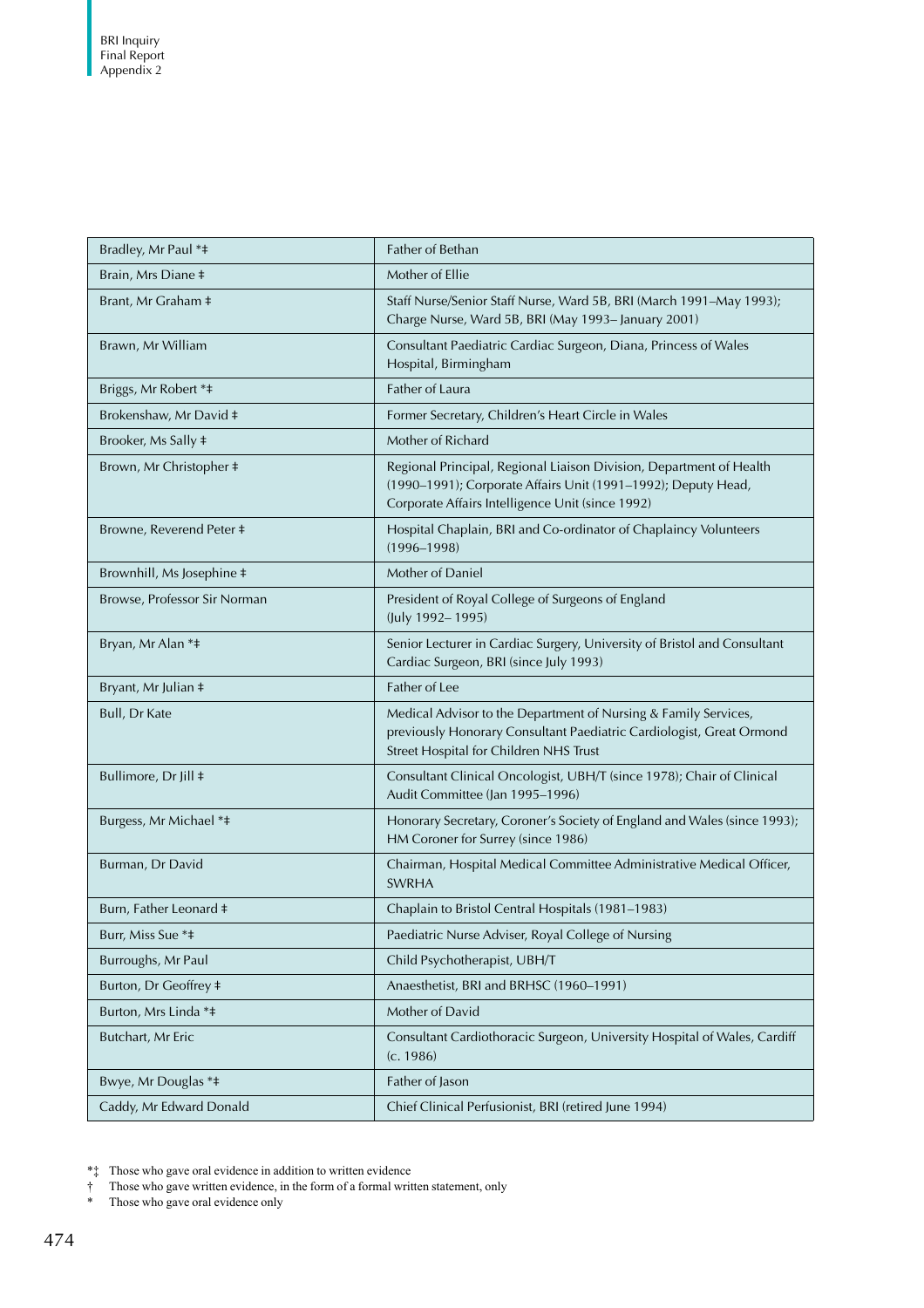| Cain, Dr ARR                      | Consultant Paediatrician, Royal United Hospital, Bath. Clinician who<br>referred children to Bristol                                                                                                                                                                                    |
|-----------------------------------|-----------------------------------------------------------------------------------------------------------------------------------------------------------------------------------------------------------------------------------------------------------------------------------------|
| Calman, Professor Sir Kenneth *‡  | Chief Medical Officer for England (1991-1998)                                                                                                                                                                                                                                           |
| Cameron, Mr Ewan ‡                | Senior Assistant Director of Finance, UBHT (since 1992)                                                                                                                                                                                                                                 |
| Campbell, Professor Michael *     | Professor of Medical Statistics, The Northern General Hospital, University<br>of Sheffield; Member of the Inquiry's Expert Group                                                                                                                                                        |
| Carlisle, Sir Michael *‡          | Chairman, SRSAG (April 1989-October 1994)                                                                                                                                                                                                                                               |
| Carroll, Mrs Jill‡                | Mother of Sean                                                                                                                                                                                                                                                                          |
| Carter, Mr Alan ‡                 | Information Technologist, Management Consultant; Manager of<br>Information Technology, B&WDHA (1986-1991); Director of Information<br>Technology and Assistant Director of Operations, UBHT (1991-1995)                                                                                 |
| Cawdrey, Dr JE                    | Consultant Paediatrician, Royal Gwent Hospital, Newport                                                                                                                                                                                                                                 |
| Cermakova, Reverend Helena *‡     | Anglican Hospital Chaplain (full-time), BRHSC and St Michael's Hospital,<br>Bristol (since 1995)                                                                                                                                                                                        |
| Challacombe, Dr David             | Consultant Paediatrician, Taunton and Somerset Hospital. Clinician who<br>referred children to Bristol                                                                                                                                                                                  |
| Chamberlain, Dr D                 | Consultant Cardiologist; Chairman of the Cardiology Committee, Royal<br>College of Physicians                                                                                                                                                                                           |
| Chambers, Dr TL                   | Consultant Physician, Southmead Hospital, Bristol (since 1990)                                                                                                                                                                                                                          |
| Chantler, Sir Cyril               | Former Dean, United Medical and Dental Schools of Guy's and<br>St Thomas's Hospitals; Chairman, Great Ormond Street Hospital for<br>Children NHS Trust                                                                                                                                  |
| Chapman, Mr Robert ‡              | Father of Paolo                                                                                                                                                                                                                                                                         |
| Chapple, Mrs Jane #               | Mother of Laura                                                                                                                                                                                                                                                                         |
| Charles, Father Bernard Michael ‡ | Catholic Hospital Chaplain (part-time), BRI and BRHSC<br>$(1991 - 1996)$                                                                                                                                                                                                                |
| Charlton, Mr David ‡              | <b>Father of Hannah</b>                                                                                                                                                                                                                                                                 |
| Charlwood, Ms Pamela              | Regional General Manager, SWRHA (1993-1994); Chief Executive, Avon<br>Health Commission and Avon Health Authority (since 1994)                                                                                                                                                          |
| Chiarito, Mr Antonio ‡            | Father of Maria                                                                                                                                                                                                                                                                         |
| Chinnick, Ms Pauline ‡            | Theatre Nurse, BRHSC (1983-1984); Junior Staff Nurse,<br>Ward 5, BRI (1984-1985); Senior Staff Nurse, Ward 33, BRHSC (1986-<br>1987); Paediatric ICU, BRHSC (1987); Sister Ward 33 (1987-1990);<br>Senior Staff Nurse, Baby Unit, BRHSC (1990-1991); Night Sister,<br>BRHSC (1991-2000) |
| Churchill, Mr John                | National Health Service Executive South and West                                                                                                                                                                                                                                        |
| Clarke, Mrs Caroline ‡            | Mother of Joshua                                                                                                                                                                                                                                                                        |
| Clarke, Lord Justice              | Chair, Thames Safety Inquiry                                                                                                                                                                                                                                                            |

<sup>\*‡</sup> Those who gave oral evidence in addition to written evidence

<sup>†</sup> Those who gave written evidence, in the form of a formal written statement, only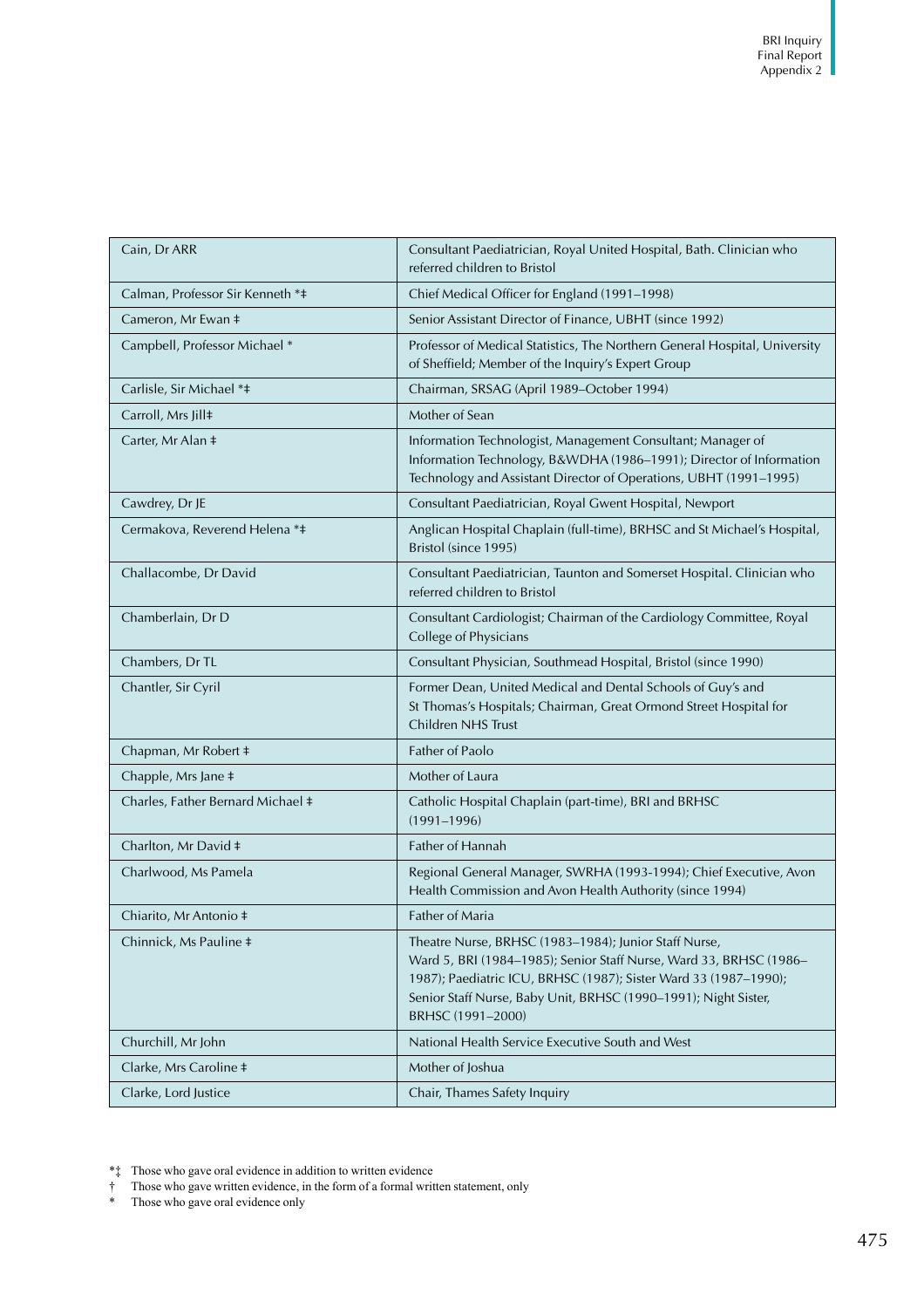| Clarke, Rt Hon Kenneth        | MP; Minister for Health, DHSS (1982-1985); Secretary of State for Health<br>$(1988 - 1990)$                                                                     |
|-------------------------------|-----------------------------------------------------------------------------------------------------------------------------------------------------------------|
| Clarke, Mr Peter              | The Children's Commissioner for Wales                                                                                                                           |
| Clarke, Mrs Tracey *‡         | Mother of Melissa                                                                                                                                               |
| Clement, Dr Alan ‡            | Consultant in Anaesthesia, BRI (1968-1993)                                                                                                                      |
| Clifford, Mr Robert *‡        | Head of the Coroners Section of the Animals, Bye-Laws and Coroners<br>Unit, Constitutional and Community Policy Directorate, Home Office<br>(since August 1995) |
| Coates, Dr David              | BMA Place of Work Accredited Representative, UBHT                                                                                                               |
| Colclough, Mr Peter ‡         | District General Manager, Gloucestershire Health Authority<br>(1990-1992); Chief Executive of Gloucestershire Health Authority<br>$(1992 - 1995)$               |
| Colclough, Mrs Carol ‡        | Mother of Andrew                                                                                                                                                |
| Cole, Mrs Jane ‡              | Mother of Tanya                                                                                                                                                 |
| Coleman, Dr Eric #            | President, Society of Cardiological Science & Technology                                                                                                        |
| Collins, Father Francis       | Catholic Hospital Chaplain (part-time), BRI and BRHSC<br>$(1981 - 1987)$                                                                                        |
| Collins, Mr Tony *#           | Father of Alan                                                                                                                                                  |
| Cordery, Mrs Susan ‡          | Mother of Louise                                                                                                                                                |
| Coulter, Dr Angela            | Chief Executive, Picker Institute Europe                                                                                                                        |
| Counsel to the Inquiry        | Brian Langstaff QC, Eleanor Grey and Alan Maclean                                                                                                               |
| Cowie, Ms Nicola ‡            | Regional Clinical Audit Administrator, University of Bristol<br>$(1993 - 1994)$                                                                                 |
| Crompton, Professor Gareth *‡ | Chief Medical Officer for Wales (January 1978-August 1989)                                                                                                      |
| Cronin, Dr AJ                 | Consultant Paediatrician, Scott Hospital, Plymouth. Clinician who<br>referred children to Bristol                                                               |
| Crookes, Ms Stella ‡          | Mother of Angus                                                                                                                                                 |
| Cross, Mr Andrew ‡            | Industrial Relations Officer, British Medical Association (1993-<br>1994)                                                                                       |
| Crowley, Ms Julie             | See Julie Vass                                                                                                                                                  |
| Culverhouse, Mrs Edna ‡       | Medical Social Worker responsible for Ward 5, BRI (1974-1983)                                                                                                   |
| Cummings, Mrs Michelle *‡     | Mother of Charlotte                                                                                                                                             |
| Curnow, Mr Malcolm *‡         | Father of Verity                                                                                                                                                |
| Curnow, Mr Robert ‡           | Emeritus Professor of Statistics, Department of Applied Sciences,<br>University of Reading (from 1996); Member of the Inquiry's Expert Group                    |
| Curnow, Mrs Sandra ‡          | Mother of Laura and Rebecca                                                                                                                                     |
| Currie, Mrs Edwina            | Parliamentary Under Secretary of State (Health), DHSS/DoH<br>$(1986 - 1988)$                                                                                    |

<sup>\*‡</sup> Those who gave oral evidence in addition to written evidence

<sup>†</sup> Those who gave written evidence, in the form of a formal written statement, only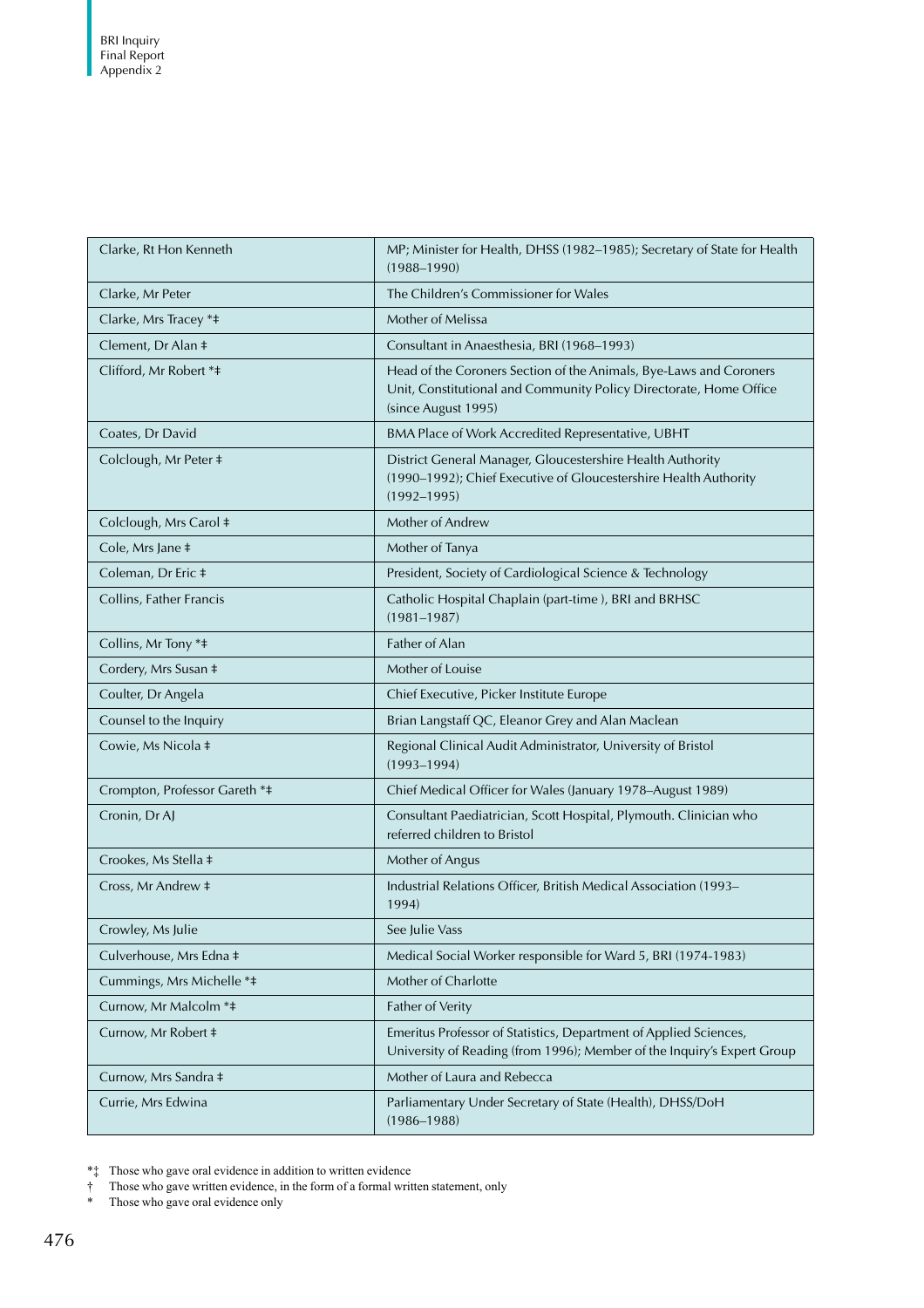| Cutter, Mrs Rowena ‡                    | Mother of Scott                                                                                                                                                                                                              |
|-----------------------------------------|------------------------------------------------------------------------------------------------------------------------------------------------------------------------------------------------------------------------------|
| Darbyshire, Mr Andrew *                 | Advanced Nurse Practitioner, Royal Liverpool Children's Hospital (since<br>1996); Member of the Inquiry's Expert Group                                                                                                       |
| Darbyshire, Mr Kenneth and Mrs Susan *‡ | Parents of Oliver                                                                                                                                                                                                            |
| Darzi, Professor A                      | Professor of Surgery, School of Medicine, Imperial College, London                                                                                                                                                           |
| Davies, Dr Leslie G                     | Cardiologist, University Hospital Wales, Cardiff                                                                                                                                                                             |
| Davies, Dr Ian ‡                        | Consultant Anaesthetist, BRI (since 1993)                                                                                                                                                                                    |
| Davies, Mr Philip ‡                     | Father of Aaron                                                                                                                                                                                                              |
| Davies, Mrs Tanya ‡                     | Mother of Jonathan                                                                                                                                                                                                           |
| Davies, Mr Timothy ‡                    | Father of Richard                                                                                                                                                                                                            |
| Davis, Karlene                          | General Secretary, Royal College of Midwives (since 1997)                                                                                                                                                                    |
| Davis, Mrs Phillipa ‡                   | Mother of Luke                                                                                                                                                                                                               |
| Day, Dr Alan                            | Consultant Paediatrician, Cheltenham General Hospital, East<br>Gloucestershire NHS Trust. Clinician who referred children to Bristol                                                                                         |
| de Leval, Professor Marc *‡             | Professor of Cardiothoracic Surgery, Great Ormond Street Hospital for<br>Children NHS Trust (since 1974)                                                                                                                     |
| Dean Hart, Mr John Christopher #        | Consultant Ophthalmologist, UBHT (since 1970); Chairman, Hospital<br>Medical Committee, B&WDHA/B&DHA (1990-1992); Medical Director,<br>UBHT (1991-1992)                                                                      |
| Deanfield, Professor John               | Professor of Cardiology, Great Ormond Street Hospital for Children<br><b>NHS Trust</b>                                                                                                                                       |
| Deverall, Mr Phillip                    | Consultant Paediatric Cardiothoracic Surgeon formerly Director and<br>Head of the Department of Cardiothoracic Surgery at Guy's Hospital                                                                                     |
| Dhasmana, Mr Janardan *‡                | Senior Surgical Registrar, UBH (1978-1985); Consultant in<br>Cardiothoracic Surgery, BRI and BRHSC<br>(1 January 1986-8 September 1998); Associate Clinical Director in<br>Cardiac Surgery, UBHT (January 1993-October 1995) |
| Dieppe, Professor Paul                  | Dean, Faculty of Medicine, University of Bristol (1995-1997)                                                                                                                                                                 |
| Dingwall, Professor Robert              | Professor of Sociology, University of Nottingham                                                                                                                                                                             |
| Disley, Ms Sheena *‡                    | Ward Sister, Ward 5B, BRI (1984-to date)                                                                                                                                                                                     |
| Dopson, Dr Sue                          | University Lecturer in Management Studies and a Fellow in<br>Organisational Behaviour, Templeton College, Oxford (from 1994)                                                                                                 |
| Dowling, Mrs Julie ‡                    | Mother of Laurie                                                                                                                                                                                                             |
| Down, Mrs Samantha ‡                    | Mother of Daniel                                                                                                                                                                                                             |
| Downes, Mr Richard ‡                    | Perfusionist, BRI (1992–1994), Chief Perfusionist, BRI (since 1994)                                                                                                                                                          |
| Downing, Mrs Caroline Anne #            | Mother of Samantha                                                                                                                                                                                                           |

<sup>\*‡</sup> Those who gave oral evidence in addition to written evidence

<sup>†</sup> Those who gave written evidence, in the form of a formal written statement, only

<sup>\*</sup> Those who gave oral evidence only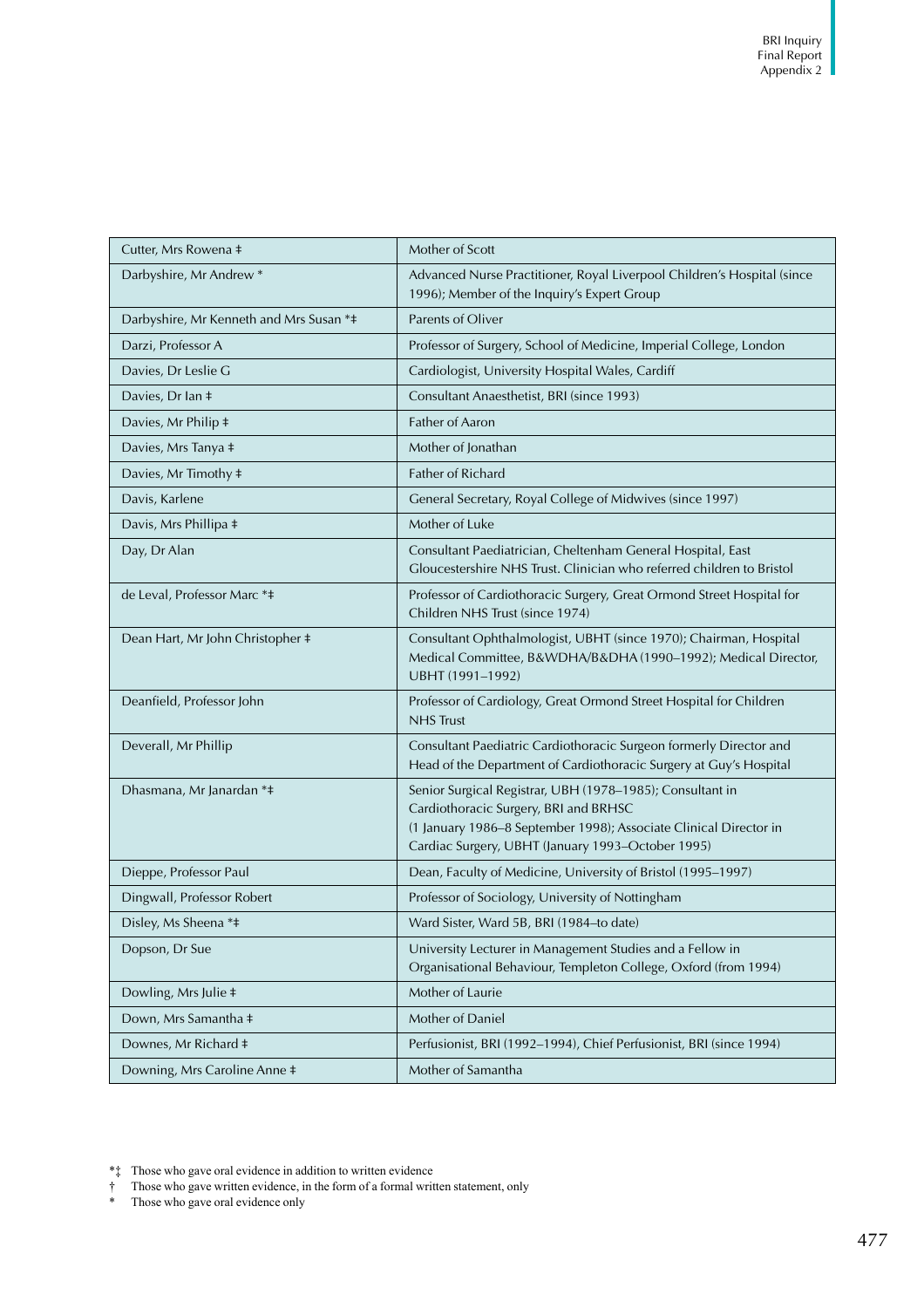| Doyle, Dr Peter *‡                     | General Surgeon; Senior Medical Officer, Department of Health (from<br>1985); Medical Secretary, SRSAG/National Specialist Commissioning<br>Advisory Group (from 1994)                                                                                                          |
|----------------------------------------|---------------------------------------------------------------------------------------------------------------------------------------------------------------------------------------------------------------------------------------------------------------------------------|
| Doyle, Dr RF                           | Chief Administrative Medical Officer, Pembrokeshire Health Authority                                                                                                                                                                                                            |
| Duddridge, Mr Leonard                  | Hospital Porter, BRHSC (1983-1993)                                                                                                                                                                                                                                              |
| Dunford, Mr Robin (Rhett) ‡            | Childcare Social Worker, BRHSC (April 1990-April 1994); Social Worker<br>responsible for Ward 5, BRI                                                                                                                                                                            |
| Dunham, Ms Madeline                    | Principal Psychologist, UBH/T                                                                                                                                                                                                                                                   |
| Dunman, Ms Penny                       | Patient's Advocate, Brighton Healthcare NHS Trust                                                                                                                                                                                                                               |
| Dunn, Professor Peter ‡                | Emeritus Professor and Senior Research Fellow, University of Bristol                                                                                                                                                                                                            |
| Durie, Mr Peter *‡                     | Chairman of UBHT (April 1991-June 1994)                                                                                                                                                                                                                                         |
| Dussek, Mr Julien E ‡                  | Consultant Cardiothoracic Surgeon, Guy's Hospital, President, Society of<br>Cardiothoracic Surgeons of Great Britain and Ireland                                                                                                                                                |
| Dymond, Ms Christine #                 | Mother of Paul                                                                                                                                                                                                                                                                  |
| Dymond, Mr Nigel ‡                     | Father of Naomi                                                                                                                                                                                                                                                                 |
| Eastwood, Mrs Justine *‡               | Mother of Oliver                                                                                                                                                                                                                                                                |
| Eaton, Mrs Patricia ‡                  | Mother of Lian                                                                                                                                                                                                                                                                  |
| Edwards, Mrs Janet ‡                   | Mother of Sophie                                                                                                                                                                                                                                                                |
| Edwards, Ms Marie *‡                   | Mother of Jazmine                                                                                                                                                                                                                                                               |
| Edwards, Dr P                          | Consultant Paediatrician, Clinical Director, Princess of Wales Hospital<br>Bridgend. Clinician who referred children to Bristol                                                                                                                                                 |
| Elliott, Mrs Joyce #                   | Mother of Ben                                                                                                                                                                                                                                                                   |
| Elliott, Mr Martin ‡                   | Consultant Cardiothoracic Surgeon, Great Ormond Street Hospital for<br>Children NHS Trust (1985-2000)                                                                                                                                                                           |
| Ellis, Mrs Christine ‡                 | Mother of Richard                                                                                                                                                                                                                                                               |
| Ellis (formerly Forrester), Ms Julia ‡ | Mother of Richard                                                                                                                                                                                                                                                               |
| English, Sir Terence *‡                | Consultant Cardiothoracic Surgeon; President, Royal College of Surgeons<br>of England (1989-1992); Member of SRSAG (1990-1992)                                                                                                                                                  |
| Evans, Miss Amanda Jayne ‡             | Mother of Joshua                                                                                                                                                                                                                                                                |
| Evans, Miss Deborah *‡                 | Inpatients Services Manager, BRI (1987-1989); Contracts and Quality<br>Development Manager, B&WDHA (1990-1991); Director of Contract<br>Management, B&DHA (1991-1996); Director of Commissioning, Avon<br>HA (1996-1999); Geographical Director (Bristol), Avon HA (since 1999) |
| Evans, Dr Dewi R                       | Consultant Paediatrician, Singleton Hospital, Swansea. Clinician who<br>referred children to Bristol                                                                                                                                                                            |
| Evans, Mr J                            | Association of Welsh Community Health Councils                                                                                                                                                                                                                                  |
| Evans, Dr R                            | Consultant Community Paediatrician, Scott Hospital, Plymouth. Clinician<br>who referred children to Bristol.                                                                                                                                                                    |

<sup>\*‡</sup> Those who gave oral evidence in addition to written evidence

<sup>†</sup> Those who gave written evidence, in the form of a formal written statement, only

<sup>\*</sup> Those who gave oral evidence only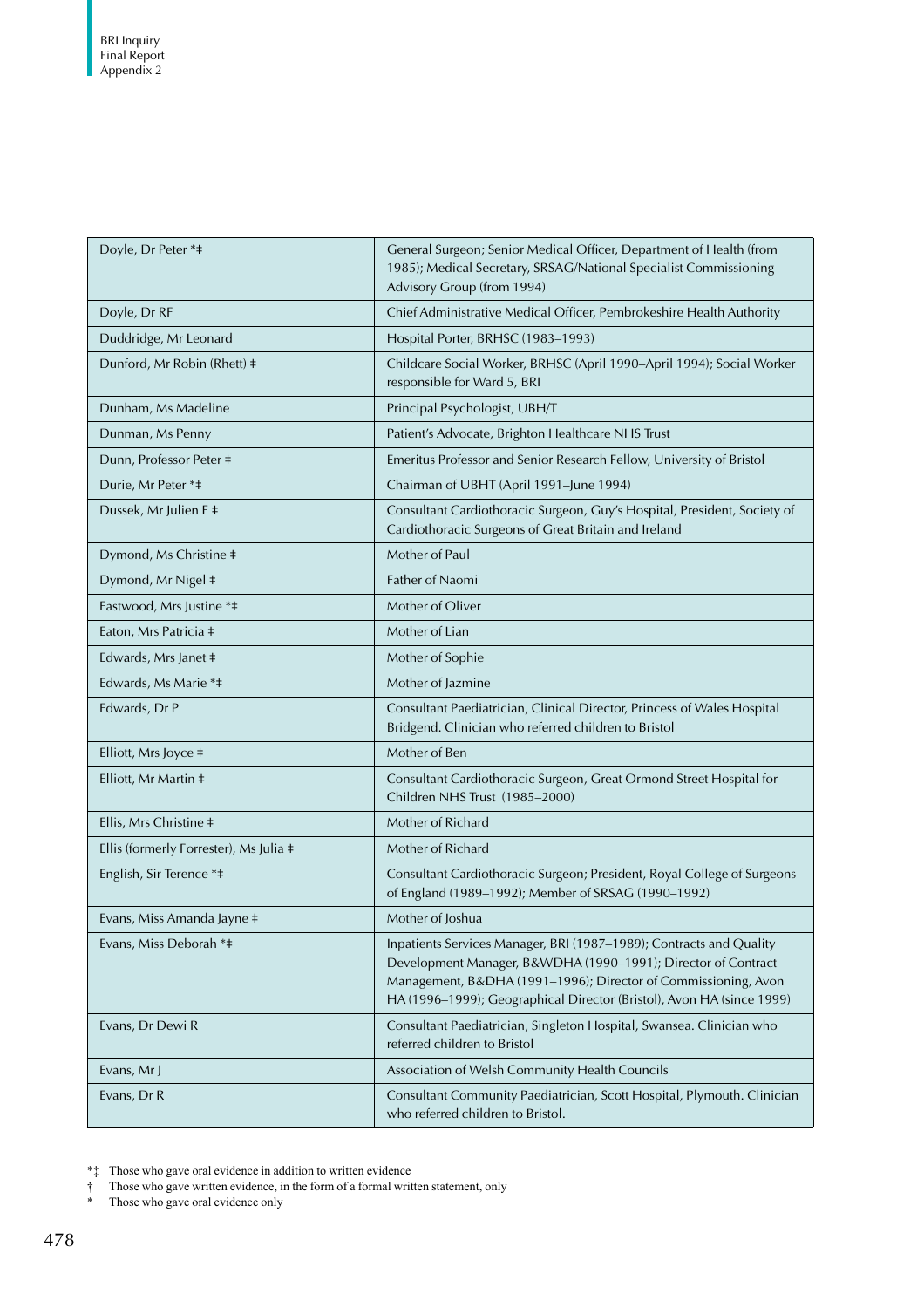| Evans, Professor Stephen *     | Specialist in Epidemiology, Medicine Control Agency                                                                                                                                                                                                                                                                                                                                 |
|--------------------------------|-------------------------------------------------------------------------------------------------------------------------------------------------------------------------------------------------------------------------------------------------------------------------------------------------------------------------------------------------------------------------------------|
| Everest, Mr Graham             | Project Co-ordinator/Administrator, SWRHA (1983-1986); Project<br>Manager, SWRHA (1987-1989)                                                                                                                                                                                                                                                                                        |
| Fairhurst, Father John         | Catholic Hospital Chaplain (part-time), BRI and BRHSC<br>$(1989 - 1990)$                                                                                                                                                                                                                                                                                                            |
| Falcone, Mrs Margaret ‡        | Mother of Louie                                                                                                                                                                                                                                                                                                                                                                     |
| Farndon, Professor John *‡     | Professor and Head of Division of Surgery, University of Bristol, and<br>Honorary Consultant Surgeon, UBH/T (since 1988)                                                                                                                                                                                                                                                            |
| Feloy, Mrs Josephine #         | Mother of Jessica                                                                                                                                                                                                                                                                                                                                                                   |
| Fenton, Dr Theo                | Senior Registrar in Paediatric Nephrology, Southmead Hospital<br>$(1992 - 1994)$                                                                                                                                                                                                                                                                                                    |
| Ferguson, Dr SD                | Consultant Paediatrician, Royal Gwent Hospital, Newport. Clinician who<br>referred children to Bristol                                                                                                                                                                                                                                                                              |
| Ferris, Mrs Rachel *‡          | Associate General Manager, Rheumatology, Genito-urinary Medicine<br>and Dermatology Directorate of Medicine, UBHT (1992-1993);<br>Associate General Manager, Trauma & Orthopaedics and Accident &<br>Emergency, UBHT (1993-1994); General Manager, Directorate of<br>Cardiac Services, latterly General Manager of the Directorate of<br>Cardiothoracic Services, UBHT (since 1994) |
| Fields, Mrs Patricia ‡         | Nursing Officer, BRI (1977-1986); Operational Nurse (1990-1993);<br>Directorate Nurse Advisory for Surgery (1992-1993); General Manager<br>Anaesthetics (1993-1998); Professional Head of Nursing, BRI, Bristol<br>General Hospital and Keynsham Hospital (1998-date)                                                                                                               |
| Fitzgerald, Mrs Lisa ‡         | Mother of Ben                                                                                                                                                                                                                                                                                                                                                                       |
| Fleming, Professor Peter #     | Consultant Paediatrician, BRHSC (1982-1996); Head of Division of Child<br>Health, Department of Clinical Medicine, University of Bristol (since<br>1996)                                                                                                                                                                                                                            |
| Flook, Ms Shirley #            | Mother of Oliver                                                                                                                                                                                                                                                                                                                                                                    |
| Flynn, Mr Billy                | National Health Service Executive                                                                                                                                                                                                                                                                                                                                                   |
| Forbes, Dr WR                  | Consultant Paediatrician, retired, Swansea                                                                                                                                                                                                                                                                                                                                          |
| Ford, Mr Simon ‡               | <b>Father of Samuel</b>                                                                                                                                                                                                                                                                                                                                                             |
| Forrest, Mr Paul *‡            | HM Coroner for the District of Avon (since 1992)                                                                                                                                                                                                                                                                                                                                    |
| Forrester-Wood, Mr Christopher | Consultant Thoracic Surgeon, Frenchay Hospital, Bristol                                                                                                                                                                                                                                                                                                                             |
| Forsythe, Mrs Sheila *‡        | Mother of Andrew                                                                                                                                                                                                                                                                                                                                                                    |
| Fowler, Rt Hon Sir Norman      | Former Secretary of State for Health and Social Security 1981-1987                                                                                                                                                                                                                                                                                                                  |
| Fox, Mrs Lorraine ‡            | Mother of Darryl                                                                                                                                                                                                                                                                                                                                                                    |
| France, Sir Christopher ‡      | Second Permanent Secretary, DHSS (May 1986–March 1987); Permanent<br>Secretary, DHSS (March 1987-July 1988); Permanent Secretary, DoH<br>(July 1988-February 1992)                                                                                                                                                                                                                  |

<sup>\*‡</sup> Those who gave oral evidence in addition to written evidence

<sup>†</sup> Those who gave written evidence, in the form of a formal written statement, only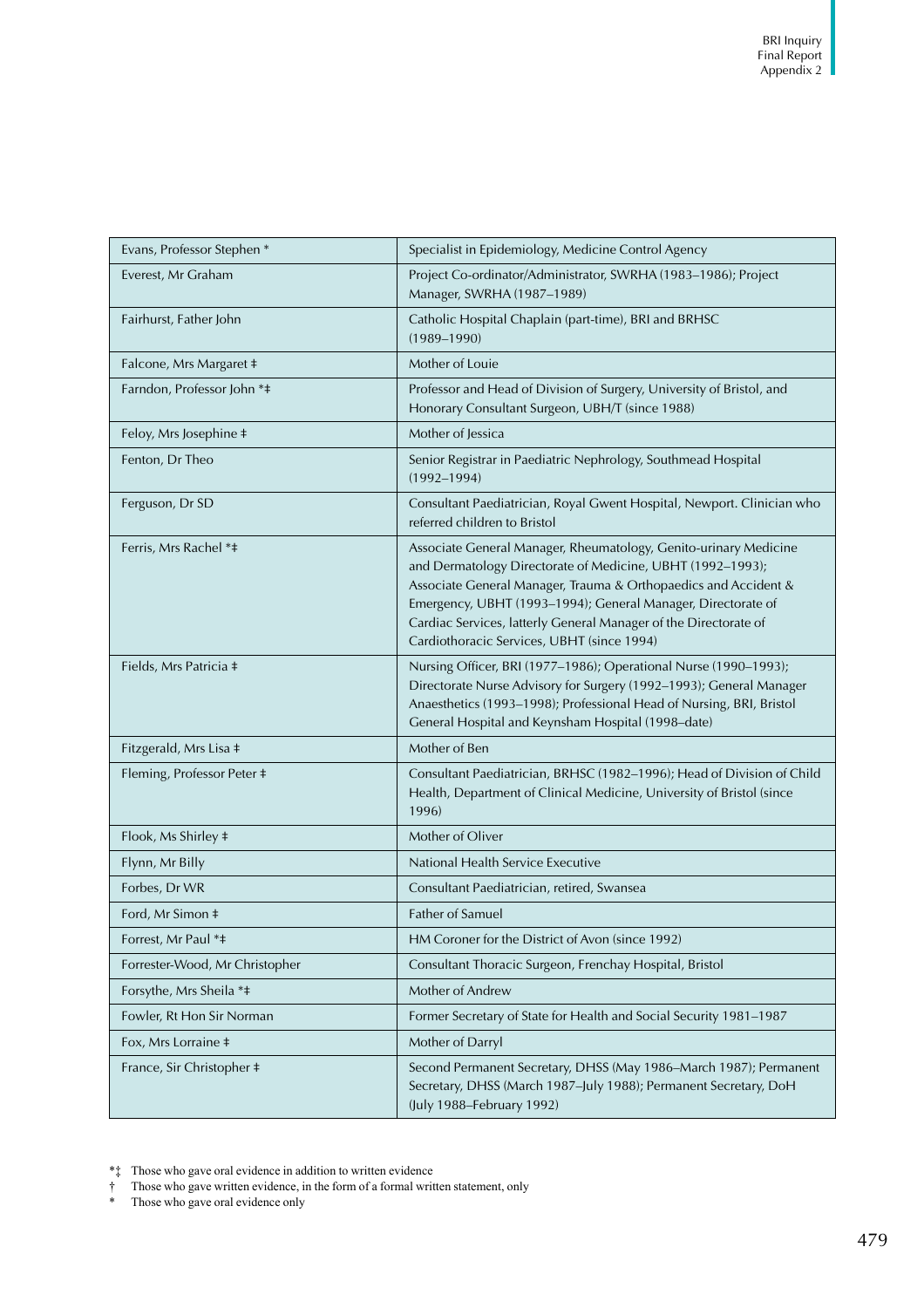| Francombe, Mrs Susan *‡     | Mother of Rebecca                                                                                                                                                                                                |
|-----------------------------|------------------------------------------------------------------------------------------------------------------------------------------------------------------------------------------------------------------|
| Freeman, Dr Marie ‡         | Acting Regional Medical Officer, Director of Service Planning and<br>Assistant General Manager, SWRHA (1986-1988)                                                                                                |
| French, Dr TJ               | Consultant Paediatrician, Taunton & Somerset Hospital, Taunton, formerly<br>of Yeovil District Hospital. Clinician who referred children to Bristol                                                              |
| Fritchie, Dame Rennie       | Chair of SWRHA/S&WRHA (1992-1996)                                                                                                                                                                                |
| Frowen, Mr John ‡           | Father of Michael                                                                                                                                                                                                |
| Fyfe-Williams, Mrs Susan ‡  | Staff Nurse, BRI (1985); Ward Manager, The Glen, Bristol<br>(1986-1991); Customer Relations & Employment Trainer/Staff<br>Development Officer, UBHT (1991-1994); Staff Development<br>Officer, UBHT (since 1995) |
| Gallivan, Professor Stephen | Director of Clinical Operational Research Unit, University College<br>London; Member of the Inquiry's Expert Group                                                                                               |
| Gardner, Dr Freda ‡         | Consultant Clinical Psychologist; British Heart Foundation Clinical<br>Research Fellow, University of Bristol, (since 1993)                                                                                      |
| Garrett, Mr JA ‡            | Director, Medical Equipment Management Organisation, UBHT<br>(1995-to date)                                                                                                                                      |
| Gear, Mrs Patricia ‡        | Mother of John                                                                                                                                                                                                   |
| Gerrish, Miss Janet ‡       | Senior Nursing Officer, BRI (1975-1982); Director of Nursing Services,<br>Central Unit (1982-1986); Hospital Manager, BRI (1986-1989);<br>Planning Department, BRI (1989-1991)                                   |
| Gibbons, Mr Jonathan ‡      | Father of Jessica                                                                                                                                                                                                |
| Gibbs, Ms Carla ‡           | Mother of Jamielee                                                                                                                                                                                               |
| Gibson, Dr Ronald           | Consultant Cardiologist, Royal Brompton Hospital, London                                                                                                                                                         |
| Gilbertson, Dr N            | Consultant Paediatrician, Royal Cornwall Hopsital, Treliske, Truro.<br>Referring Clinician                                                                                                                       |
| Gillard, Mrs Deborah ‡      | Mother of Christy                                                                                                                                                                                                |
| Godman, Dr Michael *‡       | President, British Paediatric Cardiac Association (1997-2000)                                                                                                                                                    |
| Good, Mrs Angela ‡          | Mother of Joseph                                                                                                                                                                                                 |
| Goodwin, Dr A               | Consultant Paediatrician and Neonatologist, Princess of Wales Hospital,<br>Bridgend. Clincian who referred children to Bristol                                                                                   |
| Goodwin, Ms Mary            | Cardiac Liaison Nurse, Great Ormond Street Hospital for Children<br><b>NHS Trust</b>                                                                                                                             |
| Gould, Dr Stephen *         | Consultant Paediatric Pathologist, The John Radcliffe Hospital, Oxford;<br>Member of the Inquiry's Expert Group                                                                                                  |
| Gray, Sir Denis Pereira     | President, Royal College of General Practitioners (1997-2000)                                                                                                                                                    |
| Gray, Mr John ‡             | Manager of Legal Services, UBHT (since 1991); previously Administrator,<br>Legal Services, B&WDHA                                                                                                                |

<sup>\*‡</sup> Those who gave oral evidence in addition to written evidence

- † Those who gave written evidence, in the form of a formal written statement, only
- \* Those who gave oral evidence only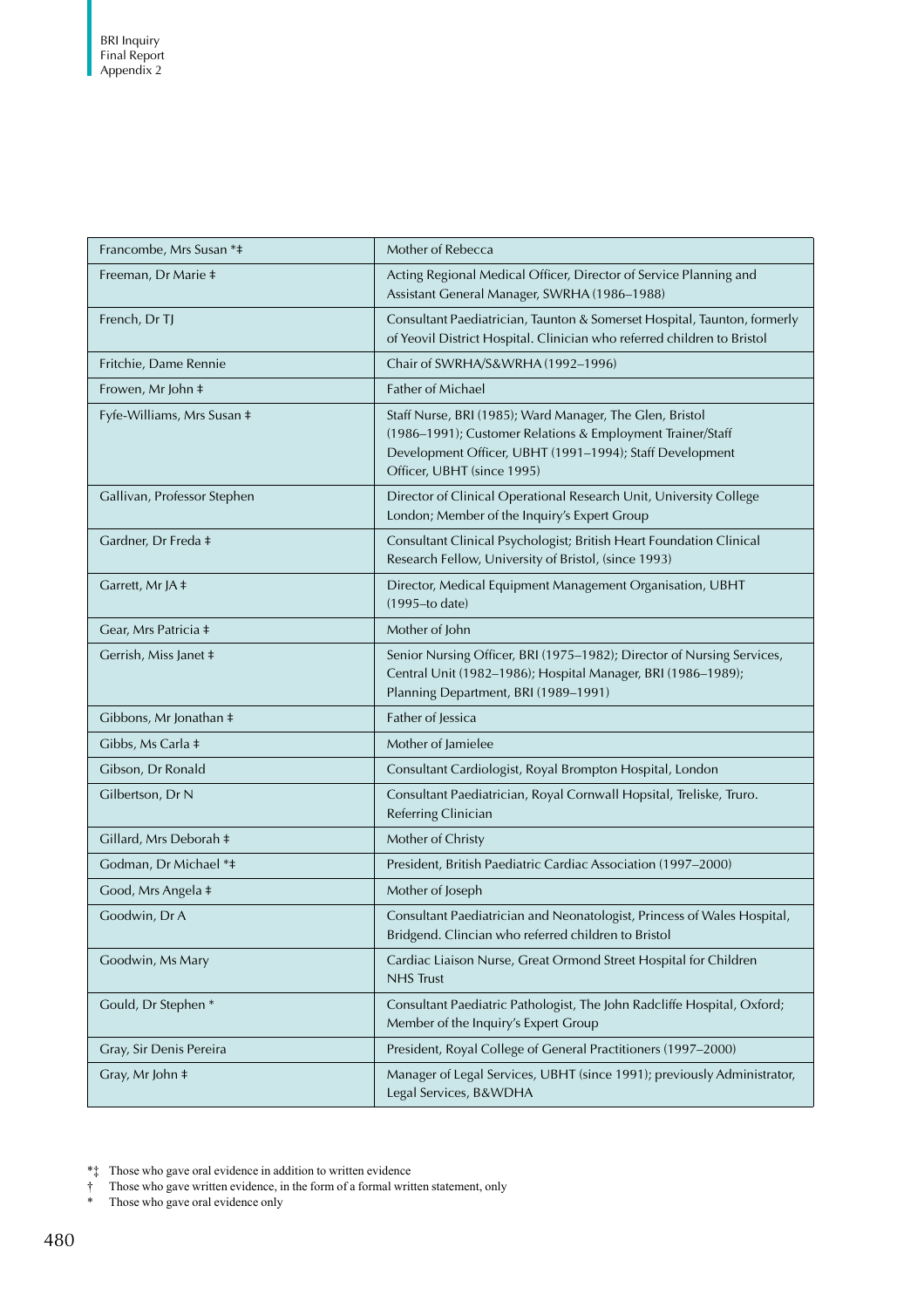| Green, Professor Michael Alan *‡      | Consultant Pathologist to the Home Office since 1965; Professor<br>of Forensic Pathology, University of Sheffield (1980-1999)                                                                                                                        |
|---------------------------------------|------------------------------------------------------------------------------------------------------------------------------------------------------------------------------------------------------------------------------------------------------|
| Greenaway, Mrs Anthea ‡               | Mother of Louise                                                                                                                                                                                                                                     |
| Greenslade, Mr Ralph and Mrs Marilyn‡ | <b>Parents of Meirion</b>                                                                                                                                                                                                                            |
| Gregory, Mr Peter *‡                  | Head of the Health Policy Division, the Housing, Health and Social Work<br>Policy Group (1982-1986); Head of the Health Services Planning<br>Division in the NHS Directorate in Wales (1986-1990), Director of the<br>NHS in Wales (March 1994-1999) |
| Griffiths, Mr Colin and Mrs Gaynor #  | Parents of Zara                                                                                                                                                                                                                                      |
| Griffiths, Dr AD                      | Consultant Paediatrician, Nevill Hall Hospital, Abergavenny. Clincian<br>who referred children to Bristol                                                                                                                                            |
| Haggerty, Mrs Moira ‡                 | Mother of Matthew                                                                                                                                                                                                                                    |
| Hale, Ms Kathryn $\ddagger$           | Senior Nurse, BRHSC (October 1983-June 1989)                                                                                                                                                                                                         |
| Hall, Mr Andrew ‡                     | <b>Father of Laurence</b>                                                                                                                                                                                                                            |
| Hall, Ms Alisa ‡                      | Staff Nurse, BRI (1986-1988); Staff Nurse, ICU, Royal United Hospital,<br>Bath (1988-1989); Senior Staff Nurse, BRI (1990-1992); Staff Nurse,<br>PICU, BCH (1994-1997); Senior Staff Nurse, PICU, BCH (since 1997)                                   |
| Hall, Mr Michael ‡                    | Registrar of the Council of Professions Supplementary to Medicine                                                                                                                                                                                    |
| Hall, Mr Neil                         | Children's Heart Circle of Wales                                                                                                                                                                                                                     |
| Halliday, Dr Norman *‡                | Head of Medical Policy Division, DoH (1984-1992); part time Senior<br>Medical Officer, DoH (1992-1994); Medical Secretary, SRSAG<br>$(1983 - 1994)$                                                                                                  |
| Hallidie-Smith, Dr K                  | Cardiologist, retired, Hammersmith Hospital                                                                                                                                                                                                          |
| Hallworth, Dr David                   | Consultant Anaesthetist, Royal Hospital for Sick Children, Glasgow;<br>Member of the Inquiry's Expert Group                                                                                                                                          |
| Ham, Professor Chris                  | Professor of Health Policy and Management, University of Birmingham<br>(since 1992); Member of the Inquiry's Expert Group                                                                                                                            |
| Hamilton, Professor David #           | Chairman, Executive Committee of SCS, University Department of<br>Clinical Surgery, Edinburgh; Chairman of RCSE Working Party 1992                                                                                                                   |
| Hamilton, Mr Leslie*                  | Consultant Paediatric Cardiac Surgeon, The Freeman Hospital,<br>Newcastle; Member of the Inquiry's Expert Group                                                                                                                                      |
| Hammond, Dr Phillip *‡                | GP; Columnist for the 'Express' and 'Private Eye'                                                                                                                                                                                                    |
| Hancock, Miss Christine               | General Secretary, Royal College of Nursing (1989-May 2001)                                                                                                                                                                                          |
| Harding, Ms Ann *                     | Acting Director, NHS Information Authority June-October 1999                                                                                                                                                                                         |
| Hargreaves, Dr Thomas ‡               | Member of Regional Hospital Medical Advisory Committee<br>$(1987 - 1991)$                                                                                                                                                                            |
| Harral, Mr Vincent ‡                  | District Administrator, B&WDHA (c. 1976–March 1986)                                                                                                                                                                                                  |
| Harrett, Dr D                         | Chief Administrative Medical Officer, Gwent Health Authority                                                                                                                                                                                         |
| Harris, Mrs Mary #                    | Mother of Sarah                                                                                                                                                                                                                                      |

\*‡ Those who gave oral evidence in addition to written evidence

† Those who gave written evidence, in the form of a formal written statement, only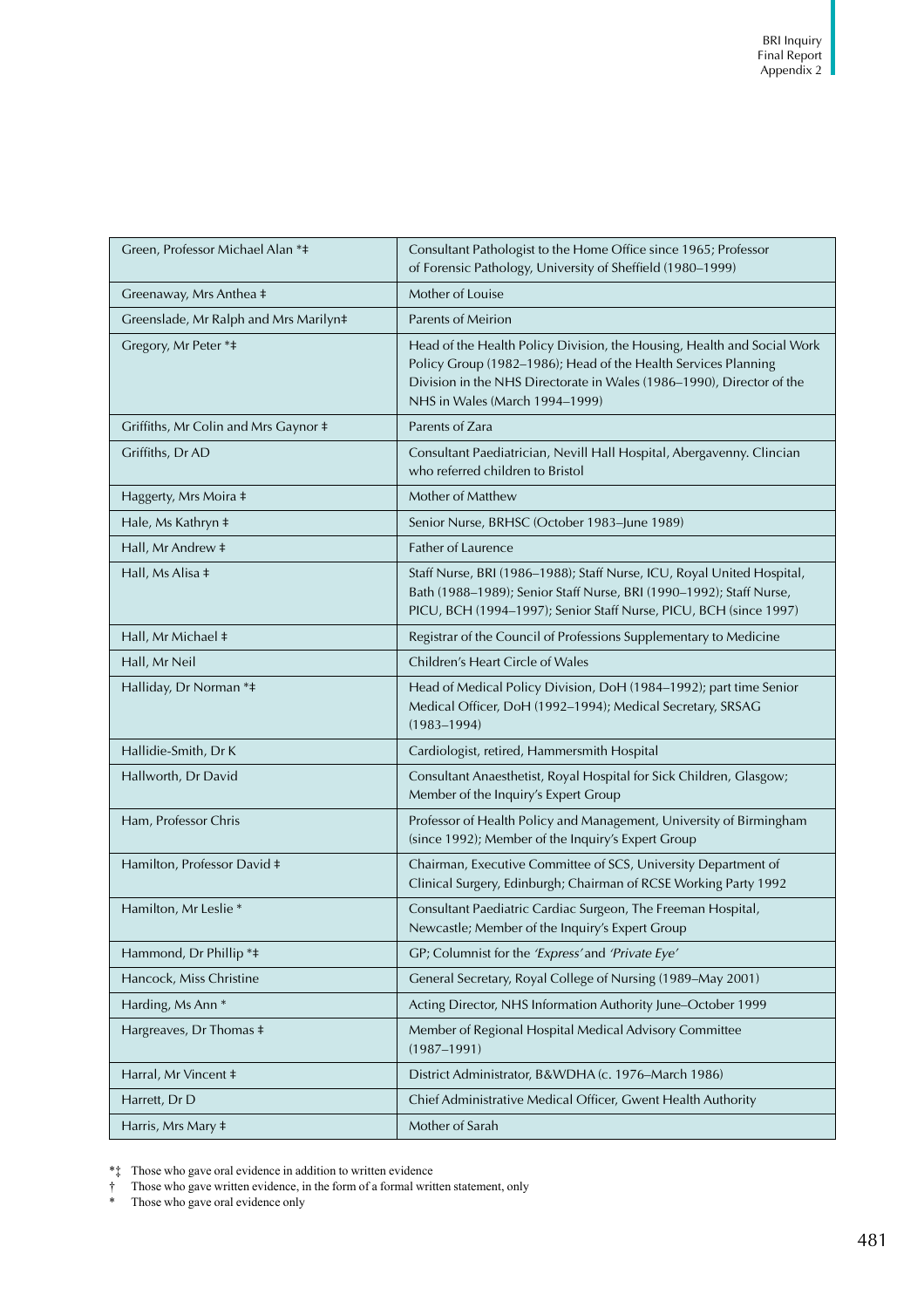| Harris, Samantha ‡                  | Mother of Kimberley                                                                                                                                                                                                           |
|-------------------------------------|-------------------------------------------------------------------------------------------------------------------------------------------------------------------------------------------------------------------------------|
| Harrison, Mr David ‡                | <b>Father of Andrew</b>                                                                                                                                                                                                       |
| Hart, Sir Graham *‡                 | Permanent Secretary, DoH (March 1992-November 1997)                                                                                                                                                                           |
| Harvey, Mr Nicholas                 | MP for North Devon (since 1992)                                                                                                                                                                                               |
| Havenhand, Mrs Alison ‡             | Mother of Victoria                                                                                                                                                                                                            |
| Hawkins, Miss Catherine (CBE) *‡    | Regional Nursing Officer, SWRHA (March 1984–December 1992);<br>Regional General Manager, SWRHA (August 1984–December 1992)                                                                                                    |
| Hawkins, Mr Donald ‡                | HM Coroner for the District of Avon (1978–1992)                                                                                                                                                                               |
| Hawkins, Mrs Janet *‡               | Mother of Paul                                                                                                                                                                                                                |
| Hayes, Dr Alison #                  | Consultant Paediatric Cardiologist, BRHSC (October 1993 - to date)                                                                                                                                                            |
| Healing, Mr Bill ‡                  | Principle Assistant Treasurer, Avon Health Authority (1975-1982);<br>Finance Director, Frenchay Health Authority (1982-1991); Finance<br>Director, B&DHA (1991-1996); Finance Director, Avon Health Authority<br>(since 1996) |
| Henderson, Professor Andrew #       | Professor Emeritus, Honorary Consultant Cardiologist, University<br>of Wales, College of Medicine, Cardiff                                                                                                                    |
| Herborn, Mrs Mona ‡                 | Theatre Nurse, BRI (1980-1988); Sister in Cardiac Theatres<br>$(1988 - 1998)$                                                                                                                                                 |
| Hill, Mrs Debra ‡                   | Mother of Thomas                                                                                                                                                                                                              |
| Hill, Mrs Diana *‡                  | Mother of Jessica and James                                                                                                                                                                                                   |
| Hill, Ms Joanne ‡                   | Mother of Ashleigh Rees                                                                                                                                                                                                       |
| Hill, Mrs Marie ‡                   | Mother of Kate                                                                                                                                                                                                                |
| Hine, Dame Deirdre ‡                | Principal Medical Officer, then Deputy Chief Medical Officer, Welsh<br>Office (1985-1988); Chief Medical Officer, Welsh Office (March 1990-<br>1997) Chair of the Commission for Health Improvement                           |
| Hine, Mr William and Mrs Phillipa ‡ | Parents of Thomas                                                                                                                                                                                                             |
| Hobden, Mr Paul ‡                   | Father of Ruth                                                                                                                                                                                                                |
| Hodges, Dr IGC                      | Consultant Paediatrician, East Glamorgan General Hospital, Mid-<br>Glamorgan. Clinician who referred children to Bristol                                                                                                      |
| Hooper, Mr Andrew **                | PAS Manager (April 1988-1991); Health Records Manager, BRI<br>(1991–to date)                                                                                                                                                  |
| Hopla, Mrs Janet ‡                  | Mother of John                                                                                                                                                                                                                |
| Hopla, John #                       | Son of Janet                                                                                                                                                                                                                  |
| Horner, Mr Richard ‡                | Father of Gareth                                                                                                                                                                                                              |
| Hosker, Mrs Barbara ‡               | Mother of David                                                                                                                                                                                                               |
| House, Mrs Belinda *‡               | Mother of Ryan                                                                                                                                                                                                                |
| Houston, Dr Alan *                  | Consultant Paediatric Cardiologist, Royal Hospital for Sick Children,<br>Glasgow; Member of the Inquiry's Expert Group                                                                                                        |

<sup>\*‡</sup> Those who gave oral evidence in addition to written evidence

<sup>†</sup> Those who gave written evidence, in the form of a formal written statement, only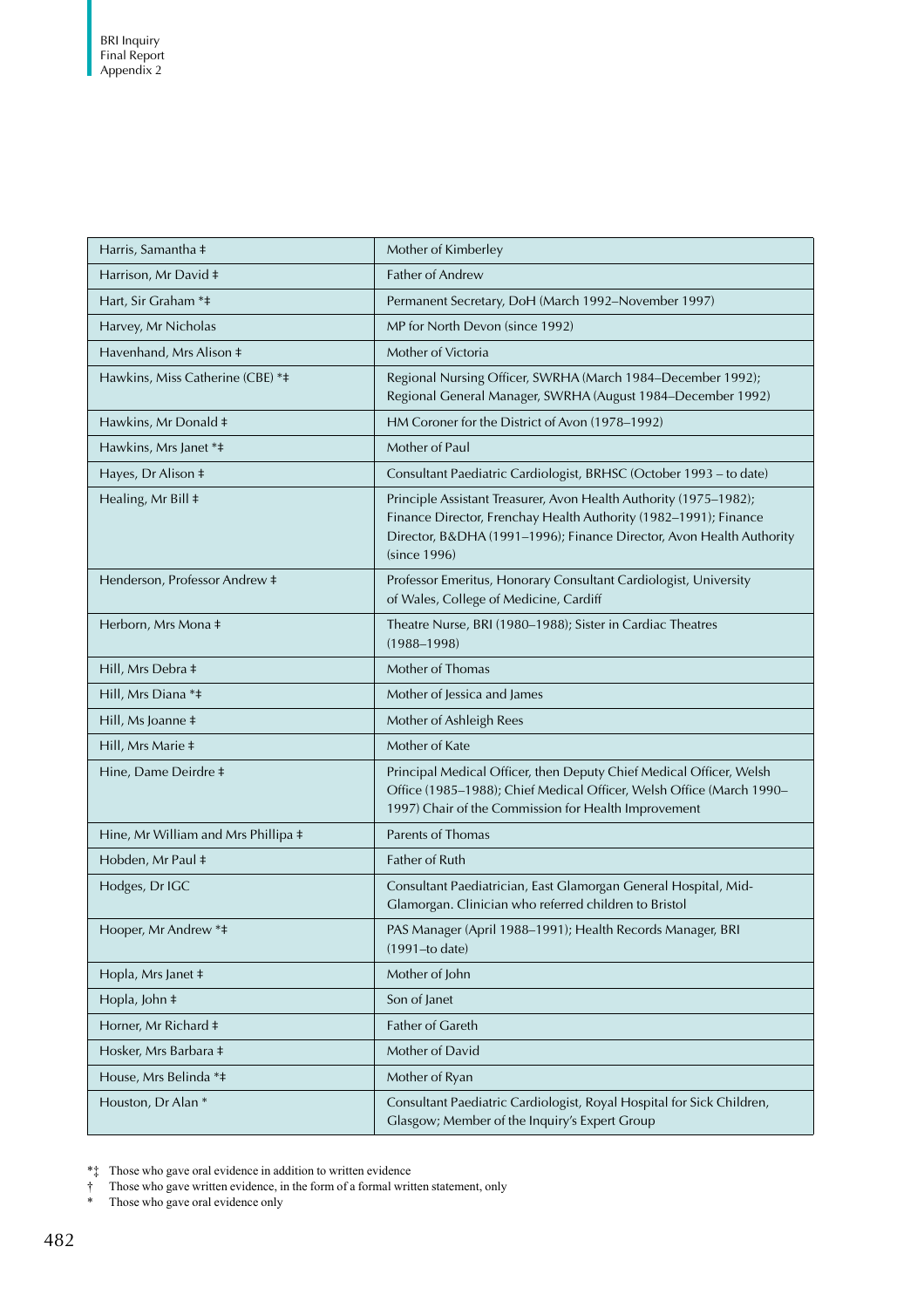| Howard, Rebecca                    | Inquiry Panel Member, Director of Nursing, Alder Hey Children's<br>Hospital, Liverpool                                                                                                                                                        |
|------------------------------------|-----------------------------------------------------------------------------------------------------------------------------------------------------------------------------------------------------------------------------------------------|
| Howe, Rt Hon Lord Howe of Aberavon | Former Chancellor of the Exchequer (1979-1983), Foreign Secretary<br>(1983-1989), Deputy Prime Minister (1989-1990)                                                                                                                           |
| Howell, Reverend A                 | Free Church Hospital Chaplain (part-time), BRHSC and St Michael's<br>Hospital (1983-1993)                                                                                                                                                     |
| Hoyle, Mr Roger #                  | District General Manager, Exeter Health Authority (1989-1993); District<br>General Manager, Exeter & North Devon Health Authority (1993-1994);<br>Chief Executive, Liverpool Health Authority (since 1994)                                    |
| Hoyle, Ms Sarah ‡                  | Assistant to Chief Nurse (1988-1991) UBH; General Manager of<br>St Michael's Hospital (1991-1994) UBHT                                                                                                                                        |
| Hughes, Dr David #                 | Consultant Paediatric Anaesthetist, UBH/T (since 1981)                                                                                                                                                                                        |
| Hughes, Professor IA               | Professor of Paediatrics, Cambridge; formerly at the Department of Child<br>Health, Cardiff                                                                                                                                                   |
| Hughes, Dr JNP                     | Chief Administrative Medical Officer, Mid-Glamorgan Health Authority                                                                                                                                                                          |
| Humphrey, Professor Charlotte      | Professor of Health Care Evaluation, Florence Nightingale School of<br>Nursing and Midwifery, King's College London; formerly Senior Lecturer<br>in Sociology, Royal Free and University College Medical School,<br>University College London |
| Hunt, Mrs Paula ‡                  | Mother of Sara                                                                                                                                                                                                                                |
| Hunter, KR                         | Regional Advisor of the Royal College of Physicians                                                                                                                                                                                           |
| Hunter, Dr Stewart *‡              | Consultant in Paediatric Cardiology, Academic Department of<br>Cardiology, Freeman Hospital, Newcastle upon Tyne                                                                                                                              |
| Hurst, Mr Antony                   | Administrative Secretary of SRSAG (1983-1987)                                                                                                                                                                                                 |
| Hutchinson, Ms Susie               | Cardiac Liaison Nurse, Birmingham Children's Hospital                                                                                                                                                                                         |
| Hutchinson, Dr T                   | Consultant Community Paediatrician, Bath West Community NHS Trust.<br>Clinician who referred children to Bristol                                                                                                                              |
| Hutter, Mr Jonathan ‡              | Senior Registrar (1986-1989); Consultant Surgeon (since 1989)                                                                                                                                                                                 |
| Hutton, Dr Peter                   | Clinical Lecturer and Honorary Senior Registrar, Department of<br>Anaesthesia, University of Bristol (1982-1986)                                                                                                                              |
| Irvine, Sir Donald *‡              | President, GMC (since 1995)                                                                                                                                                                                                                   |
| Jackson, Mr Barry *‡               | President, Royal College of Surgeons of England (since 1998)                                                                                                                                                                                  |
| Jackson, Mrs Louise ‡              | Mother of Shaun                                                                                                                                                                                                                               |
| Jackson, Mr Peter ‡                | Executive Director, Regional Outpost, NHS Management Executive<br>$(1990 - 1994)$                                                                                                                                                             |
| Jacobs, Mr Leonard ‡               | Father of Mark                                                                                                                                                                                                                                |
| James, Mrs Gail ‡                  | Mother of Craig                                                                                                                                                                                                                               |
| Jarman, Professor Sir Brian        | Inquiry Panel Member and Emeritus Professor at Imperial College School<br>of Medicine at St Mary's Hospital, London                                                                                                                           |

<sup>\*‡</sup> Those who gave oral evidence in addition to written evidence

<sup>†</sup> Those who gave written evidence, in the form of a formal written statement, only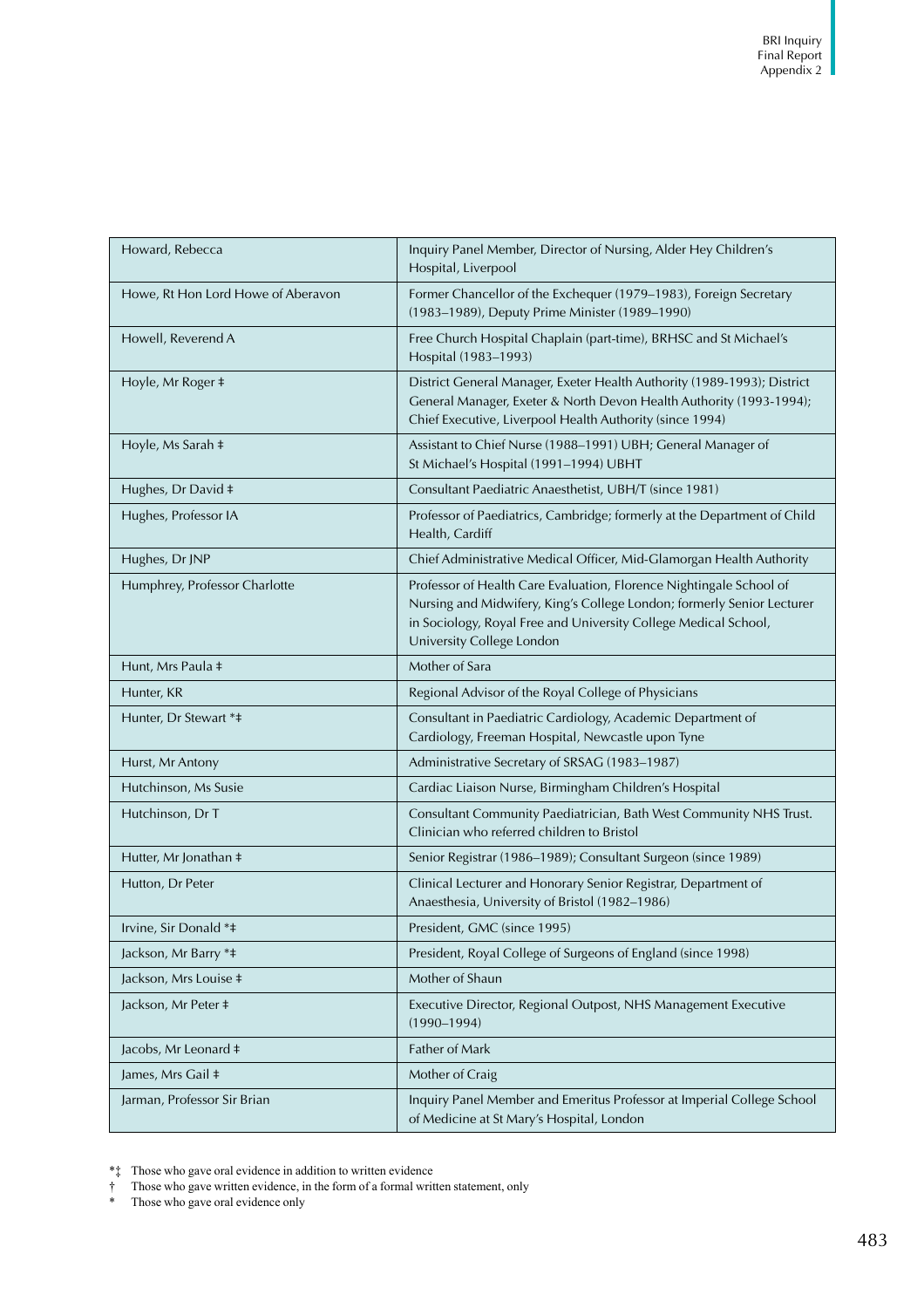| Jarvie, Reverend Michael (deceased) | Spiritual Advisor, UBH/T and Anglican Hospital Chaplain (full-<br>time), BRI (c. 1992)                                                                                                                                                               |
|-------------------------------------|------------------------------------------------------------------------------------------------------------------------------------------------------------------------------------------------------------------------------------------------------|
| Jefferis, Mrs Helen ‡               | Mother of Phillip                                                                                                                                                                                                                                    |
| Jenkins, Mrs Liz *‡                 | Assistant General Secretary, Royal College of Nursing                                                                                                                                                                                                |
| Jenkins, Ms Susan ‡                 | Mother of Nathan                                                                                                                                                                                                                                     |
| Jerrard, Ms                         | Medical Personnel Department, B&WDHA                                                                                                                                                                                                                 |
| Joffe, Dr Hyam *‡                   | Consultant Paediatric Cardiologist, BRHSC and BRI (since 1980); Clinical<br>Director, Children's Services, UBHT (1990-1994)                                                                                                                          |
| Johnson, Mr Gerald ‡                | Chief Executive, B&DHA (1992-1994)                                                                                                                                                                                                                   |
| Johnson, Mrs Helen *‡               | Mother of Jessica                                                                                                                                                                                                                                    |
| Johnson, Mrs Julie *‡               | Mother of Max                                                                                                                                                                                                                                        |
| Johnson, Dr Robert #                | Consultant Anaesthetist, UBH/T (since 1975); Chairman of Division of<br>Anaesthesia, BRI (1987-1990); Honorary Senior Clinical Lecturer,<br>University of Bristol (since 1994)                                                                       |
| Jones, Mrs Carol ‡                  | Mother of Lewis                                                                                                                                                                                                                                      |
| Jones, Mrs Caroline ‡               | Mother of Matthew                                                                                                                                                                                                                                    |
| Jones, Mrs Jacqueline ‡             | Mother of Damien                                                                                                                                                                                                                                     |
| Jones, Ms Melanie ‡                 | Research Assistant, B&WDHA (1989-1990); Project Leader, Patient<br>Survey Unit (1990-1994); Self-Employed Healer (since 1994)                                                                                                                        |
| Jones, Dr RH                        | Consultant Paediatrician, Medical Director, Princess of Wales Hospital,<br>Bridgend. Clinician who referred children to Bristol                                                                                                                      |
| Jones, Dr RWA                       | Consultant Paediatrician, Derriford Hospital, Plymouth. Clincian who<br>referred children to Bristol.                                                                                                                                                |
| Jones, Dr Susan *‡                  | President, Association of Paediatric Anaesthetists of Great Britain and<br>Ireland (until 1999)                                                                                                                                                      |
| Jones, Mr Trevor #                  | Father of Bethany                                                                                                                                                                                                                                    |
| Jones, Ms Sue ‡                     | Staff Nurse, BRI (1984-1987); Registered Sick Children's Nurse (1988-<br>1991); Night Sister, BCH (1991-1993); Sister, BCH (1993-1994);<br>G Grade Nurse, BCH (1994-1995); Sister, BCH (1996-1998); Practice<br>Development Nurse, UBHT (since 1998) |
| Jooman, Mr                          | District Statistical Officer, B&WDHA (1985-1991); Trust Information<br>Manager, UBHT (1991-to date)                                                                                                                                                  |
| Jordan, Mrs Paula *‡                | Mother of Joe                                                                                                                                                                                                                                        |
| Jordan, Dr Stephen *‡               | Consultant Paediatric Cardiologist, UBH/T (1969-May 1993)                                                                                                                                                                                            |
| Joyce, Mr Robert #                  | Father of Thomas                                                                                                                                                                                                                                     |
| Kammerling, Dr RM                   | Public Health Physician, B&WDHA                                                                                                                                                                                                                      |
| Kapila, Miss Leela                  | President, British Association of Paediatric Surgeons                                                                                                                                                                                                |
| Keen, Mr Gerald ‡                   | Consultant Cardiothoracic Surgeon (until 1991)                                                                                                                                                                                                       |

<sup>\*‡</sup> Those who gave oral evidence in addition to written evidence

<sup>†</sup> Those who gave written evidence, in the form of a formal written statement, only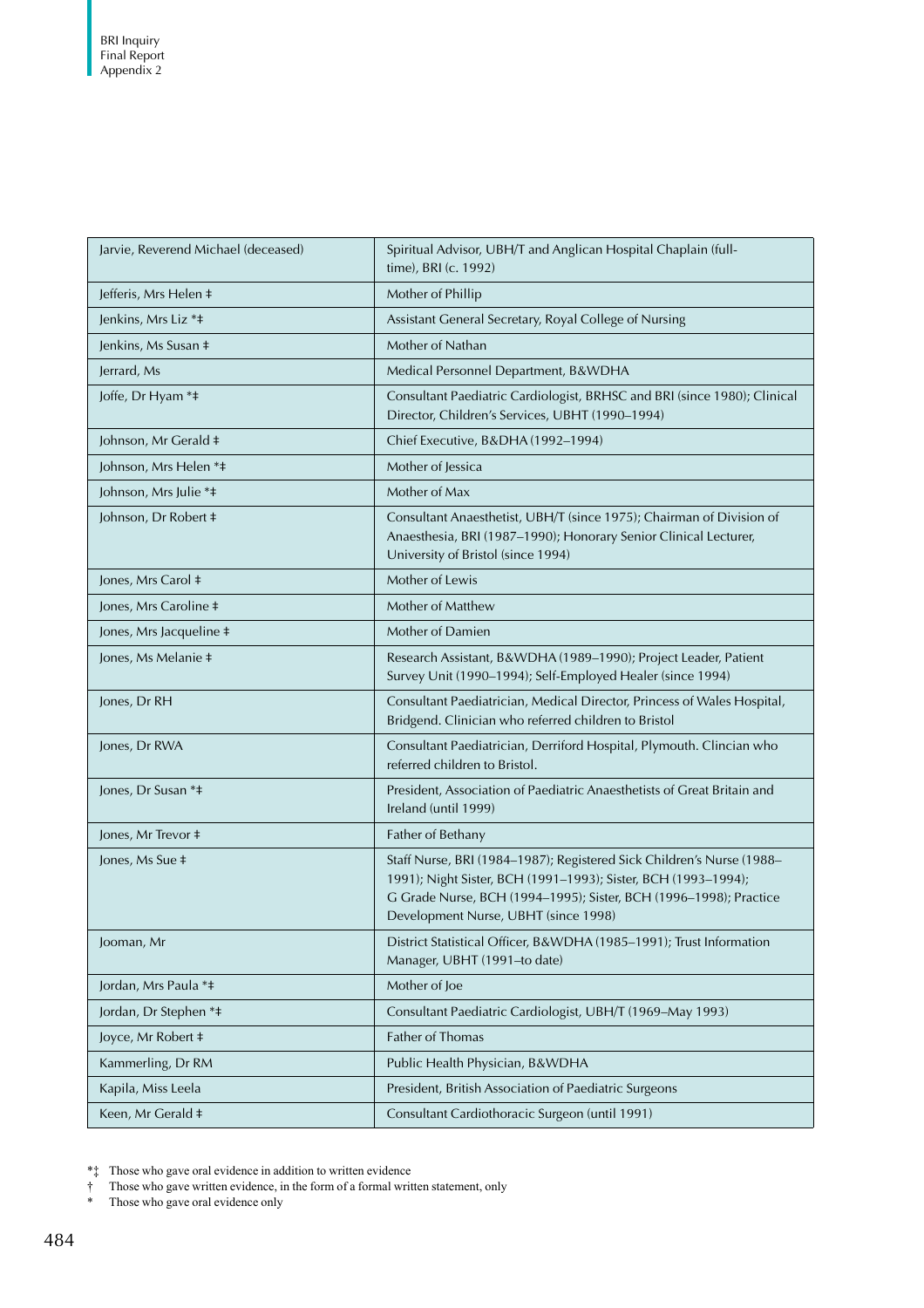| Keen, Professor Peter ‡             | Dean, Faculty of Medicine, Bristol University (1993-1995)                                                                                                                                                       |
|-------------------------------------|-----------------------------------------------------------------------------------------------------------------------------------------------------------------------------------------------------------------|
| Keeton, Dr Barry *                  | Consultant Paediatric Cardiologist, Southampton General Hospital;<br>Member of the Inquiry's Expert Group                                                                                                       |
| Kendall, Ms Christine ‡             | Mother of Francesca-Eloise                                                                                                                                                                                      |
| Kenealy, Mrs Dilys ‡                | Mother of Gareth                                                                                                                                                                                                |
| Kennaird, Dr DL                     | Consultant Paediatrician, Torbay Hospital, Torquay. Clinician who<br>referred children to Bristol                                                                                                               |
| Kennedy, Professor Ian              | Chairman of the Inquiry and Professor of Health Law, Ethics and Policy,<br>School of Public Policy, University College London                                                                                   |
| Kennington, Mrs Diane *‡            | Patient Affairs Officer, BRI (since 1983)                                                                                                                                                                       |
| Keogh, Mr Bruce *#                  | Consultant Cardiothoracic Surgeon, Queen Elizabeth Medical Centre,<br>Birmingham; Secretary, Society of Cardiothoracic Surgeons of Great<br><b>Britain and Ireland</b>                                          |
| Kesby, Ms Mary ‡                    | Staff Nurse, BRI (1987-2000)                                                                                                                                                                                    |
| Kift, Mrs Carol ‡                   | Mother of Steven                                                                                                                                                                                                |
| Laband, Dr John                     | Junior Doctor, BRHSC (Nov 1994-Jan 1995)                                                                                                                                                                        |
| Langlands, Sir Alan *‡              | Deputy Chief Executive, NHS Executive (1993-1994); Chief Executive,<br>NHS Executive (1 April 1994-2000) Principal and Vice-Chancellor of<br>Dundee University                                                  |
| Langston, Mr Robert #               | Father of Oliver                                                                                                                                                                                                |
| Laszlo, Dr Gabriel ‡                | Consultant in General and Respiratory Medicine, BRI; Chairman Elect,<br>Hospital Medical Committee, UBHT (April 1992-1993); Deputy<br>Chairman, HMC (April 1993-1994); Chairman, HMC (April 1994-April<br>1996) |
| Laurance, Mr Tony #                 | Regional Director, NHS Executive South and West                                                                                                                                                                 |
| Lavin, Ms Mandie *‡                 | Director of Professional Conduct, UK Central Council for Nursing,<br>Midwifery and Health Visiting                                                                                                              |
| Lawler, Dr Paul *‡                  | Consultant Intensivist, South Keeble Hospital, Middlesborough;<br>President, Intensive Care Society                                                                                                             |
| Lawrence, Ms Audrey                 | Research Management Consultant, Lawrence Research                                                                                                                                                               |
| Le Var, Mrs Rita *‡                 | Director for Educational Policy, and Assistant Chief Executive, English<br>National Board for Nursing, Midwifery and Health Visiting                                                                            |
| Leape, Professor Lucian             | Adjunct Professor, Harvard School of Public Health                                                                                                                                                              |
| Leeming, Mrs Alison #               | Mother of Jamie                                                                                                                                                                                                 |
| Lenton, Dr S                        | Consultant Community Paediatrician, Bath. Referring Clinician                                                                                                                                                   |
| Leonard, Mr Richard and Mrs Jayne ‡ | Parents of Katherine (known as Katie)                                                                                                                                                                           |
| Lewis, Mr Aubry                     | Father of Kirsty                                                                                                                                                                                                |
| Lightman, Mr Ivor                   | Deputy Secretary to the Welsh Office with responsibility for Health and<br>Social Care (1981-1988)                                                                                                              |

<sup>\*‡</sup> Those who gave oral evidence in addition to written evidence

<sup>†</sup> Those who gave written evidence, in the form of a formal written statement, only

<sup>\*</sup> Those who gave oral evidence only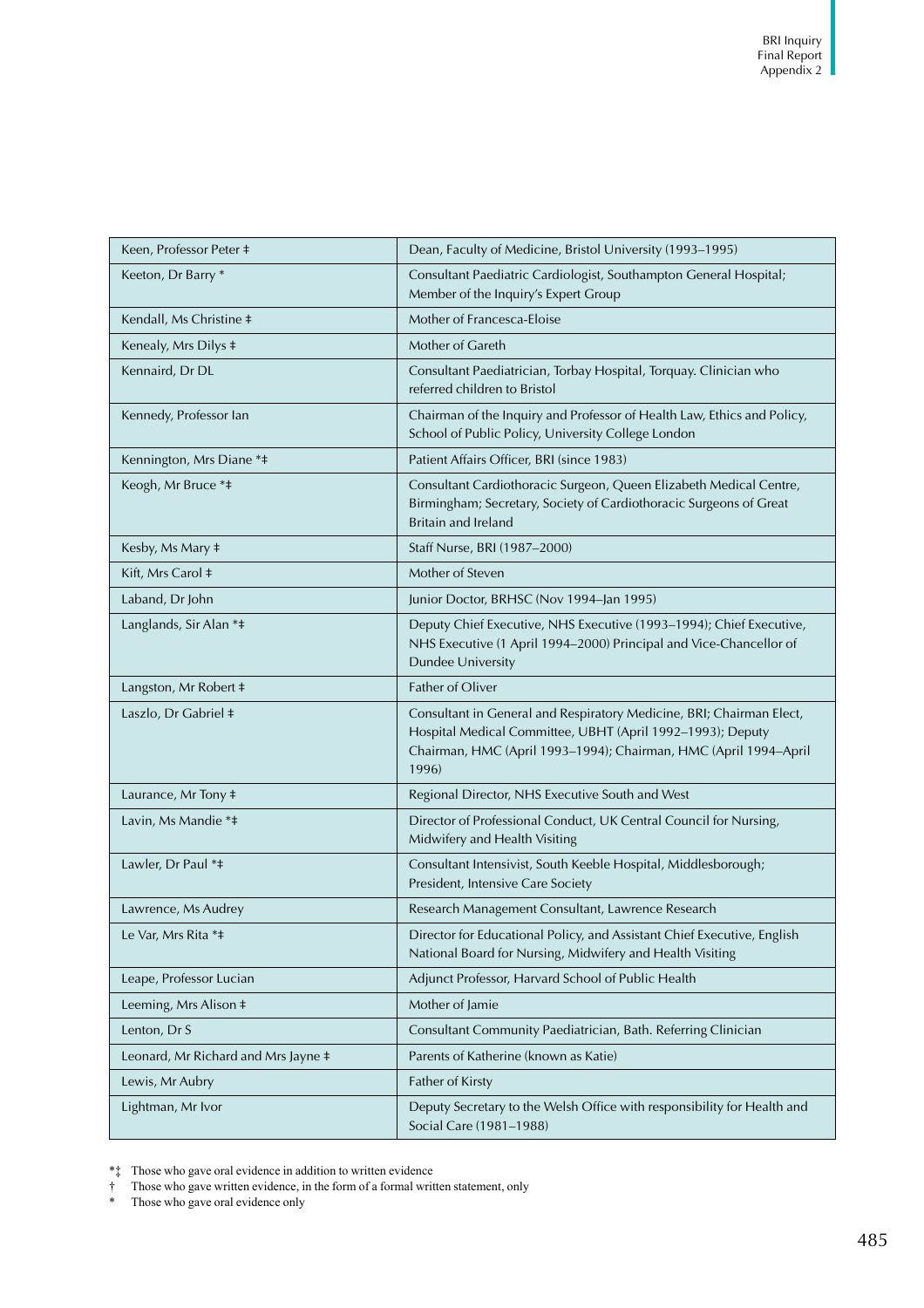| Littlepage, Dr BNC                  | Chief Administrative Medical Officer, West Glamorgan Health Authority                                                                                                                                                                                                    |
|-------------------------------------|--------------------------------------------------------------------------------------------------------------------------------------------------------------------------------------------------------------------------------------------------------------------------|
| Lloyd, Dr Jennifer                  | Senior Medical Officer, Welsh Office                                                                                                                                                                                                                                     |
| Lloyd, Mrs Lynne ‡                  | Mother of Kate                                                                                                                                                                                                                                                           |
| Lloyd, Mrs Mollie ‡                 | Foster Carer of Jackson Powell                                                                                                                                                                                                                                           |
| Long, Mr Frank #                    | Kitchen Porter, Relief Porter, Auxiliary Nurse BRHSC, (c. 1984-<br>1991); Head Porter/Portering Manager, St Michael's Hospital,<br>Bristol (1991-1994)                                                                                                                   |
| Loveday, Mr Robert and Amanda Evans | Parents of Joshua                                                                                                                                                                                                                                                        |
| Lunniss, Mr Richard *‡              | <b>Father of William</b>                                                                                                                                                                                                                                                 |
| Lupini, Dr                          | Bristol General Practitioner. Clinician who referred children to Bristol                                                                                                                                                                                                 |
| Lye, Mr David #                     | NHS Trust Unit, DoH (1989-1993)                                                                                                                                                                                                                                          |
| Macfarlane, Ms Alison               | Medical Statistician, National Perinatal Epidemiology Unit, Institute of<br>Health Sciences, University of Oxford                                                                                                                                                        |
| MacIntosh, Mr Graham ‡              | Social Worker, BRI (since 1984); Acting Team Manager, Social Work<br>Department (1997-1998)                                                                                                                                                                              |
| Maclean, Mavis                      | Inquiry Panel Member and Director of the Oxford Centre for Family Law<br>and Policy, Oxford University                                                                                                                                                                   |
| Macrae, Dr Duncan*                  | Consultant in Paediatric Intensive Care; Director of Paediatric Intensive<br>Care, Royal Brompton Hospital; Member of the Inquiry's Expert Group                                                                                                                         |
| MacSween, Professor Roderick ‡      | Former President of the Royal College of Pathologists (1996-1999)                                                                                                                                                                                                        |
| Maguire, Mrs Mary #                 | Mother of Rebekah                                                                                                                                                                                                                                                        |
| Maguire, Dr SA                      | Consultant Paediatrician, Royal Gwent Hospital, Newport. Clinician who<br>referred children to Bristol                                                                                                                                                                   |
| Maher, Mrs Janet‡                   | Shadow General Manager, Shadow Directorate of Medicine,<br>UBH/T (1989-1991); General Manager, Directorate of Medicine,<br>UBH/T (1991-April 1993); General Manager, Directorate of<br>Surgery (April 1993-March 1998); General Manager, UBHT<br>(March 1998-March 1999) |
| Maisey, Mrs Margaret **             | South Unit General Manager and Nurse Adviser, B&WDHA<br>(1986-1989); Central and South Unit General Manager and Nurse<br>Adviser, B&WDHA (1989-1991); Director of Operations and Nurse<br>Adviser UBHT (1991-1996); Director of Nursing (1996-1997) UBHT                 |
| Major, Rt Hon John                  | MP; Parliamentary Under Secretary of State for Social Security, DHSS<br>(1985-1986); Minister of State for Social Security, DHSS (1986-1987);<br>Prime Minister (1990-1997)                                                                                              |
| Mallone, Mr John *‡                 | Father of Josina (Josie)                                                                                                                                                                                                                                                 |
| Mandelson, Mrs Valerie *            | Manager and Senior Counsellor, Alder Centre, Alder Hey Children's<br>Hospital, Liverpool; Member of the Inquiry's Expert Group                                                                                                                                           |
| Manfield, Ms Jennifer #             | Mother of Brad                                                                                                                                                                                                                                                           |

<sup>\*‡</sup> Those who gave oral evidence in addition to written evidence

<sup>†</sup> Those who gave written evidence, in the form of a formal written statement, only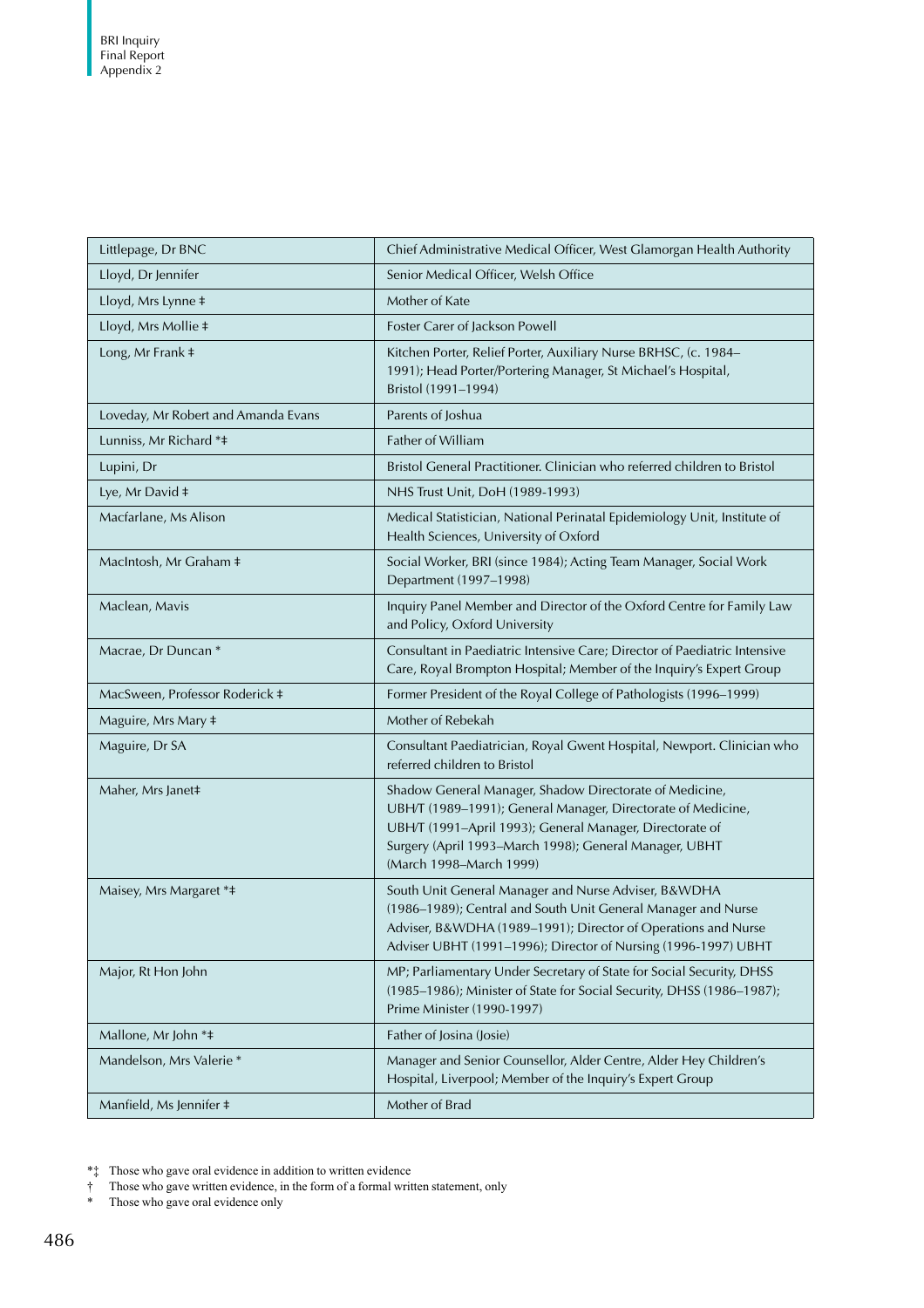| Mann, Canon Charmion ‡    | Anglican Hospital Chaplain, BRHSC and St Michael's Hospital UBHT<br>$(1985 - 1994)$                                                                                       |
|---------------------------|---------------------------------------------------------------------------------------------------------------------------------------------------------------------------|
| Marr, Mrs Susan *‡        | Director for Adult and Children's Nursing, English National Board for<br>Nursing, Midwifery and Health Visiting                                                           |
| Marshall, Mr Paul ‡       | Regional Principal for West Midlands & South Western Region, Regional<br>Liaison Division, DoH (1988-1991)                                                                |
| Martin, Ms Geraldine ‡    | Unit Administrator, Bristol Children's & Obstetrics Unit UBH<br>$(1984 - 1985)$                                                                                           |
| Martin, Dr Peter          | Consultant Paediatrician, (SHO, BRHSC 1988/89)                                                                                                                            |
| Martin, Dr Robin *‡       | Consultant Paediatric Cardiologist, BRHSC (since 1989)                                                                                                                    |
| Martyr, Mrs Eileen ‡      | Mother of Aaron                                                                                                                                                           |
| Mascie-Taylor, Dr Hugo    | Medical Director, Leeds Teaching Hospitals NHS Trust                                                                                                                      |
| Masey, Dr Sally *#        | Consultant Anaesthetist, BRI (since May 1984)                                                                                                                             |
| Mason, Dr Alastair ‡      | Regional Medical Officer / Regional Director of Public Health, SWRHA<br>(April 1988-June 1994)                                                                            |
| Matthes, Dr J             | Clinical Director, Paediatrics, Singleton Hospital, Swansea. Clinician who<br>referred children to Bristol                                                                |
| McClelland, Mr John       | Forward Planning Officer, SWRHA (until 1990)                                                                                                                              |
| McCoy, Mr David ‡         | Chairman of the Regional Hospital Medical Advisory Committee<br>(1990-March 1994)                                                                                         |
| McKinlay, Mr Robert **    | Chairman, UBHT (July 1994-November 1996)                                                                                                                                  |
| McLorinan, Mr John *‡     | Father of Joseph                                                                                                                                                          |
| McMullen, Dr S            | Principal Medical Social Worker (Teaching), BRI (1975-1987); Social<br>Work Team Manager, BRI (1987-1992)                                                                 |
| McNinch, Dr AW            | Consultant Paediatrician, Royal Devon & Exeter Hospital, Exeter.<br>Clinician who referred children to Bristol                                                            |
| McNulty, Dr Terry         | Leeds University Business School                                                                                                                                          |
| McPherson, Professor Klim | Professor of Public Health Epidemiology, London School of Hygiene and<br>Tropical Medicine; Member of the Inquiry's Expert Group                                          |
| Meadows, Ms Karen ‡       | Mother of Sarah                                                                                                                                                           |
| Milkins, Mr Graham ‡      | Hospital Porter, BRHSC (1993–1994); Acting Head Porter, BRHSC (1994–<br>1995); Head Porter, BRHSC (1995-1999)                                                             |
| Minnis, Reverend Will ‡   | Free Church Hospital Chaplain (part time), BRI (1976-1995)                                                                                                                |
| Monk, Dr Christopher *‡   | Consultant Anaesthetist, BRI, Honorary Senior Lecturer, University of<br>Bristol (January 1989-to date); Clinical Director of Anaesthesia (January<br>1993-December 1995) |
| Moore, Dr Roger ‡         | Branch Head, NHS Executive (since 1997)                                                                                                                                   |
| Moores, Dame Yvonne ‡     | Chief Nursing Officer, DoH and Director of Nursing, NHS Executive<br>$(1992 - 1999)$                                                                                      |

<sup>\*‡</sup> Those who gave oral evidence in addition to written evidence

<sup>†</sup> Those who gave written evidence, in the form of a formal written statement, only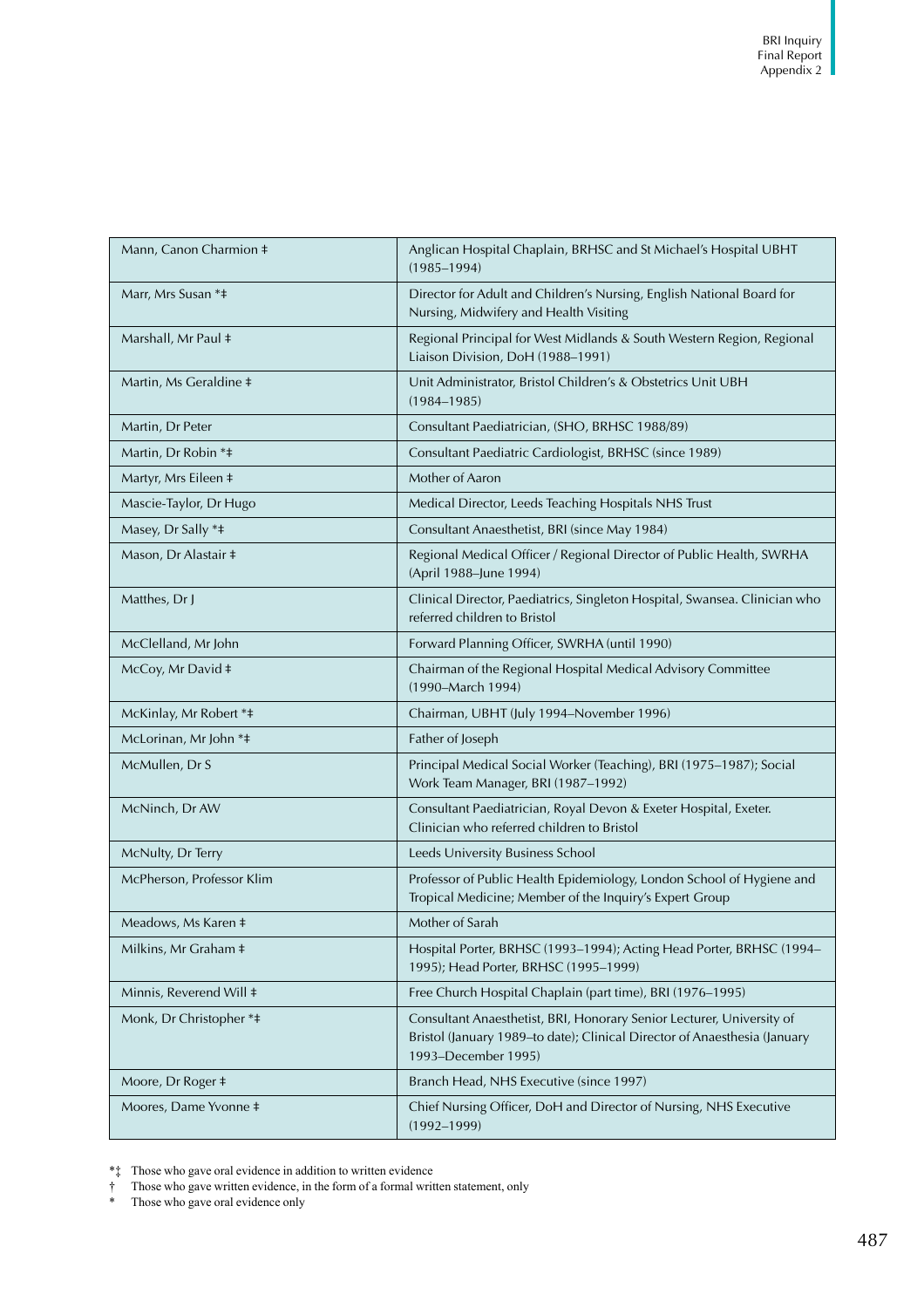| Morgan, Dr J              | Consultant Paediatrician, East Glamorgan General Hospital,<br>Mid Glamorgan. Clinician who referred children to Bristol                                                                                                                                                                                          |  |  |  |  |
|---------------------------|------------------------------------------------------------------------------------------------------------------------------------------------------------------------------------------------------------------------------------------------------------------------------------------------------------------|--|--|--|--|
| Morgan, Dr Keiran ‡       | District Medical Officer, Southmead Heath Authority (1985-1991);<br>Director of Public Health, B&DHA (1992-1995); Director of Public<br>Health, Avon Health Authority                                                                                                                                            |  |  |  |  |
| Morgan, Mr Terence #      | Father of Kelly                                                                                                                                                                                                                                                                                                  |  |  |  |  |
| Morgan, Ms Tracey ‡       | Mother of Daniel                                                                                                                                                                                                                                                                                                 |  |  |  |  |
| Mortimer, Mr Geoffrey     | Chairman of B&DHA ; Chairman of HMC                                                                                                                                                                                                                                                                              |  |  |  |  |
| Mott, Dr Martin           | Chairman of B&WDHA, Division of Children's Services                                                                                                                                                                                                                                                              |  |  |  |  |
| Muirhead, Dame Lorna      | President, Royal College of Midwives (since 1997)                                                                                                                                                                                                                                                                |  |  |  |  |
| Murray, Professor Gordon* | Professor of Medical Statistics, University of Edinburgh                                                                                                                                                                                                                                                         |  |  |  |  |
| Nichol, Sir Duncan ‡      | Chief Executive, NHS Management Executive (January 1989-<br>March 1994)                                                                                                                                                                                                                                          |  |  |  |  |
| Nicholson, Mr Eamonn ‡    | Senior Clinical Perfusionist, BRI (1988-1994); Chief Clinical Perfusionist,<br>BRI (1994-to date)                                                                                                                                                                                                                |  |  |  |  |
| Nisbet, Ms Isabel         | Head of Branch, Performance Management NHS Executive Directorate,<br>Department of Health 1991-1994                                                                                                                                                                                                              |  |  |  |  |
| Nix, Mr Graham *‡         | Senior Assistant Treasurer / Associate Financial Manager (Acute),<br>B&WDHA (1984-1987); Principal Assistant Treasurer / Financial<br>Manager (Acute), B&WDHA (1987-1990); Treasurer, B&WDHA (1990-<br>1991); Director of Finance, UBHT (since January 1991); Deputy Chief<br>Executive, UBHT (since March 1993) |  |  |  |  |
| Noblett, Miss             | Consultant Paediatric Surgeon, BRHSC                                                                                                                                                                                                                                                                             |  |  |  |  |
| Norman, Mrs Alison        | President, UKCC                                                                                                                                                                                                                                                                                                  |  |  |  |  |
| Norman, Professor John    | Department of Anaesthesia, University of Southampton                                                                                                                                                                                                                                                             |  |  |  |  |
| O'Donnell, Dr Michael ‡   | General Practitioner and member of GMC 1971-1996                                                                                                                                                                                                                                                                 |  |  |  |  |
| O'Keefe, Mr John ‡        | <b>Father of Daniel</b>                                                                                                                                                                                                                                                                                          |  |  |  |  |
| Orchard, Ms Kathleen ‡    | Administrator, Bristol Dental Hospital (1983-1986); General Manager,<br>Bristol Eye Hospital (1986-1989); General Manager, Directorate of<br>Surgery, UBHT (March 1991-February 1993); Director of Operations,<br>FHSA (1994-1996)                                                                               |  |  |  |  |
| Orme, Dr RL'E             | Consultant Paediatrician, Exeter, Devon. Clinician who referred children<br>to Bristol                                                                                                                                                                                                                           |  |  |  |  |
| Osborne, Professor J P    | Consultant Paediatrician, Royal United Hospital, Bath. Clinician who<br>referred children to Bristol                                                                                                                                                                                                             |  |  |  |  |
| Owen, Mr John             | Director, NHS in Wales (1985-1994)                                                                                                                                                                                                                                                                               |  |  |  |  |
| Owen, Mr Steven *‡        | Administrative Secretary, SRSAG (January 1992-February 1996)                                                                                                                                                                                                                                                     |  |  |  |  |
| Paget, Ms Susan ‡         | Mother of Louise                                                                                                                                                                                                                                                                                                 |  |  |  |  |

<sup>\*‡</sup> Those who gave oral evidence in addition to written evidence

<sup>†</sup> Those who gave written evidence, in the form of a formal written statement, only

<sup>\*</sup> Those who gave oral evidence only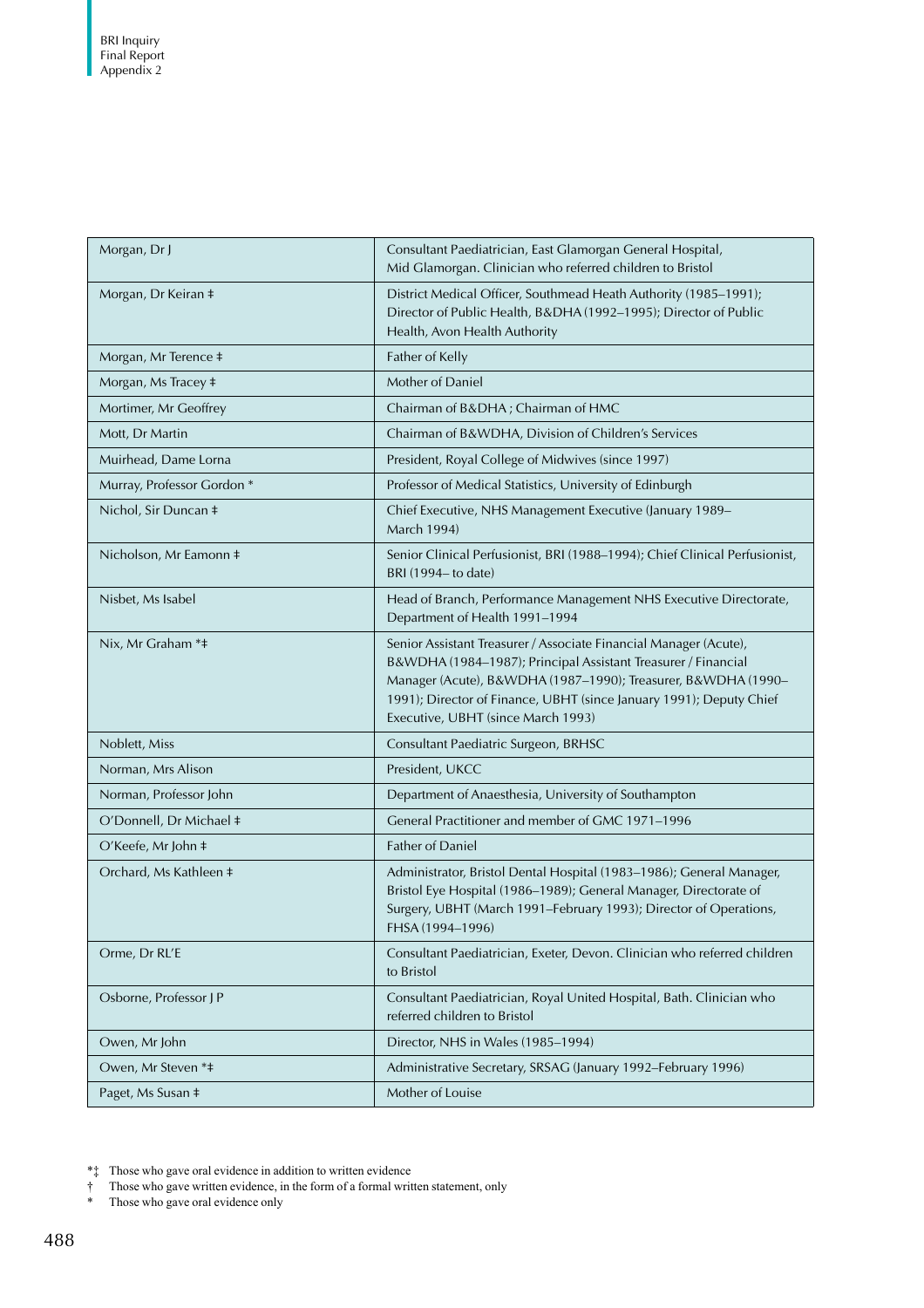| Palit, Dr A                  | Consultant Paediatrician, Withybush General Hospital, Haverfordwest.<br>Clinician who referred children to Bristol                                                                                                                                                                                      |  |  |  |  |
|------------------------------|---------------------------------------------------------------------------------------------------------------------------------------------------------------------------------------------------------------------------------------------------------------------------------------------------------|--|--|--|--|
| Parker, Dr John              | President, British Cardiac Society 1993-1995                                                                                                                                                                                                                                                            |  |  |  |  |
| Parr, Mr Anthony ‡           | Deputy Treasurer, B&WDHA (1985-1987); Director of Finance<br>B&WDHA (1987-1991)                                                                                                                                                                                                                         |  |  |  |  |
| Parsons, Mr Eric #           | Regional Liaison Division - Yorkshire Region (1986-1989); Yorkshire<br>Regional Health Authority (1989-1991); Desk Officer, Regional Liaison<br>Division - South Western Region and Region Group Head for West<br>Midlands, Oxford & Trent (1991-1993); Joint Health Care Directorate,<br>Public Health |  |  |  |  |
| Parsons, Mr Michael *‡       | Father of Mia                                                                                                                                                                                                                                                                                           |  |  |  |  |
| Passfield, Ms Helen          | Hospital Play Therapist, BRHSC (1986-1994)                                                                                                                                                                                                                                                              |  |  |  |  |
| Pawade, Mr Ashwinikumar #    | Consultant Paediatric Cardiac Surgeon, UBHT May 1995-2001 (since<br>1 May 1995)                                                                                                                                                                                                                         |  |  |  |  |
| Peach, Sir Leonard ‡         | Director of Personnel, NHS Management Board (1985-1986); Acting<br>Chairman, NHS Management Board (1986); Chief Executive, NHS<br>Management Board (1986-1989)                                                                                                                                          |  |  |  |  |
| Peacock, Ms Margaret         | General Manager In-Patient Services, BRI                                                                                                                                                                                                                                                                |  |  |  |  |
| Peacock, Mrs Sharon ‡        | Mother of Andrew                                                                                                                                                                                                                                                                                        |  |  |  |  |
| Pearson, Lord                | Author of The Royal Commission on Civil Liability and Compensation for<br>Personal Report. 1978                                                                                                                                                                                                         |  |  |  |  |
| Penfold, Mrs Jennifer ‡      | Mother of John                                                                                                                                                                                                                                                                                          |  |  |  |  |
| Pentecost, Mrs Lorraine *‡   | Mother of Luke                                                                                                                                                                                                                                                                                          |  |  |  |  |
| Perham, Dr TGM               | Consultant Paediatrician, Derriford Hospital, Plymouth. Clinician who<br>referred children to Bristol                                                                                                                                                                                                   |  |  |  |  |
| Perry, Mrs Susan ‡           | Mother of Martin                                                                                                                                                                                                                                                                                        |  |  |  |  |
| Pheby, Dr D                  | Lecturer in clinical computing, Department of Public Health,<br><b>Bristol University</b>                                                                                                                                                                                                               |  |  |  |  |
| Phillips, Mrs Fay ‡          | Mother of Ryan                                                                                                                                                                                                                                                                                          |  |  |  |  |
| Pickering, Professor Brian # | Deputy Vice Chancellor, University of Bristol; Non-Executive Director,<br>UBHT (1990-1998); Member of Bristol & Weston Health Authority<br>$(1988 - 1990)$                                                                                                                                              |  |  |  |  |
| Pike, Mrs Jaqui ‡            | Mother of Michael                                                                                                                                                                                                                                                                                       |  |  |  |  |
| Pitman, Dr Marianne *‡       | Specialist in Community Medicine / Consultant in Public Health<br>Medicine, SWRHA (1980-1994); Consultant in Public Health Medicine,<br>S&WRHA (April 1994-1996)                                                                                                                                        |  |  |  |  |
| Plackett, Mrs Penelope **    | Mother of Sophie                                                                                                                                                                                                                                                                                        |  |  |  |  |
| Player, Mrs Josephine ‡      | Mother of Scott                                                                                                                                                                                                                                                                                         |  |  |  |  |
| Polonieki, Dr Jan            | Lecturer in Statistics, St George's Hospital Medical School                                                                                                                                                                                                                                             |  |  |  |  |

<sup>\*‡</sup> Those who gave oral evidence in addition to written evidence

<sup>†</sup> Those who gave written evidence, in the form of a formal written statement, only

<sup>\*</sup> Those who gave oral evidence only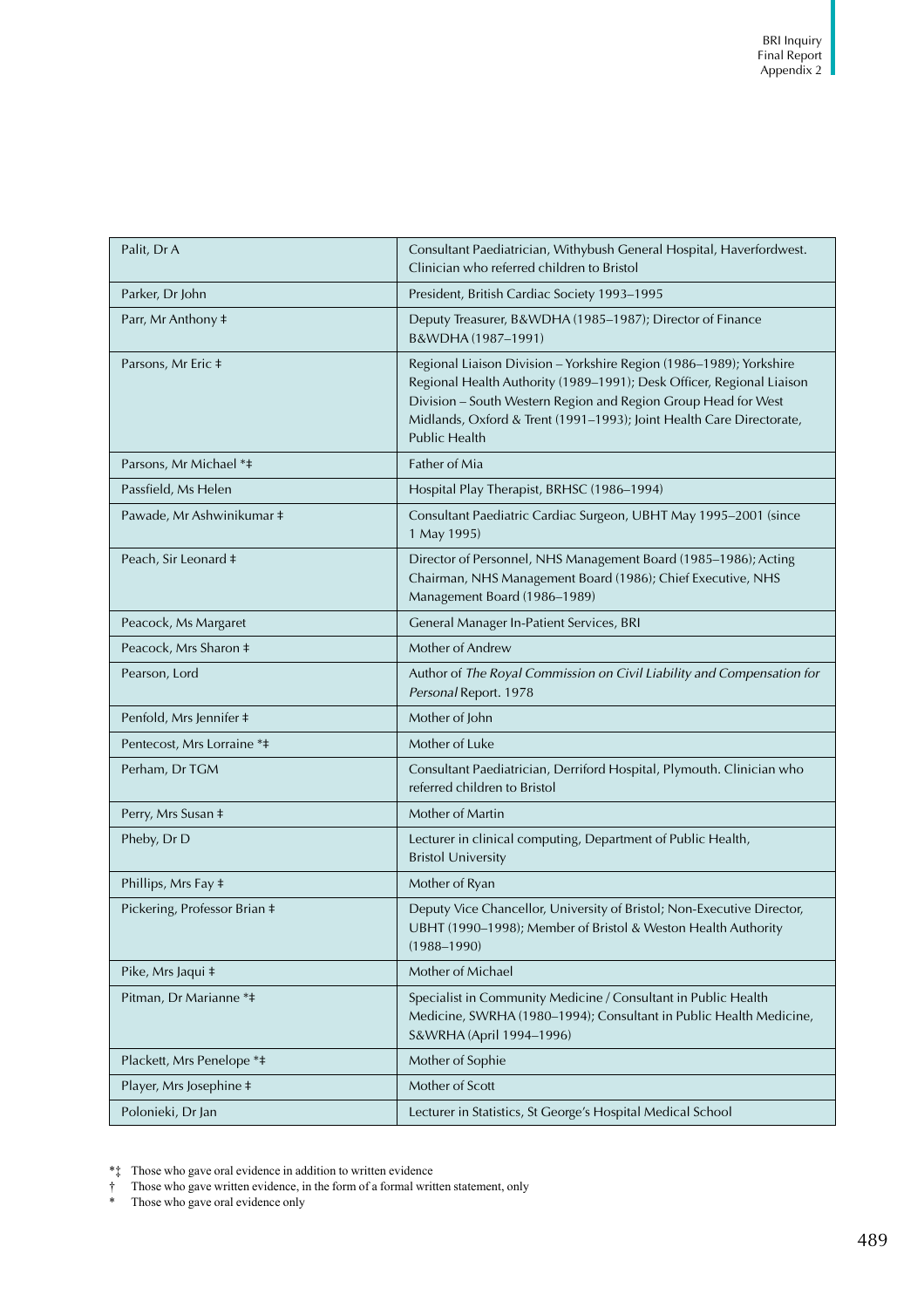| Porter, Mrs Alison ‡              | Mother of Amy                                                                                                                                                                                      |  |  |  |  |
|-----------------------------------|----------------------------------------------------------------------------------------------------------------------------------------------------------------------------------------------------|--|--|--|--|
| Pottage, Mrs Erica *‡             | Mother of Thomas                                                                                                                                                                                   |  |  |  |  |
| Powel, Mr Timothy #               | Father of Jay                                                                                                                                                                                      |  |  |  |  |
| Powell, Mrs Bernadette ‡          | Mother of Jessica                                                                                                                                                                                  |  |  |  |  |
| Pratten, Mrs Jean *‡              | Justice of the Peace; founder Bristol & South West Children's Heart Circle,<br>Secretary (1972-1989), Chairman (1989-1997)                                                                         |  |  |  |  |
| Priestley, Mrs Kate ‡             | Chief Executive, NHS Estates (since 1998)                                                                                                                                                          |  |  |  |  |
| Prince, Mr Leigh Kieran ‡         | Patient who received surgery                                                                                                                                                                       |  |  |  |  |
| Prophet, Dr                       | A Senior Medical Officer in Dr Halliday's division, Department of Health                                                                                                                           |  |  |  |  |
| Prosser, Dr R                     | Consultant Paediatrician, Royal Gwent Hospital, Newport. Clinician who<br>referred children to Bristol                                                                                             |  |  |  |  |
| Pryn, Dr Stephen *‡               | Consultant in Anaesthesia and Intensive Care, UBHT (since August 1993)                                                                                                                             |  |  |  |  |
| Prys-Roberts, Professor Cedric *# | Professor of Anaesthesia, University of Bristol, and Honorary Consultant<br>Anaesthetist, UBH/T (1976-1999); President, Royal College of<br>Anaesthetists (June 1994-June 1997)                    |  |  |  |  |
| Pullan, Reverend M                | Free Church Hospital Chaplain (part time), BRHSC and St Michael's<br>Hospital (since 1993)                                                                                                         |  |  |  |  |
| Purnell, Ms Jennifer #            | Mother of Robert                                                                                                                                                                                   |  |  |  |  |
| Purvis, Mrs Marion ‡              | Mother of Oliver                                                                                                                                                                                   |  |  |  |  |
| Pye, Reverend J                   | Free Church Hospital Chaplain (part time), BRHSC and St. Michael's<br>Hospital (1988-1993)                                                                                                         |  |  |  |  |
| Quinn, Dr M                       | Consultant Paediatrician, Royal Devon & Exeter Hospital, Exeter.<br>Clinician who referred children to Bristol                                                                                     |  |  |  |  |
| Rainbow, Ms Carole #              | Senior Sister, ITU (1981-1992); Staff Development Department (1992);<br>Secondment to Director of Nursing/Operations, Trust Headquarters<br>(1992-1997); Assistant Director of Nursing (1997-date) |  |  |  |  |
| Ratcliffe, Dr Jane *‡             | Consultant in Paediatric Intensive Care; Honorary Secretary, Paediatric<br>Intensive Care Society (1991-1998)                                                                                      |  |  |  |  |
| Rathbone, Mrs Jacqueline #        | Mother of Brydie                                                                                                                                                                                   |  |  |  |  |
| Ravey, Mr David #                 | Chief Executive, Welsh National Board for Nursing, Midwifery and<br>Health Visiting (since 1987)                                                                                                   |  |  |  |  |
| Rayner, Sir Derek                 | Director, Marks & Spencer plc. The Prime Ministers Efficiency Adviser<br>(early 1980s)                                                                                                             |  |  |  |  |
| Reason, Professor James           | Professor of Psychology, University of Manchester                                                                                                                                                  |  |  |  |  |
| Reith, Dr Bill *                  | Honorary Secretary of Council, Royal College of General Practitioners                                                                                                                              |  |  |  |  |
| Reed, Ms Alison                   | Cardiac Theatre Nurse, BRI                                                                                                                                                                         |  |  |  |  |
| Rees, Dr Russell                  | Consultant Cardiologist, BRI                                                                                                                                                                       |  |  |  |  |
| Rex, Mrs Brenda *‡                | Mother of Steven                                                                                                                                                                                   |  |  |  |  |

<sup>\*‡</sup> Those who gave oral evidence in addition to written evidence

<sup>†</sup> Those who gave written evidence, in the form of a formal written statement, only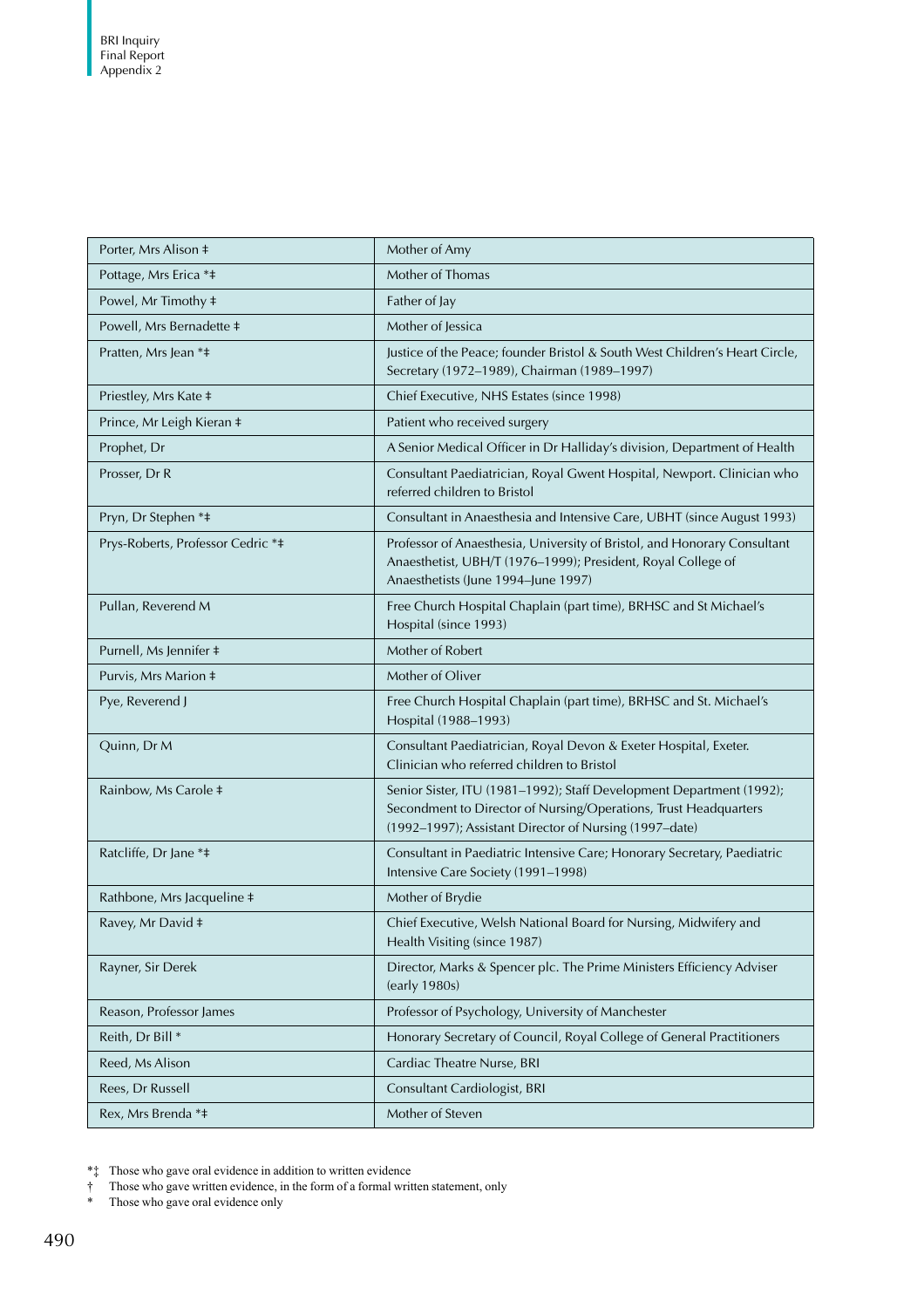| Reynolds, Dr GM                | Chief Administrative Medical Officer, East Dyfed Health Authority                                                                                                                                                                                                                      |  |  |  |
|--------------------------------|----------------------------------------------------------------------------------------------------------------------------------------------------------------------------------------------------------------------------------------------------------------------------------------|--|--|--|
| Reynolds, Dr Martin ‡          | Regional Medical Officer, SWRHA (1980-May 1984); Chief Medical<br>Advisor / Assistant General Manager, SWRHA (May 1984-July 1986)                                                                                                                                                      |  |  |  |
| Richards, Professor Mike       | Government's National Cancer Director, Consultant Oncologist, Guy's<br>and St Thomas' NHS Trust                                                                                                                                                                                        |  |  |  |
| Richardson, Ms Susan ‡         | Mother of Ella                                                                                                                                                                                                                                                                         |  |  |  |
| Rickard, Ms Helen *‡           | Mother of Samantha                                                                                                                                                                                                                                                                     |  |  |  |
| Riddette-Jones, Mrs Rosemary ‡ | Mother of Luisa                                                                                                                                                                                                                                                                        |  |  |  |
| Riddiford, Mrs Alison ‡        | Nurse; Theatre Manager, BRI (1983-1986); Surgical Service Manager<br>(General) (1986-1987)                                                                                                                                                                                             |  |  |  |
| Rizza, Ms Anna ‡               | Mother of Marianna                                                                                                                                                                                                                                                                     |  |  |  |
| Roberts, Mrs Carol ‡           | Mother of Steven                                                                                                                                                                                                                                                                       |  |  |  |
| Roberts, Dr Gareth ‡           | Consultant Paediatrician (Community Child Health); Chairman, Avon<br>Paediatric Committee                                                                                                                                                                                              |  |  |  |
| Roberts, Mr Paul *‡            | Father of Andrew                                                                                                                                                                                                                                                                       |  |  |  |
| Robinson, Ms Penelope ‡        | Director of Professional Affairs, Chartered Society of Physiotherapists                                                                                                                                                                                                                |  |  |  |
| Robinson, Mrs Susan ‡          | Mother of Amanda (known as Mandy)                                                                                                                                                                                                                                                      |  |  |  |
| Ross, Mr Hugh *‡               | Chief Executive, UBHT (since October 1995)                                                                                                                                                                                                                                             |  |  |  |
| Ross, Sir Keith ‡              | Consultant Cardiac Surgeon, founded Society of Cardiothoracic Surgeons<br>of Great Britain and Ireland (1988-1989), Fellow of Royal College of<br>Surgeons of Edinburgh, retired 1990                                                                                                  |  |  |  |
| Rossi, Father Claudio          | Catholic Hospital Chaplain (part time), BRI and BRHSC<br>$(1989 - 1990)$                                                                                                                                                                                                               |  |  |  |
| Rowlandson, Dr P               | Consultant Paediatrician, Princess Margaret Hospital, Swindon. Clinician<br>who referred children to Bristol                                                                                                                                                                           |  |  |  |
| Roylance, Dr John *‡           | Clinical Lecturer in Radiology, University of Bristol (1964-October<br>1995); Consultant Radiologist, BRI (1964–January 1985); District General<br>Manager, B&WDHA (1985-March 1991); Chief Executive, UBHT (1 April<br>1991-October 1995)                                             |  |  |  |
| Rudd, Dr PT                    | Consultant Paediatrician, Royal United Hospital, Bath. Clinician who<br>referred children to Bristol                                                                                                                                                                                   |  |  |  |
| Rudge, Mrs Linda ‡             | Mother of Danyele                                                                                                                                                                                                                                                                      |  |  |  |
| Rundle, Mrs Sandra ‡           | Mother of Matthew                                                                                                                                                                                                                                                                      |  |  |  |
| Russell, Dr Graham ‡           | Senior Registrar, Bristol Histopathology Rotation (including Bristol<br>Maternity Hospital, Southmead Hospital, BRI & Frenchay Hospital)<br>(1986-1991); Consultant in Histopathology and Cytology, Kent & Wessex<br>Trust (1991-1994); Head of Histology, Pemby Hospital (since 1994) |  |  |  |
| Sadler, Mrs Helen ‡            | Mother of Edward                                                                                                                                                                                                                                                                       |  |  |  |

<sup>\*‡</sup> Those who gave oral evidence in addition to written evidence

<sup>†</sup> Those who gave written evidence, in the form of a formal written statement, only

<sup>\*</sup> Those who gave oral evidence only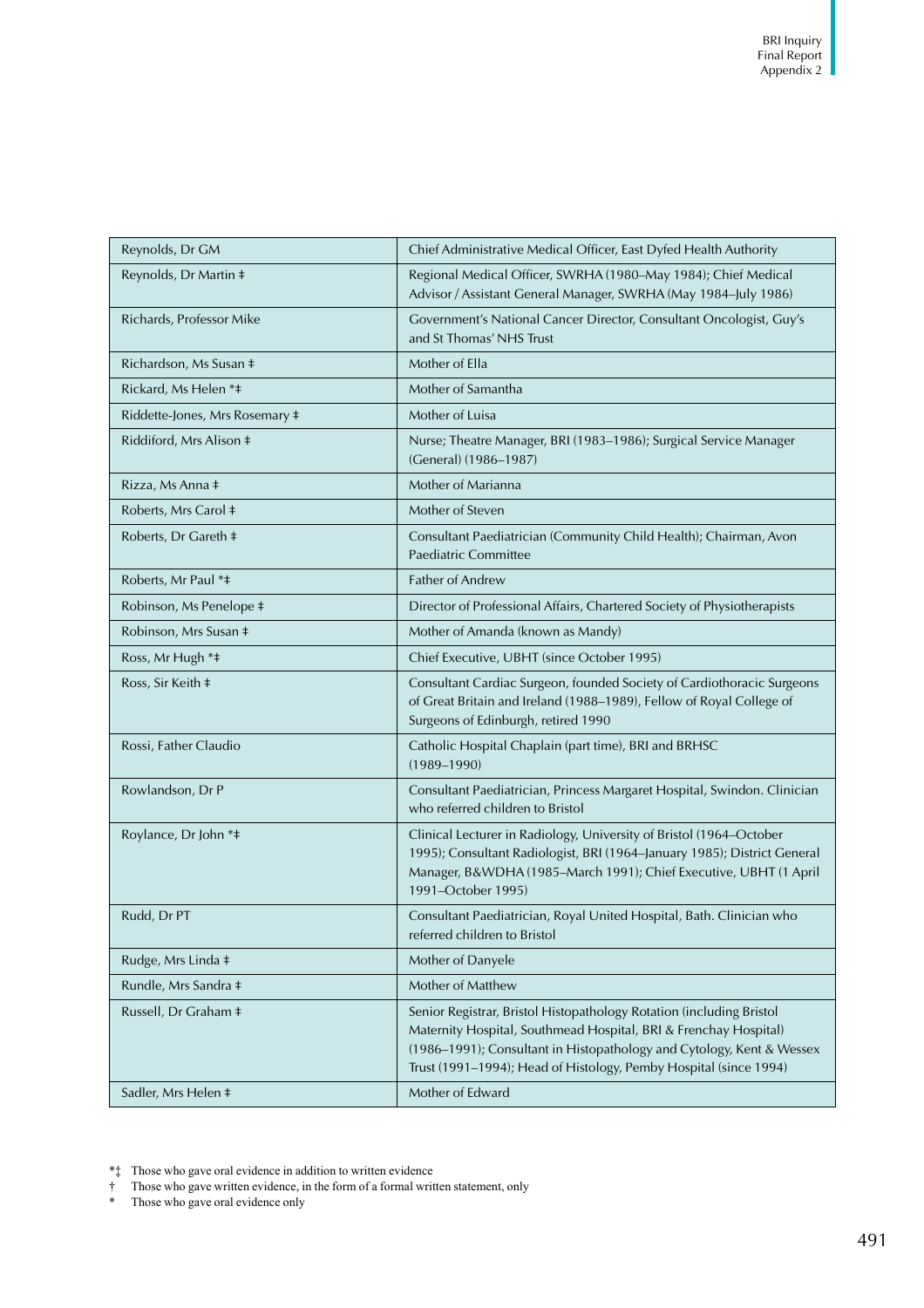| Sainsbury, Dr C          | Consultant Paediatrician, Torbay Hospital, Torquay. Clinician who<br>referred children to Bristol                                                                                                                                                  |  |  |  |  |
|--------------------------|----------------------------------------------------------------------------------------------------------------------------------------------------------------------------------------------------------------------------------------------------|--|--|--|--|
| Salisbury, Dr AJ         | Consultant Paediatrician, Princess Margaret Hospital, Swindon. Clinician<br>who referred children to Bristol                                                                                                                                       |  |  |  |  |
| Salmon, Miss Lesley *‡   | Associate General Manager, Cardiac Services (September 1991-1993);<br>General Manager, Cardiac Services (October 1993-October 1994);<br>General Manager of Obstetrics, Gynaecology and ENT, St Michael's<br>Hospital, Bristol (since October 1994) |  |  |  |  |
| Samuel, Mr Patrick ‡     | Father of Elizabeth                                                                                                                                                                                                                                |  |  |  |  |
| Saunders, Mrs Barbara ‡  | Mother of David                                                                                                                                                                                                                                    |  |  |  |  |
| Savage, Mrs Yvonne #     | Scrub/Theatre Nurse, BRHSC (since 1981)                                                                                                                                                                                                            |  |  |  |  |
| Scallan, Dr Michael      | Consultant Anaesthetist, Royal Brompton Hospital; Member of the<br>Inquiry's Expert Group                                                                                                                                                          |  |  |  |  |
| Scally, Dr Gabriel       | Director of Public Health, South & West NHS Executive (since 1996)                                                                                                                                                                                 |  |  |  |  |
| Scott, Mr Finlay         | Chief Executive and Registrar, GMC (since July 1994)                                                                                                                                                                                               |  |  |  |  |
| Scott, Ms Lindsay        | Director of Nursing, UBHT (since 1997)                                                                                                                                                                                                             |  |  |  |  |
| Selway, Kathy            | Successor to the conflated posts of Miss Stratton and Mrs Vegoda -<br>Cardiac Liaison Nurse (since 1996)                                                                                                                                           |  |  |  |  |
| Sethia, Mr Babulal       | Consultant Paediatric Cardiac Surgeon, Birmingham Children's Hospital<br>and Royal Brompton and Harefield Hospitals NHS Trust; Member of the<br>Inquiry's Expert Group                                                                             |  |  |  |  |
| Shaw, Dr Charles ‡       | Member, Medical Audit Committee, BRI (January 1993-1996)                                                                                                                                                                                           |  |  |  |  |
| Sheridan, Mrs Ellen *‡   | Mother of John                                                                                                                                                                                                                                     |  |  |  |  |
| Sherriff, Ms Barbara ‡   | Nursing Officer / Clinical Nurse Manager / Unit Manager, BRHSC (1981-<br>1991); Service Development Manager, BRHSC (1991-1992); Assistant<br>General Manager BRHSC (since 1992)                                                                    |  |  |  |  |
| Sherwood, Mr Louis ‡     | Non-Executive Director, UBHT (1 April 1991-November 1998)                                                                                                                                                                                          |  |  |  |  |
| Shinebourne, Dr Elliott  | Paediatric Cardiologist, Royal Brompton Hospital, London                                                                                                                                                                                           |  |  |  |  |
| Shipley, Mrs Phillipa *‡ | Mother of Amalie                                                                                                                                                                                                                                   |  |  |  |  |
| Short, Dr Donald ‡       | Consultant Anaesthetist UBH/T, retired (1969-1993); Chairman,<br>Department of Anaesthesia (1981-1983)                                                                                                                                             |  |  |  |  |
| Shortis, Mrs Maria *‡    | Mother of Jacinta                                                                                                                                                                                                                                  |  |  |  |  |
| Silcox, Mrs Lisa ‡       | Mother of Hannah                                                                                                                                                                                                                                   |  |  |  |  |
| Silverton, Louise #      | Royal College of Midwives                                                                                                                                                                                                                          |  |  |  |  |
| Silove, Dr Eric*         | Consultant Paediatric Cardiologist, Diana, Princess of Wales Hospital,<br>Birmingham (retired 2001); Member of the Inquiry's Expert Group                                                                                                          |  |  |  |  |
| Simmonds, Mr Philip ‡    | Father of Christopher                                                                                                                                                                                                                              |  |  |  |  |
| Simons, Jean             | Head of Bereavement Services, Great Ormond Street Hospital for<br>Children NHS Trust                                                                                                                                                               |  |  |  |  |

<sup>\*‡</sup> Those who gave oral evidence in addition to written evidence

<sup>†</sup> Those who gave written evidence, in the form of a formal written statement, only

<sup>\*</sup> Those who gave oral evidence only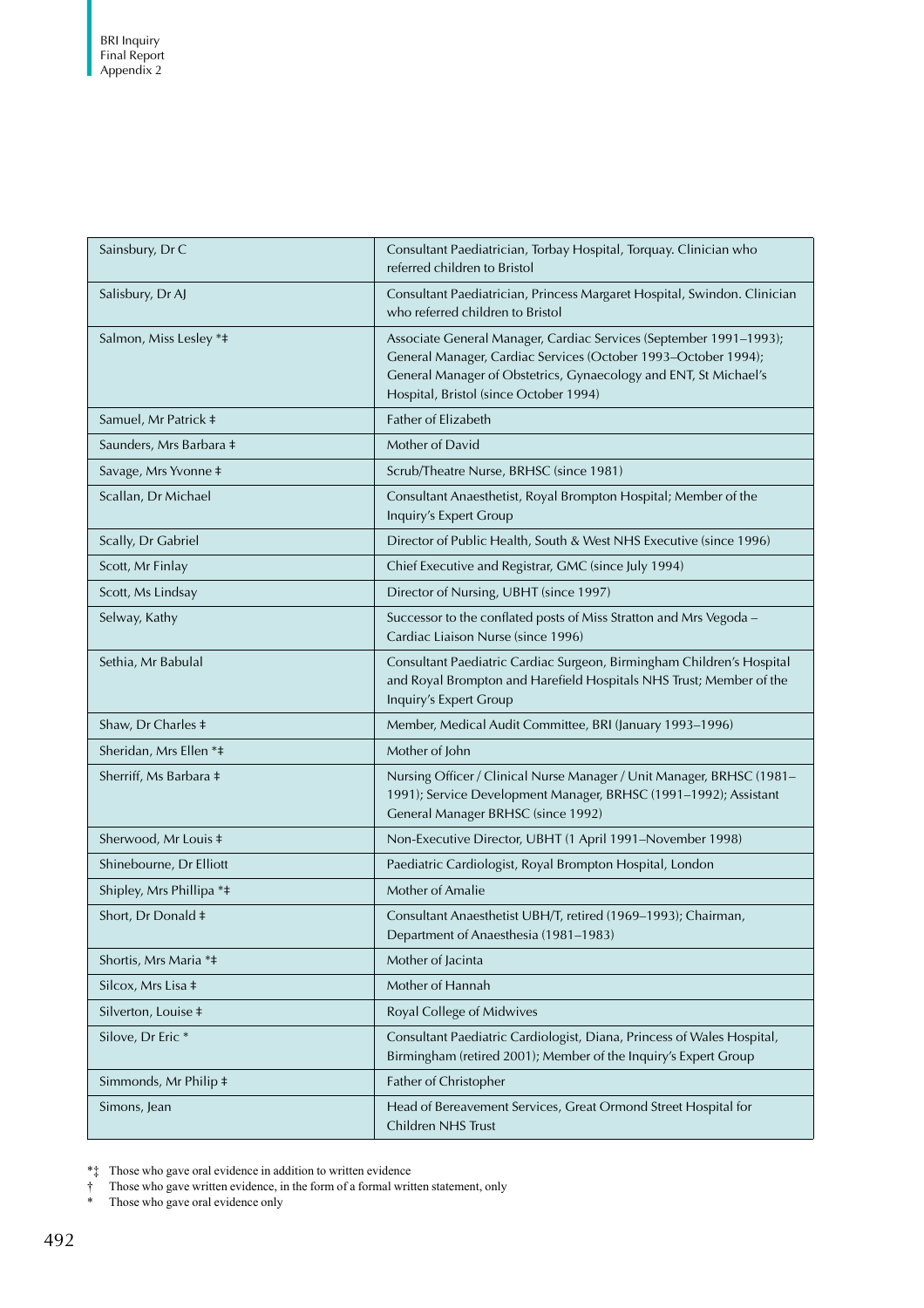| Simpson, Dr Jenny ‡         | Chief Executive, British Association of Medical Managers                                                                                                                                                                  |  |  |  |
|-----------------------------|---------------------------------------------------------------------------------------------------------------------------------------------------------------------------------------------------------------------------|--|--|--|
| Skelton, Mrs Janet ‡        | Mother of Justin                                                                                                                                                                                                          |  |  |  |
| Skinnard, Mrs Janet ‡       | Mother of Samuel                                                                                                                                                                                                          |  |  |  |
| Skone, Dr JF                | Chief Administrative Medical Officer, South Glamorgan Health Authority                                                                                                                                                    |  |  |  |
| Smith, Dr Anthony #         | Chief Executive of the English National Board for Nursing Midwifery and<br><b>Health Visiting</b>                                                                                                                         |  |  |  |
| Smith, Mrs Gillian #        | Mother of Andrew                                                                                                                                                                                                          |  |  |  |
| Smith, Judith               | Fellow at the Health Services Management Centre, University<br>of Birmingham                                                                                                                                              |  |  |  |
| Smith, Dr LDR               | Consultant Cardiologist, Royal Devon & Exeter Hospital, Exeter. Clinician<br>who referred children to Bristol                                                                                                             |  |  |  |
| Smith, Mrs Lesley #         | Mother of Katherine                                                                                                                                                                                                       |  |  |  |
| Smith, Mr Patrick #         | Social Worker responsible for Ward 5, BRI (February 1987-November<br>1988)                                                                                                                                                |  |  |  |
| Spicer, Mrs Brenda *‡       | Mother of Gary                                                                                                                                                                                                            |  |  |  |
| Spiegelhalter, Dr David *   | Senior Scientist, MRC Biostatistics Unit, University of Cambridge and<br>Member of the Inquiry's Expert Group                                                                                                             |  |  |  |
| Stacey, Mrs Janet #         | Mother of Lisa                                                                                                                                                                                                            |  |  |  |
| Stansbie, Dr David ‡        | Consultant Chemical Pathologist, B&WDHA/BRI (since 1988);<br>Vice Chairman, UBHT Medical Audit Committee (1990-1994)                                                                                                      |  |  |  |
| Staples, Ms Joanna ‡        | Mother of Amy                                                                                                                                                                                                             |  |  |  |
| Stark, Mr Jaroslav *        | Consultant Cardiothoracic Surgeon, Great Ormond Street Hospital for<br>Children NHS Trust; Member of the Inquiry's Expert Group                                                                                           |  |  |  |
| Steel, Mrs Clare ‡          | Mother of Jonathan                                                                                                                                                                                                        |  |  |  |
| Stevens, Dr D               | Consultant Paediatrician, Gloucestershire Royal Hospital. Clinician who<br>referred children to Bristol                                                                                                                   |  |  |  |
| Stirrat, Professor Gordon ‡ | Professor of Obstetrics and Gynaecology, University of Bristol, and<br>Honorary Consultant in Obstetrics and Gynaecology, UBHT (1982-<br>2000); Chairman, Division of Obstetrics and Gynaecology, UBHT<br>$(1988 - 1990)$ |  |  |  |
| Stokes, Ms Penelope ‡       | Mother of Adam                                                                                                                                                                                                            |  |  |  |
| Stone, Mr Ian ‡             | District Personnel Manager, B&WDHA (1982-1985); District Manpower<br>Manager, B&WDHA (1986-1991); Director of Personnel, UBHT (since<br>1 April 1991)                                                                     |  |  |  |
| Stone, Ms Vivian ‡          | Non-Executive Director, UBHT (1991-1996)                                                                                                                                                                                  |  |  |  |
| Stoneham, Miss Marion ‡     | Acting General Manager, South Unit, B&WDHA (October 1985-February<br>1986); Manager, Children's and Obstetric Sub Unit, B&WDHA (February<br>1986-1990)                                                                    |  |  |  |
| Stratton, Miss Helen *‡     | Cardiac Liaison Nurse, UBH/T (November 1990-February 1994)                                                                                                                                                                |  |  |  |

<sup>\*‡</sup> Those who gave oral evidence in addition to written evidence

<sup>†</sup> Those who gave written evidence, in the form of a formal written statement, only

<sup>\*</sup> Those who gave oral evidence only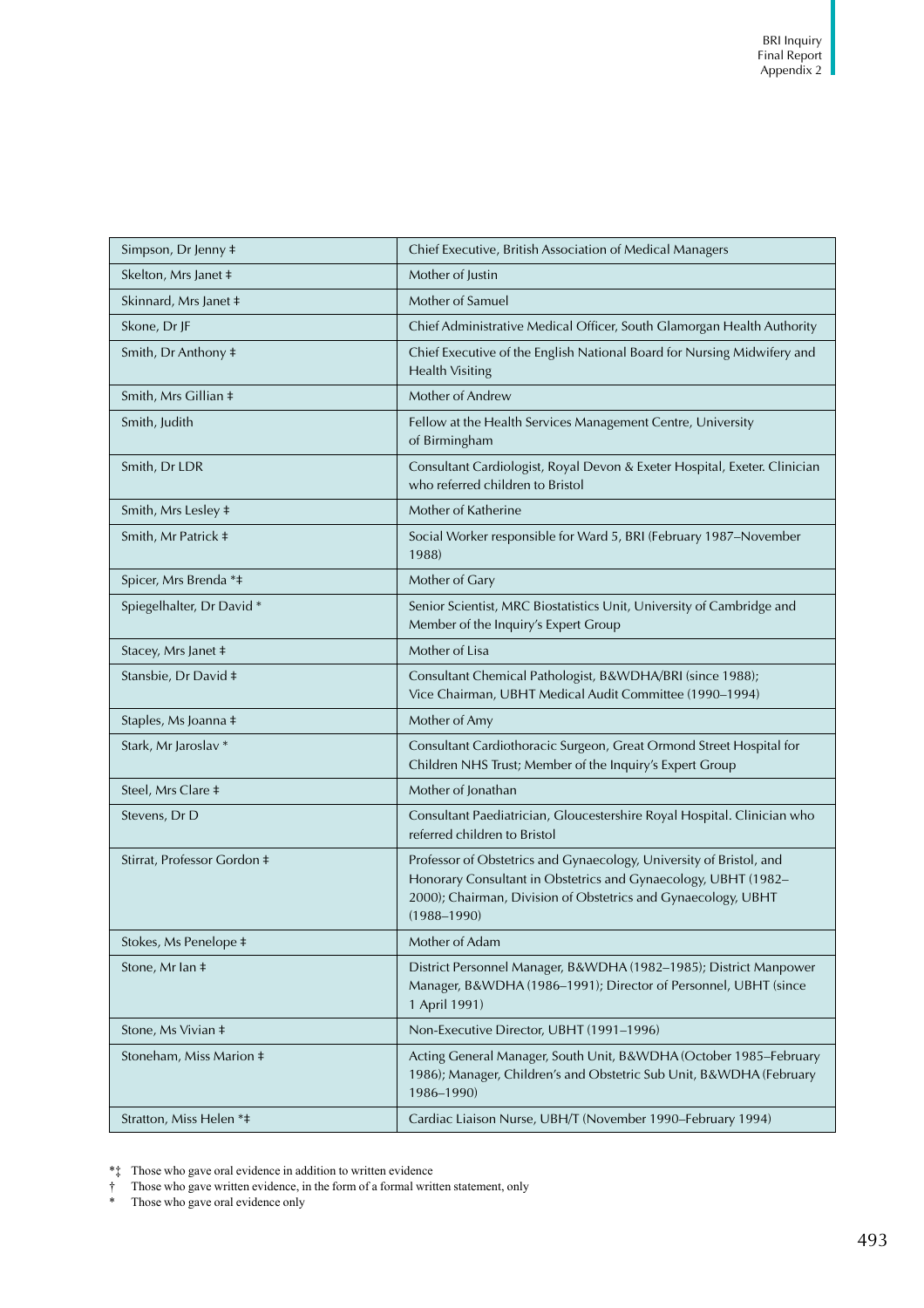| Stribling, Mr Kenneth ‡      | Father of Kelly                                                                                                                                                                                                                                            |  |  |  |  |
|------------------------------|------------------------------------------------------------------------------------------------------------------------------------------------------------------------------------------------------------------------------------------------------------|--|--|--|--|
| Strunin, Professor Leo *‡    | President, Royal College of Anaesthetists, since 1997                                                                                                                                                                                                      |  |  |  |  |
| Sturdy, Mr John ‡            | Father of Reuben                                                                                                                                                                                                                                           |  |  |  |  |
| Sturman, Mrs Heather ‡       | Mother of Rebecca                                                                                                                                                                                                                                          |  |  |  |  |
| Suckling, Mrs Sandra ‡       | Mother of Jason                                                                                                                                                                                                                                            |  |  |  |  |
| Sullivan, Ms Jean ‡          | Mother of Lee                                                                                                                                                                                                                                              |  |  |  |  |
| Sullivan, Mr Tony #          | Hotel Services Manager, St Michael's Hospital and BRHSC (since 1996)                                                                                                                                                                                       |  |  |  |  |
| Sumner, Dr Ted               | Consultant Anaesthetist, Great Ormond Street Hospital for Children NHS<br>Trust, NHS Trust member of the Inquiry's Expert Group                                                                                                                            |  |  |  |  |
| Sutherland, Professor George | Cardiologist, Southampton General Hospital (1983-1987)                                                                                                                                                                                                     |  |  |  |  |
| Swanton, Dr Howard *‡        | President, British Cardiac Society                                                                                                                                                                                                                         |  |  |  |  |
| Tarantino, Mrs Sharon *‡     | Mother of Corinna                                                                                                                                                                                                                                          |  |  |  |  |
| Taylor, Dr GP                | Consultant Paediatrician, Royal Cornwall Hospital, Treliske, Truro.<br>Clinician who referred children to Bristol                                                                                                                                          |  |  |  |  |
| Taylor, Professor K          | Consultant Cardiothoracic Surgeon, Hammersmith Hospital                                                                                                                                                                                                    |  |  |  |  |
| Thomas, Mrs Alison *‡        | Mother of Dafydd                                                                                                                                                                                                                                           |  |  |  |  |
| Thomas, Mrs Fiona *‡         | Senior Staff Nurse, Ward 5, BRI (May 1986-May 1988); Sister, Ward 5B,<br>BRI (May 1988-October 1992); Acting Clinical Nurse Manager<br>(November 1992– October 1993) UBHT; Clinical Nurse Manager of<br>Cardiac Surgery (November 1993-December 1996) UBHT |  |  |  |  |
| Thomas, Sister Julia ‡       | Sister in charge of Cardiac Surgery ICU UBH (1982-1988); Clinical Nurse<br>Manager of Cardiac Unit UBH/T (1988-1992)                                                                                                                                       |  |  |  |  |
| Thomas, Dr Trevor *‡         | Chairman of District Audit Committee, B&WDHA/Chairman of Medical<br>Audit Committee UBHT (1991-1993); Consultant Anaesthetist, UBH/T<br>(1972 to date); Associate Director of Obstetric Anaesthesia, UBHT<br>$(1991 - 1998)$                               |  |  |  |  |
| Thompson, Ms Linda ‡         | Mother of Jody                                                                                                                                                                                                                                             |  |  |  |  |
| Thorn, Mrs Mary #            | Mother of Richard                                                                                                                                                                                                                                          |  |  |  |  |
| Thorne, Dr Marie *‡          | Head of the School of Organisational Behaviour, Bristol Business School,<br>University of the West of England                                                                                                                                              |  |  |  |  |
| Thorp, Mr Jeremy #           | NHS Executive South West Regional Office                                                                                                                                                                                                                   |  |  |  |  |
| Tilley, Mrs Kathleen ‡       | Mother of Lauren                                                                                                                                                                                                                                           |  |  |  |  |
| Todd, Lord AR                | Author of the Todd Report 1968 on medical education                                                                                                                                                                                                        |  |  |  |  |
| Treasure, Professor Tom      | Consultant Cardiothoracic Surgeon, St George's Hospital, London                                                                                                                                                                                            |  |  |  |  |
| Tripp, Dr John H             | Consultant Paediatrician and Senior Lecturer in Child Health,<br>Royal Devon & Exeter Hospital NHS Trust. Clinician who referred<br>children to Bristol                                                                                                    |  |  |  |  |
| Turvey, Mrs Jennifer #       | Mother of Kate                                                                                                                                                                                                                                             |  |  |  |  |

<sup>\*‡</sup> Those who gave oral evidence in addition to written evidence

<sup>†</sup> Those who gave written evidence, in the form of a formal written statement, only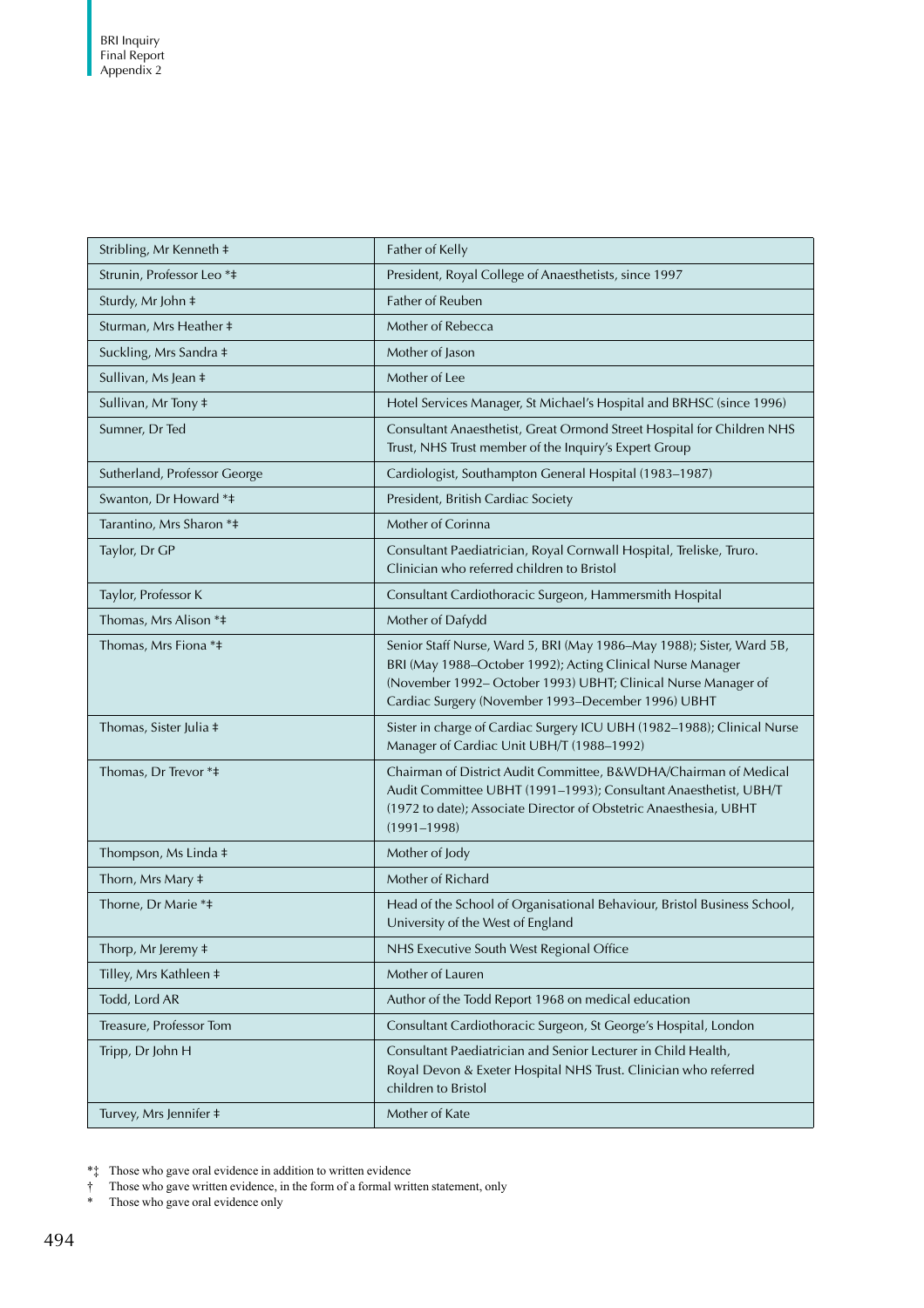| Tyrrell, Dr J                      | Consultant Paediatrician, Royal United Hospital, Bath. Clinician who<br>referred children to Bristol                                                                                                                                         |  |  |  |
|------------------------------------|----------------------------------------------------------------------------------------------------------------------------------------------------------------------------------------------------------------------------------------------|--|--|--|
| Underwood, Ms Betty                | Representative, Joint Trade Union Committee, B&WDHA                                                                                                                                                                                          |  |  |  |
| Underwood, Dr Susan *‡             | Consultant Anaesthetist, UBHT (October 1991-to date)                                                                                                                                                                                         |  |  |  |
| Vann Jones, Professor John *‡      | Consultant Cardiologist, BRI (1982-to date); Clinical Director for General<br>Medicine (1989-October 1993); Clinical Director of Cardiac Services<br>(October 1993- Spring 1996) Honorary Professor, University of Bristol<br>(1993-to date) |  |  |  |
| Vardulaki, Ms Katerina             | Research Fellow, Health Services Research Unit, London School of<br>Hygiene and Tropical Medicine                                                                                                                                            |  |  |  |
| Vas Falcao, Dr G                   | Consultant Paediatrician, Withybush General Hospital, Haverfordwest.<br>Clinician who referred children to Bristol                                                                                                                           |  |  |  |
| Vass, Mrs Julie (formerly Crowley) | Assistant General Manager, BRHSC (1994-to date); Line Manager to<br>Helen Vegoda                                                                                                                                                             |  |  |  |
| Vegoda, Mrs Helen *‡               | Counsellor in Paediatric Cardiology, UBH/T (January 1988- September<br>1996); Counsellor in Child and Family Support, BRHSC (1996-to date)                                                                                                   |  |  |  |
| Verrier Jones, Dr R                | Consultant Paediatrician (retired), Llandough Hospital, Penarth, South<br>Glamorgan. Clinician who referred children to Bristol                                                                                                              |  |  |  |
| Vickery, Mr John                   | Representative, Joint Trade Union Committee, B&WDHA                                                                                                                                                                                          |  |  |  |
| Vincent, Professor Charles         | Director, Clinical Risk Unit, University College London member of the<br>Inquiry's Expert Group                                                                                                                                              |  |  |  |
| Vulliamy, Dr CB                    | Consultant Paediatrician, Breconshire War Memorial Hospital, Powys.<br>Clinician who referred children to Bristol                                                                                                                            |  |  |  |
| Wagstaff, Mr Phillip *‡            | Father of Amy                                                                                                                                                                                                                                |  |  |  |
| Waite, Mrs Anne *‡                 | Mother of Caroline                                                                                                                                                                                                                           |  |  |  |
| Wakley, Sister Constance ‡         | Sister, Cardiac Catheter Unit, BRHSC (1987 to date)                                                                                                                                                                                          |  |  |  |
| Waldegrave, William                | MP for Bristol West (1979–1997); Secretary of State for Health (1990–<br>1992)                                                                                                                                                               |  |  |  |
| Walker, Professor Frederick ‡      | Chairman, Pathological Society of Great Britain & Ireland (1992-<br>2000)                                                                                                                                                                    |  |  |  |
| Walker, Mr Paul                    | Consultant Physician and Adult Cardiologist, UBHT                                                                                                                                                                                            |  |  |  |
| Walker, Mrs Rosemary ‡             | Mother of Ryan                                                                                                                                                                                                                               |  |  |  |
| Wallace, Ms Diane ‡                | Mother of Arron                                                                                                                                                                                                                              |  |  |  |
| Walshe, Dr Keiran *‡               | Senior Research Fellow, Health Services Management Centre, University<br>of Birmingham; Member of the Inquiry's Expert Group                                                                                                                 |  |  |  |
| Warburton, Mrs Susan ‡             | Mother of Sam                                                                                                                                                                                                                                |  |  |  |
| Ward, Dr P                         | Consultant Paediatrician, Derriford Hospital, Plymouth. Clinician who<br>referred children to Bristol                                                                                                                                        |  |  |  |
| Warr, Mr                           | Maintenance Manager, UBH/T                                                                                                                                                                                                                   |  |  |  |

<sup>\*‡</sup> Those who gave oral evidence in addition to written evidence

<sup>†</sup> Those who gave written evidence, in the form of a formal written statement, only

<sup>\*</sup> Those who gave oral evidence only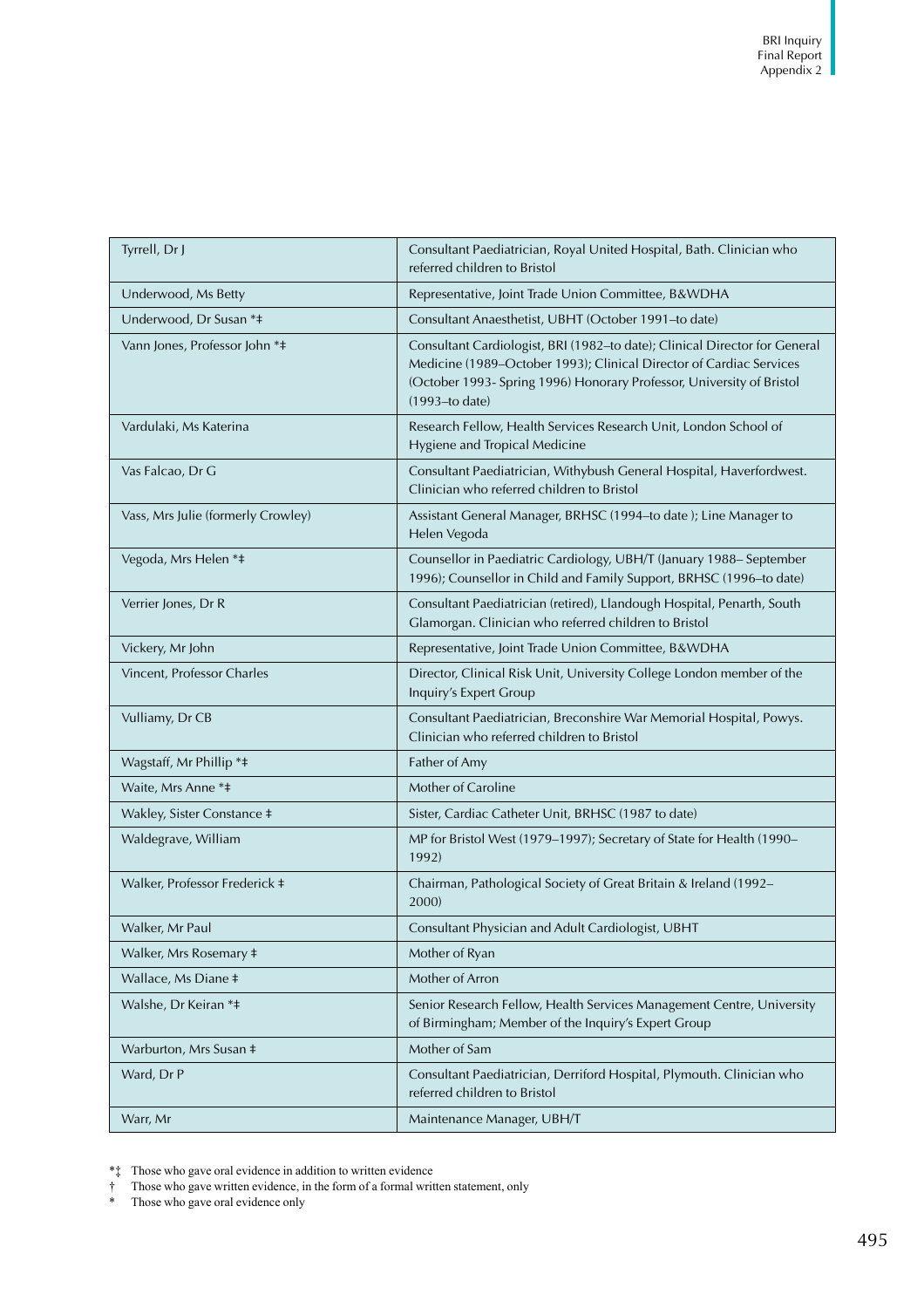| Warren, Ms Catherine ‡ | Nurse, Ward 5B, BRI, (1984-1995); now Senior Staff Nurse, Paediatric<br>ICU, BRHSC                                                                                                                                                                                         |  |  |  |  |
|------------------------|----------------------------------------------------------------------------------------------------------------------------------------------------------------------------------------------------------------------------------------------------------------------------|--|--|--|--|
| Watson, Christine      | President, Royal College of Nursing October 1998-October 2000                                                                                                                                                                                                              |  |  |  |  |
| Watson, Mr John ‡      | General Manager, Central Unit, B&WDHA (1986–1989); Chief Executive<br>Avon Family Health Service Authority (1990-1996)                                                                                                                                                     |  |  |  |  |
| Weaver, Dr C           | Consultant Paediatrician (retired), University Hospital of Wales, Cardiff.<br>Clinician who referred children to Bristol                                                                                                                                                   |  |  |  |  |
| Webb, Anthony John     | Senior Research Fellow, Department of Surgery, University of Bristol,<br>Consultant Surgeon UBH 1967-1994                                                                                                                                                                  |  |  |  |  |
| Webb, Dr MSC           | Consultant Paediatrician, Gloucestershire Royal Hospital. Clinician who<br>referred children to Bristol                                                                                                                                                                    |  |  |  |  |
| Webb, Mrs Sylvia ‡     | Mother of Jamie, Katie and Martin                                                                                                                                                                                                                                          |  |  |  |  |
| Webb, Father William   | Catholic Hospital Chaplain (part time), BRI and BRHSC (1988)                                                                                                                                                                                                               |  |  |  |  |
| Webber, Mrs Clare #    | Mother of Zack                                                                                                                                                                                                                                                             |  |  |  |  |
| Webster, Dr M          | Consultant Paediatrician, Taunton & Somerset Hospital, Taunton.<br>Clinician who referred children to Bristol                                                                                                                                                              |  |  |  |  |
| Welby, Ms Karen *‡     | Mother of Jade                                                                                                                                                                                                                                                             |  |  |  |  |
| Welch, Reverend Bill   | Free Church Hospital Chaplain (part time), BRI (1995-1997)                                                                                                                                                                                                                 |  |  |  |  |
| Wells, Mrs Caroline ‡  | Deputy Administrator, BRI (1979-1985)                                                                                                                                                                                                                                      |  |  |  |  |
| Whitfield, Dr M        | GP Representative, UBHT's Medical Audit Committee (1991-1993)                                                                                                                                                                                                              |  |  |  |  |
| Whiting, Ms Alison     | <b>ITU/Theatre Service Manager, BRI</b>                                                                                                                                                                                                                                    |  |  |  |  |
| Whiting, Ms Belinda ‡  | Mother of Sophie                                                                                                                                                                                                                                                           |  |  |  |  |
| Whitney, Faerlyn #     | Staff Nurse at BRHSC 1976-1991                                                                                                                                                                                                                                             |  |  |  |  |
| Whitmore, Mrs Sandra ‡ | Mother of Mark                                                                                                                                                                                                                                                             |  |  |  |  |
| Wigley, Mrs Janice ‡   | Mother of Cassian                                                                                                                                                                                                                                                          |  |  |  |  |
| Wilcox, Mrs Janice ‡   | Mother of Lewis                                                                                                                                                                                                                                                            |  |  |  |  |
| Wilde, Dr Peter #      | Consultant Cardiac Radiologist, BRI (1982 and current); Associate<br>Clinical Director of Cardiology, BRI (December 1995-May 1996); Joint<br>Clinical Director of Cardiac Services (June 1996-August 1996); Clinical<br>Director of Cardiac Services (September 1996-2000) |  |  |  |  |
| Wilkins, Ms Sheila #   | Audit Assistant, Directorate of Surgery, BRI (1991-1993)                                                                                                                                                                                                                   |  |  |  |  |
| Wilkinson, Mrs Mary ‡  | Mother of Sara Jane                                                                                                                                                                                                                                                        |  |  |  |  |
| Willatts, Dr Sheila ‡  | Consultant in Anaesthesia and Intensive Care Medicine, BRI, and<br>Consultant in Charge of ICU, UBH/T (since 1985)                                                                                                                                                         |  |  |  |  |
| Williams, Ms Carol *   | Clinical Nurse Specialist, Guy's and St Thomas's NHS Trust member of the<br>Inquiry's Expert Group                                                                                                                                                                         |  |  |  |  |
| Williams, Mr Clive #   | Father of Jamie                                                                                                                                                                                                                                                            |  |  |  |  |
| Williams, Mr John ‡    | <b>Father of Melanie</b>                                                                                                                                                                                                                                                   |  |  |  |  |

\*‡ Those who gave oral evidence in addition to written evidence

† Those who gave written evidence, in the form of a formal written statement, only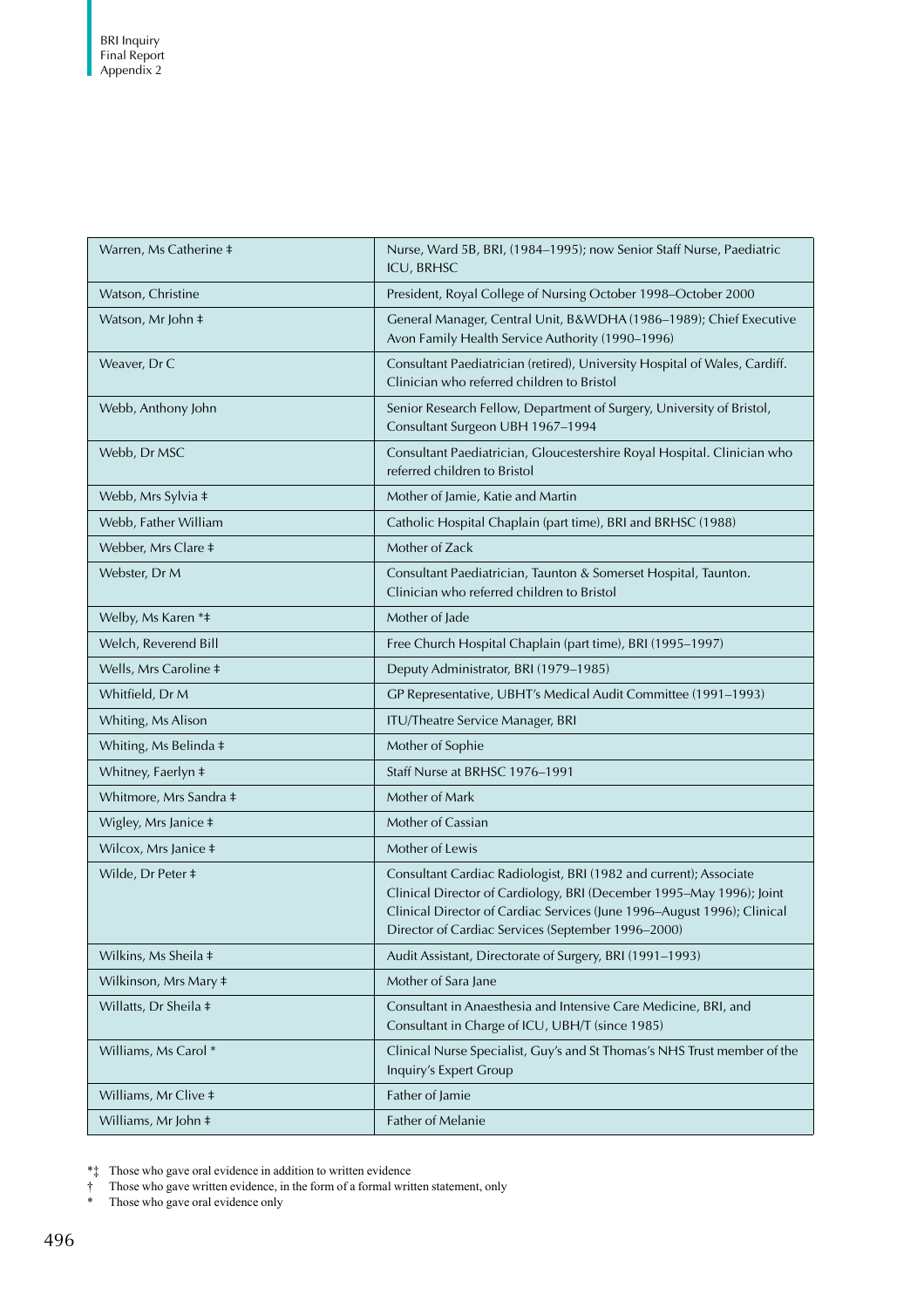| Williams, Dr N Brian ‡                 | Consultant Anaesthetist, BRI (since 1977); Chairman of Division of<br>Anaesthesia, UBH/T (1990-1992); Shadow Clinical Director, Department<br>of Anaesthesia, UBH (1990-1991) Clinical Director, Department of<br>Anaesthesia UBHT (1991-1992) |  |  |  |
|----------------------------------------|------------------------------------------------------------------------------------------------------------------------------------------------------------------------------------------------------------------------------------------------|--|--|--|
| Williams, Mr RC                        | Assistant Director, Health Services Division, Welsh Office                                                                                                                                                                                     |  |  |  |
| Williams, Dr T                         | Consultant Paediatrician, Nevill Hall Hospital, Abergavenny. Clinician<br>who referred children to Bristol                                                                                                                                     |  |  |  |
| Williamson, Ms Linda                   | Contract Manager, B&DWHA                                                                                                                                                                                                                       |  |  |  |
| Willis, Mr Stephen and Mrs Michaela *+ | <b>Parents of Daniel</b>                                                                                                                                                                                                                       |  |  |  |
| Willmer, Mr Richard *‡                 | Head of Branch and a Chief Statistician in the Statistics Division, DoH<br>(since 1991)                                                                                                                                                        |  |  |  |
| Wilson, Mr Arthur                      | Regional Treasurer, SWRHA (1984-August 1993); Acting Regional<br>General Manager, SWRHA (December 1992-1993)                                                                                                                                   |  |  |  |
| Wiltshire, Ms Lorna ‡                  | Nursing Officer, BRI (January 1979-April 1981); Night Nursing Officer,<br>BRI (April 1981-April 1990); Nurse Manager, Cardiac Unit (1990);<br>Assistant Manager in General Surgery (1990-1993)                                                 |  |  |  |
| Wingfield, Mrs Anne #                  | Mother of Benjamin                                                                                                                                                                                                                             |  |  |  |
| Winyard, Dr Graham ‡                   | Regional Director of Public Health, Wessex Regional Health Authority,<br>and Senior Principal Medical Officer, DoH (1990-1993); Medical<br>Director, NHS Executive, and Deputy Chief Medical Officer (1993-1998)                               |  |  |  |
| Wisheart, Mr James *‡                  | Cardiac Consultant, retired, UBH/T 1975-1995; Associate Clinical<br>Director for Cardiac Surgery (October 1990 -1992); Chairman, HMC<br>(1992-1994); Medical Director, UBHT (April 1992-1994)                                                  |  |  |  |
| Witts, Miss Jacqueline ‡               | Mother of Daniel                                                                                                                                                                                                                               |  |  |  |
| Wolf, Dr Andrew ‡                      | Paediatric Anaesthetist, UBHT                                                                                                                                                                                                                  |  |  |  |
| Wong, Mrs Stephanie ‡                  | Mother of Kin-Fei                                                                                                                                                                                                                              |  |  |  |
| Wood, Mrs Theo                         | Public Relations Officer, B&WDHA/UBHT (1987-1996)                                                                                                                                                                                              |  |  |  |
| Woodcraft, Ms Joyce Marian *‡          | Nurse, BRHSC (1977-1994); Senior Sister, ICU, BRHSC (1985-<br>1994)                                                                                                                                                                            |  |  |  |
| Woolley, Mr John Moger #               | Non-Executive Director, UBHT (1 April 1991-October 1993)                                                                                                                                                                                       |  |  |  |
| Yacoub, Professor Sir Magdi            | British Heart Foundation Professor of Cardiothoracic Surgery, National<br>Heart and Lung Institute, Royal Brompton Hospital, London (since 1986);<br>Consultant Cardiothoracic Surgeon, Harefield Hospital, Middlesex<br>(since 1969)          |  |  |  |
| Yates, Professor John                  | Director of Inter-Authority Compendium & Consultancy, Health Services<br>Management, University of Birmingham                                                                                                                                  |  |  |  |
| Yeomans, Reverend Robert #             | Spiritual Advisor, UBHT and Anglican Hospital Chaplain (full time),<br>BRI (since 1993)                                                                                                                                                        |  |  |  |
| Zorab, Dr John ‡                       | Consultant Anaesthetist, Frenchay Hospital, Bristol (1966-1996);<br>Medical Director, Frenchay Hospital, Bristol (retired)                                                                                                                     |  |  |  |

<sup>\*‡</sup> Those who gave oral evidence in addition to written evidence

<sup>†</sup> Those who gave written evidence, in the form of a formal written statement, only

<sup>\*</sup> Those who gave oral evidence only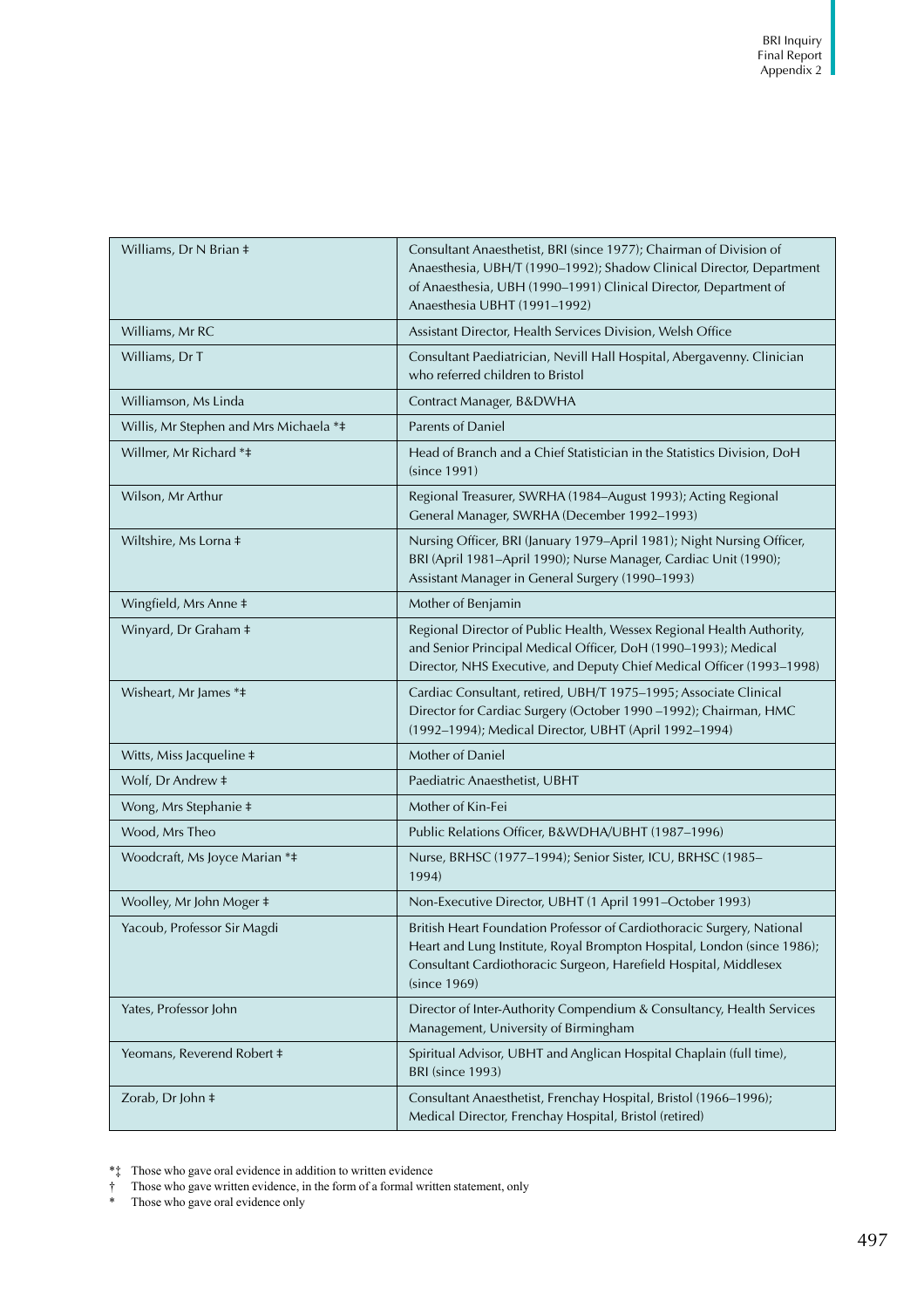BRI Inquiry Final Report Appendix 2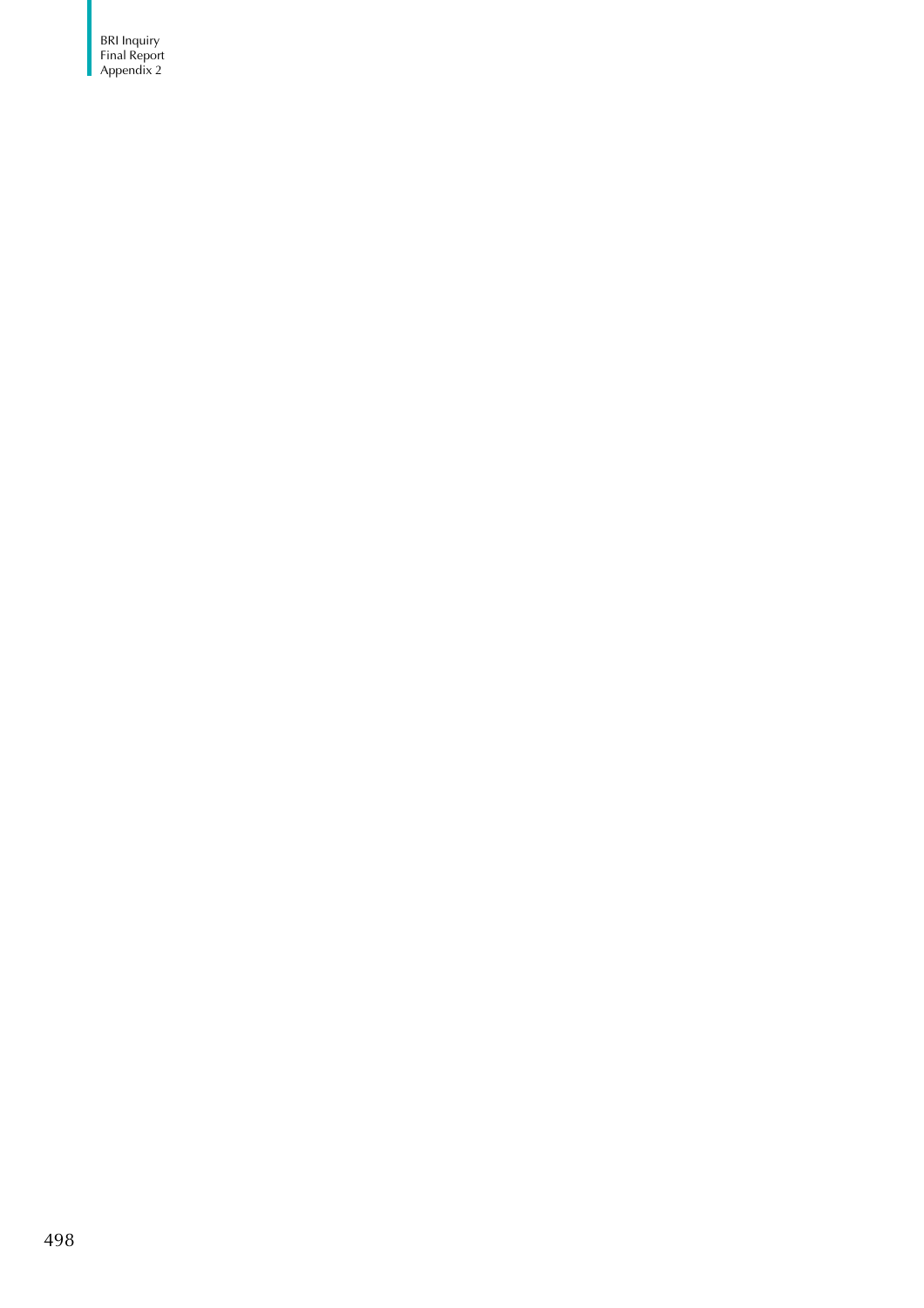# **Appendix 3: Guide to the Annexes of the Final Report**

There are four Annexes to the Final Report. They are included on the CDs which accompany the Report. This is a selective guide to the contents of each of the Annexes

# Annex A

## **Chapter 1: Background to and Conduct of the Public Inquiry**

The Terms of Reference The powers of the Inquiry The Inquiry Panel Secretary to the Inquiry and Secretariat The Solicitor to the Inquiry Counsel to the Inquiry The Preliminary Hearing and the call for evidence Early contact with participants The Issues List The Bristol office and the hearing chamber Design of the hearing chamber Public facilities The media Documentary evidence Witness statements Other possible witnesses The Expert Group

The information technology systems: Background Office systems Hearing chamber Transmission of proceedings to other locations

Commissioned work: The Clinical Case Note Review (CCNR)

Phase One hearings: Oral evidence The Panel's visit to the BRI and BRHSC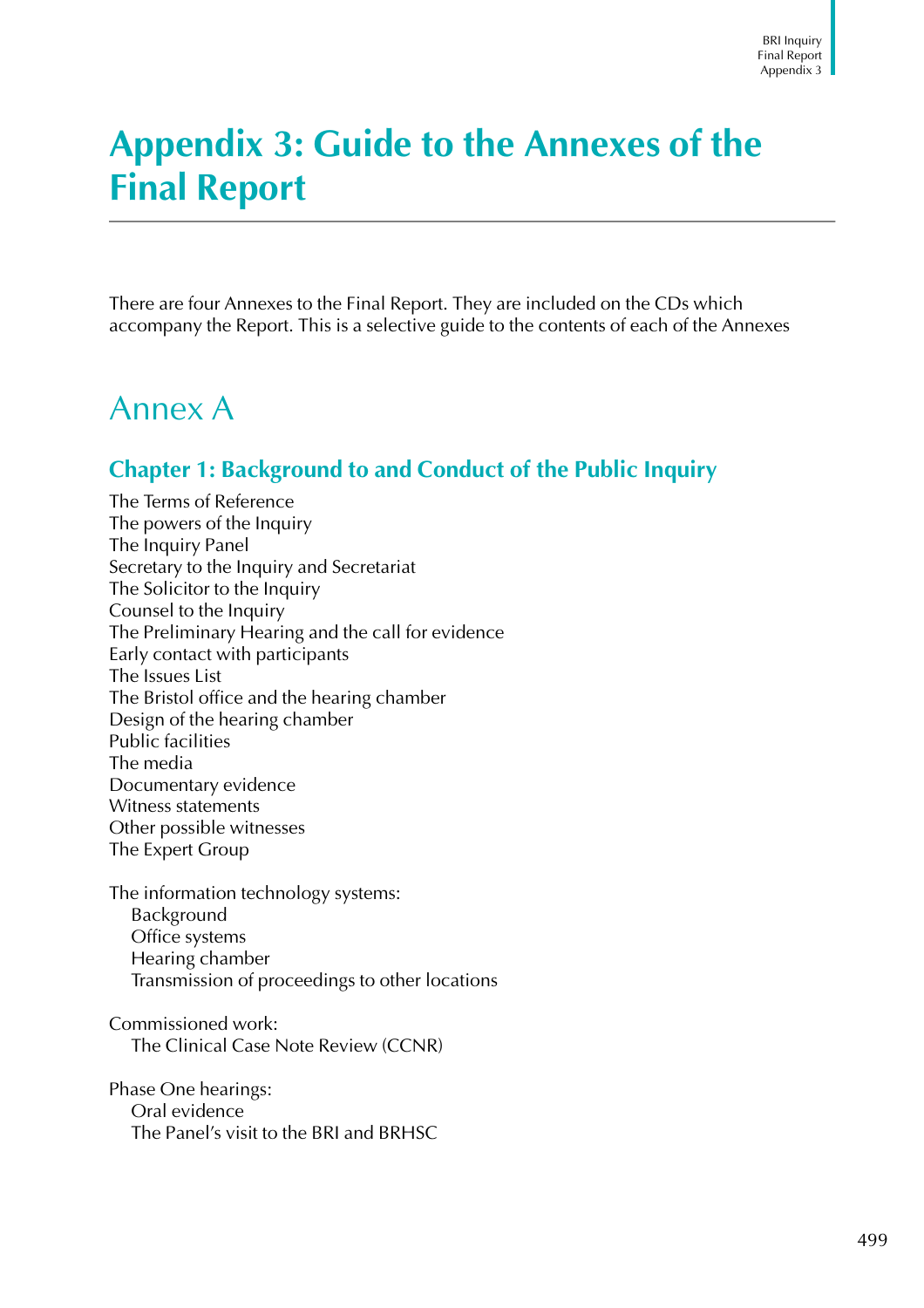BRI Inquiry Final Report Appendix 3

Phase Two Seminars Preparation of the Final Report: Structure of Annex A Structure of Annex B Annex C Annex D

## **Chapter 2: A Historical Introduction**

The creation of the National Health Service The NHS from 1948 to 1974 The NHS 1974–1984 Main events, 1984–1996 Conclusion

### **Chapter 3: Developments in the UK in the Diagnosis and Treatment of Congenital Heart Abnormalities in Children, 1984–1995**

The perspective of children with congenital heart disease Diagnosis and initial assessment: Echocardiography Doppler echocardiography Colour-flow mapping of Doppler echocardiography Transœsophagal echocardiography

Cardiac catheterisation Management strategies Post-operative care: The cardiac nurse Long-term post-operative management

The specific heart abnormalities and procedures referred to in the Inquiry: The normal heart The heart with a congenital abnormality Coarctation of the Aorta Atrial Septal Defect (ASD) Ventricular Septal Defect (VSD) Complete Atrio-Ventricular Septal Defect (CAVSD) Truncus Arteriosus Tetralogy of Fallot Transposition of the Great Arteries (TGA) Total Anomalous Pulmonary Venous Drainage (TAPVD)

The Fontan procedure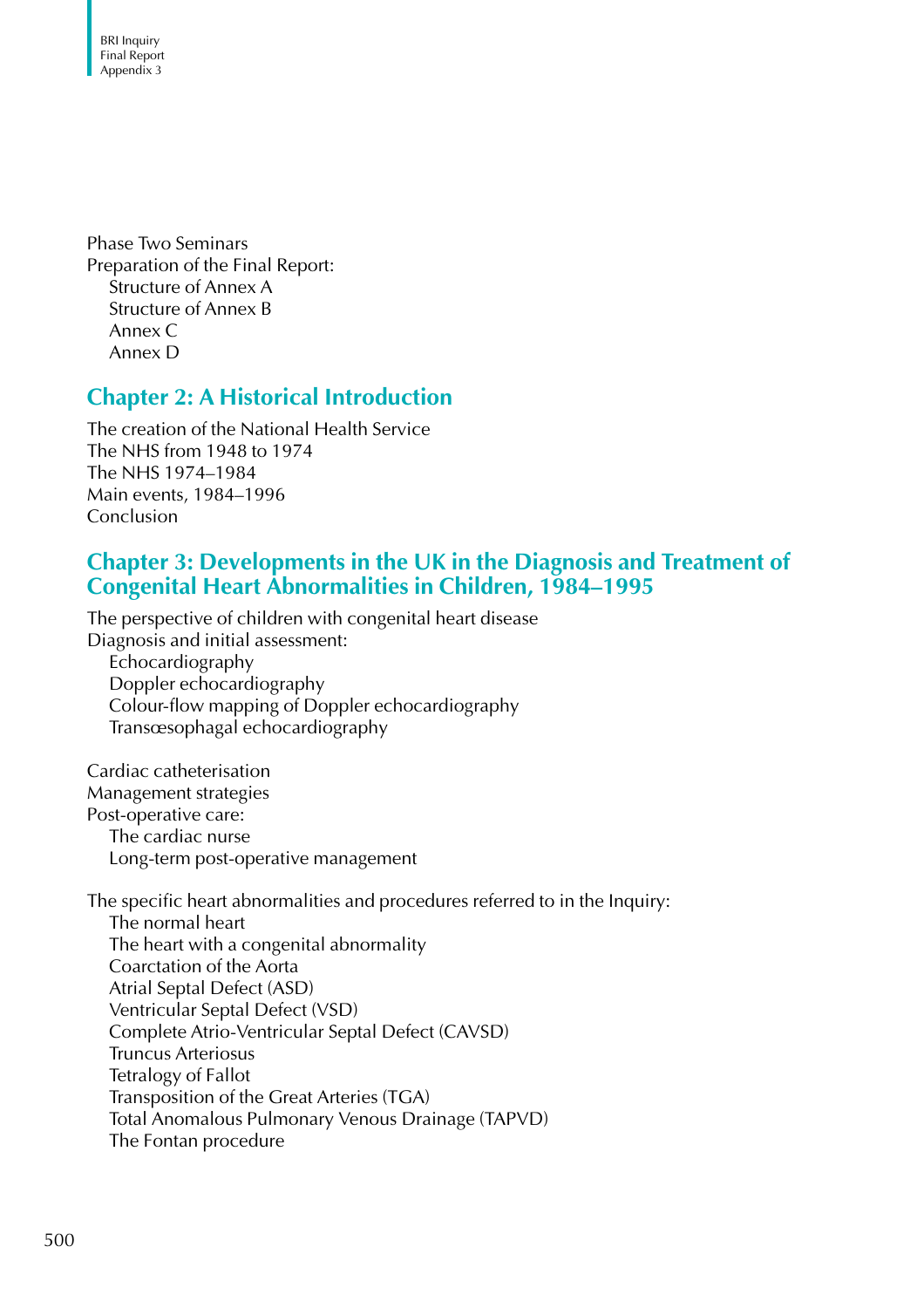## **Chapter 4: National Accountabilities and Roles**

The National Framework: responsibilities for healthcare: Lines of reporting The CMO and the NHS Executive The role of the CMO (Wales) The role of the Welsh Medical Committee Links between the Welsh Office and the DoH The influence of DoH policy on the Welsh Office Perceptions and responsibility The Performance Management Directorate The Clinical Outcomes Group Changes since the period of the Inquiry's Terms of Reference

National regulatory and professional bodies: Professional regulation — medicine: the GMC Professional regulation — nursing: the UKCC Issues common to regulation of doctors and nurses (and others) Movement in attitudes and published guidance Nursing — National Boards for Nursing, Midwifery and Health Visiting: statutory basis and functions Royal Colleges Educational training standards — proposals for change The Colleges' role and responsibility for setting and monitoring standards of care Specialist associations

Trade unions of healthcare professionals: British Medical Association (BMA) Employment contracts

Summary of respective roles of bodies concerned with standards and their implementation Continuing professional development (CPD):

CPD as a professional obligation **GMC** Royal Colleges Revalidation

## **Chapter 5: Regional, District and Trust Management**

Brief chronology of the main events

Statutory framework: Introduction Establishment of regional and district health authorities The regional health authority South Western Regional Health Authority 1981 — 31 March 1994 South and West Regional Health Authority — 1 April 1994 to 31 March 1996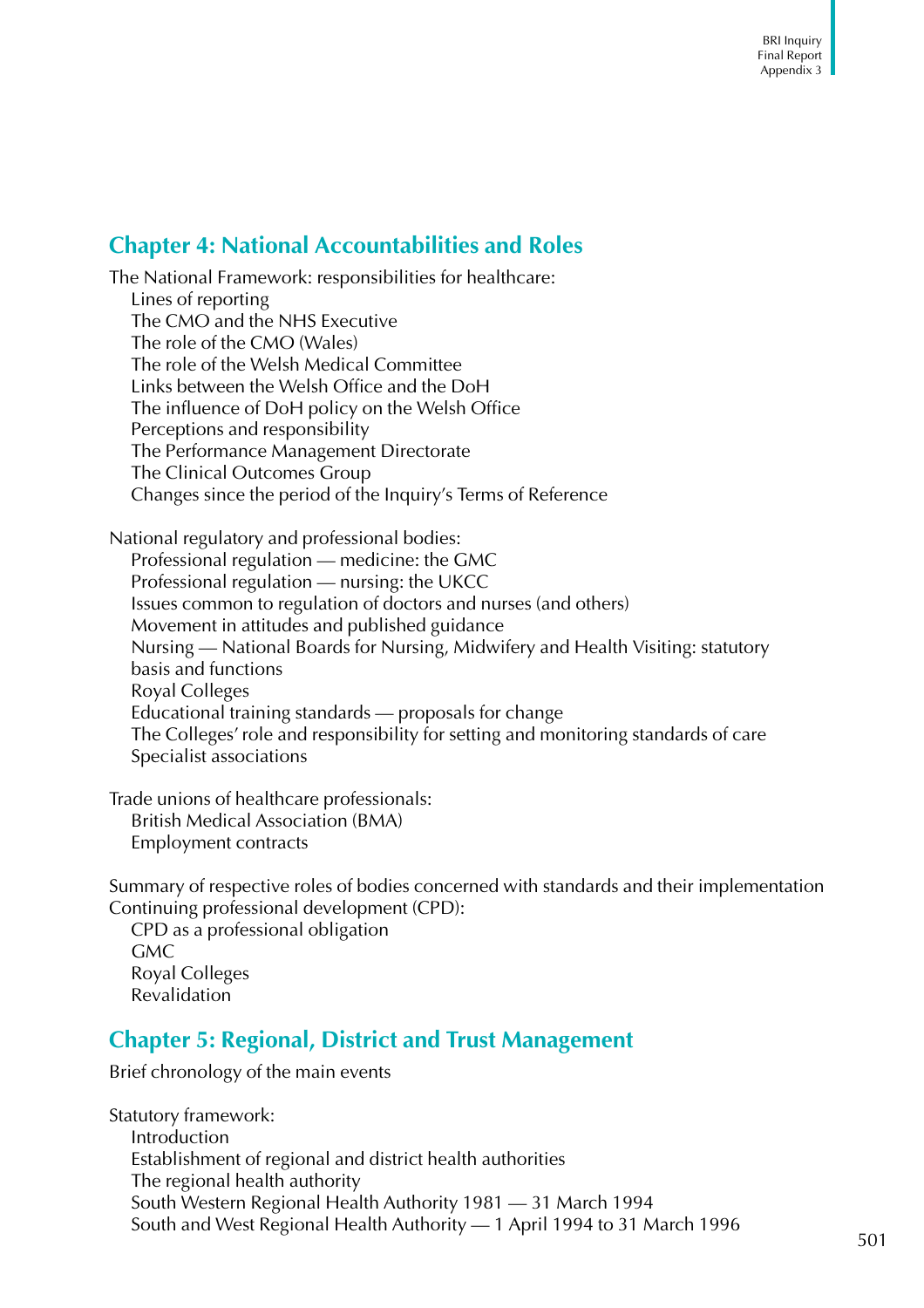Avon Health Authority — 1 April 1996 The district health authority Bristol & Weston District Health Authority — 2 April 1982 to 30 September 1991 Bristol & District Health Authority — 1 October 1991 to 31 March 1996 NHS trusts

Management structures throughout the period in question:

The South Western Regional Health Authority (SWRHA) Managerial relationships with the Department of Health Managerial relationships with the district health authorities The Regional Hospital Medical Advisory Committee (RHMAC) Other channels of communication within the Regional Health Authority The Bristol & Weston District Health Authority (B&WDHA) Transition of the Bristol & Weston District Health Authority (B&WDHA) into the Bristol & District Health Authority (B&DHA) Provider functions taken on by the UBHT Targets The relationship between district health authorities and the UBH and UBHT Staffing and contracts of employment

## **Chapter 6: Funding and Resources**

The allocation of resources: The distribution of healthcare funds to the regional health authorities 'Top-sliced' funding Revenue allocation Capital allocations and capital charges The pattern of funding in England Allocations to the South Western Regional Health Authority The distribution of funds by the Region to district health authorities The supra regional and regional services: 1984–1990 Revenue allocations Private funding

Management of funding by the District prior to 1991 UBHT's funding after 1991: Capital funding after 1991 The budget-setting process after 1991 The delegation of budgetary control after 1991

Funding for paediatric cardiac services (PCS) Contracts for cardiac services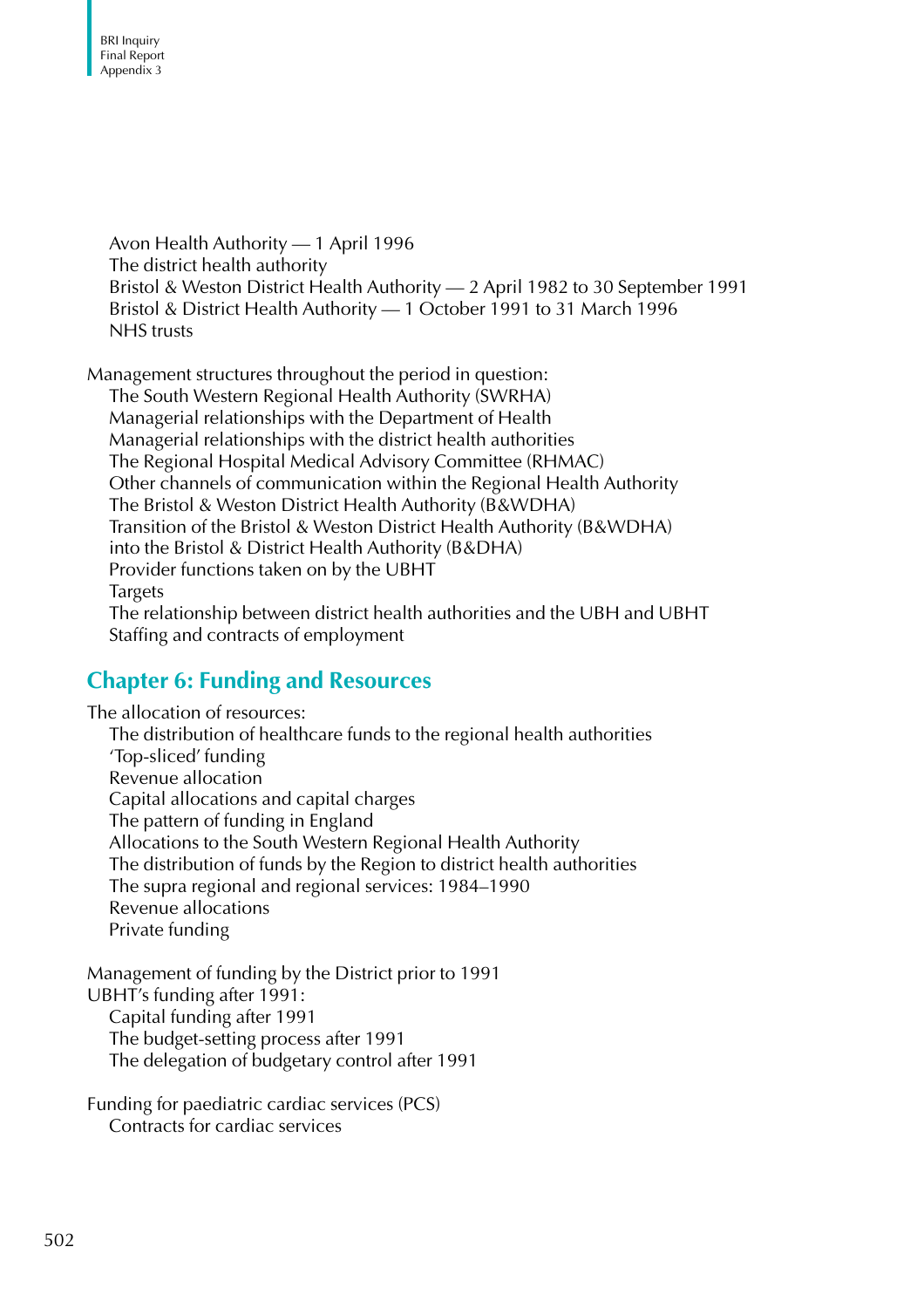Supra regional funding for the under-1s: The process of contracting The effect of the cessation of supra regional funding The financial management of the budget for paediatric cardiac surgical services, 1984–1990

Resources:

The relation between funding and clinical services Cardiac surgery and cardiological services at the BRI The status of paediatric cardiac surgical services in Bristol Resources for neonatal work Strains on resources more generally Beds Nursing staff and sessions for cardiac surgery Equipment Disruptions in service Increasing the number of anaesthetists and surgeons

## **Chapter 7: Supra Regional Services**

Summary and chronology

The national framework:

Rationale for supra regional funding The administration of supra regional services: Supra Regional Services Advisory Group (SRSAG)

NICS as a supra regional service (SRS)

Developments in Wales until the designation of NICS as a supra regional service: The development of a paediatric cardiac service in Wales The Working Party report of 1981

The SRS system in operation:

Bristol in the SRS system 1984/85 Plans for the new Welsh Cardiac Unit and its effect on supra regional services (SRS) Continued designation of NICS De-designation of NICS

Monitoring of quality:

The information collected by and available to the SRSAG The number of neonatal and infant open-heart operations at Bristol The encouragement/strengthening of the Bristol Unit The inability to control 'proliferation'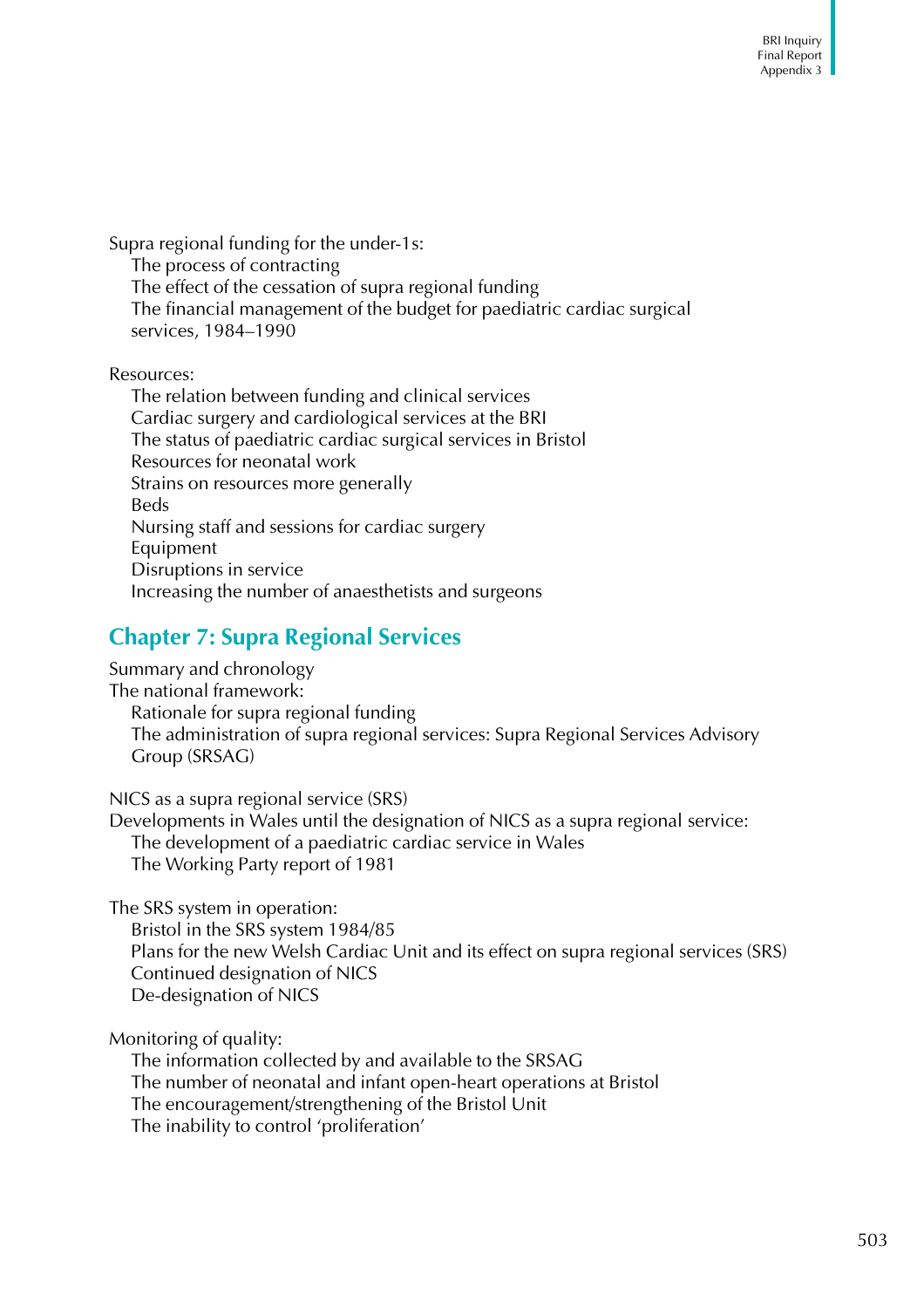## **Chapter 8: Management and Culture of the UBH and UBHT**

Dr Roylance's overview General management

The purchaser-provider split and the establishment of the UBHT: Internal opposition to trust status

The development of the clinical directorate structure: The role of the clinical director The relationship between the clinical directors and the general manager — 'the managerial bubble' How did cardiac services fit into the management structure? Dr Roylance's key management concepts Bristol's management culture Oral culture Club culture Light touch from the centre The role of the UBHT Medical Director Mrs Margaret Maisey's dual role Mrs Maisey as Director of Operations Mrs Maisey's nursing responsibilities The role of the Trust Chairman The role of the non-executive directors Pathways for expressing concern The relationship between academics at the University of Bristol Medical School and the UBHT clinicians

The management of the UBHT under the leadership of Mr Ross

## **Chapter 9: The Split Service**

Location of relevant Bristol hospitals Bristol Royal Infirmary Comments by those outside the Bristol service Comments by referring paediatricians Comments by those providing support and counselling Comments by parents/patients Staffing levels Transfer of children between the BRI and the BRHSC Comments by the UBHT Comments by clinicians in Bristol Comments by those involved in management and finance on the split site Comments by the Trust Board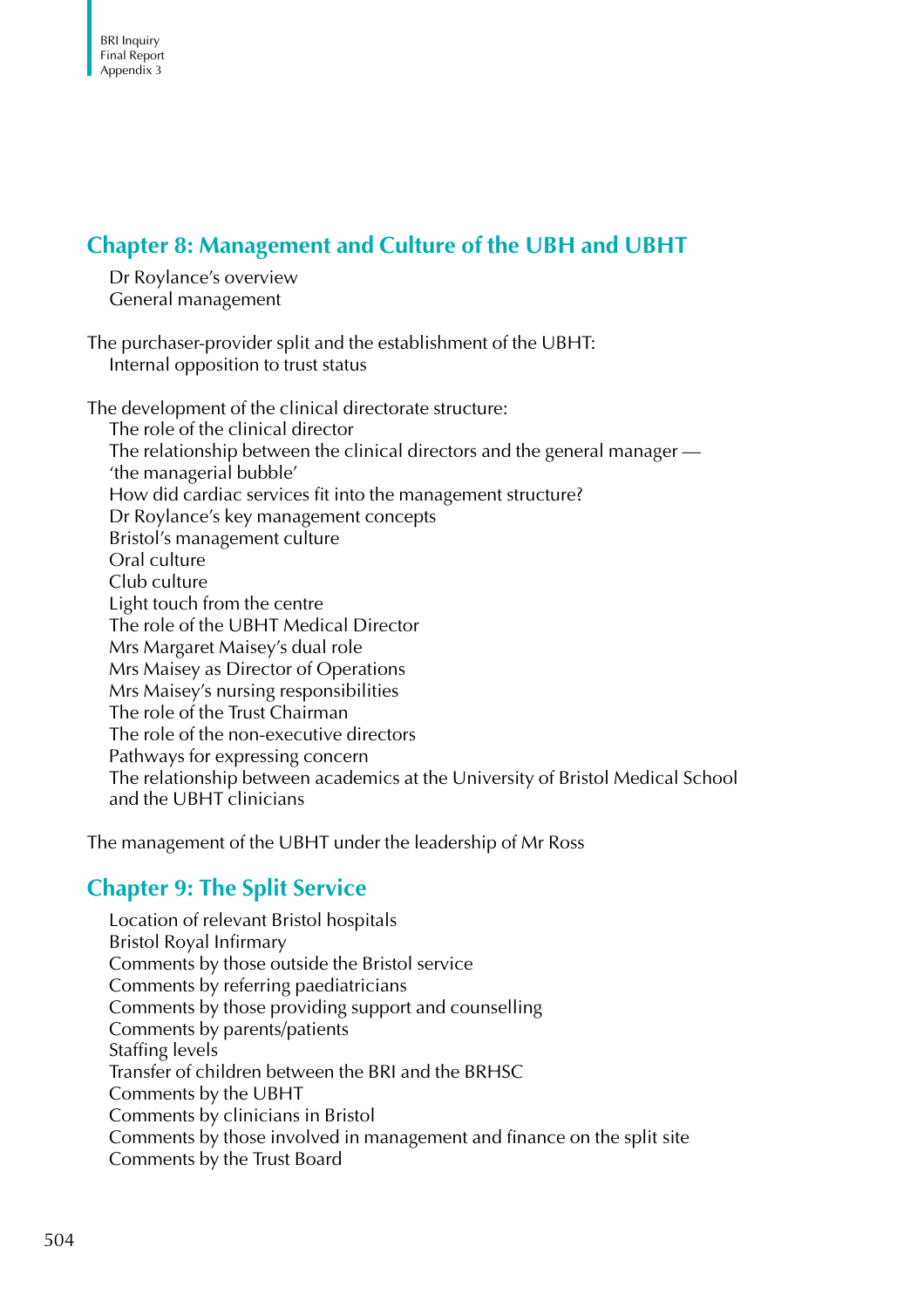## **Chapter 10: Outreach Cardiology Clinics**

The concept of outreach clinics Clinics in the South West and South Wales Conduct of the clinics The involvement of local clinicians The involvement of surgeons

## **Chapter 11: Referrals**

Referrals to Bristol – referral procedure, the catchment area and finance: Referrals to Bristol — information available to referring clinicians about standards at Bristol or elsewhere and factors influencing referral patterns Sources of information available to referring clinicians The role of the referring clinician Evidence of influence on referral patterns Relationships with the cardiologists **Contracts** Geographical convenience Supra regional status Established pattern Down's syndrome The split service/site Waiting lists Awareness of standards at Bristol Concerns about the standards at Bristol Information provided to parents/choice of treatment centres Referrals from Plymouth Referrals from Yeovil Referrals to Bristol from South Wales The catchment area Funding of referrals from Wales Evidence of influences on patterns of referral from South Wales Funding and resources pre-1991 1991 onwards Referral to cardiologists Evidence of the actual pattern of referrals from South Wales Concerns Parents' requests Referrals to other centres by Bristol cardiologists and surgeons: Referral procedure and reasons for referral Evidence of referrals from Bristol to other centres Parents' request for a referral to another centre A second opinion

- Previous death of another child
- Previous operation at another hospital
- Waiting list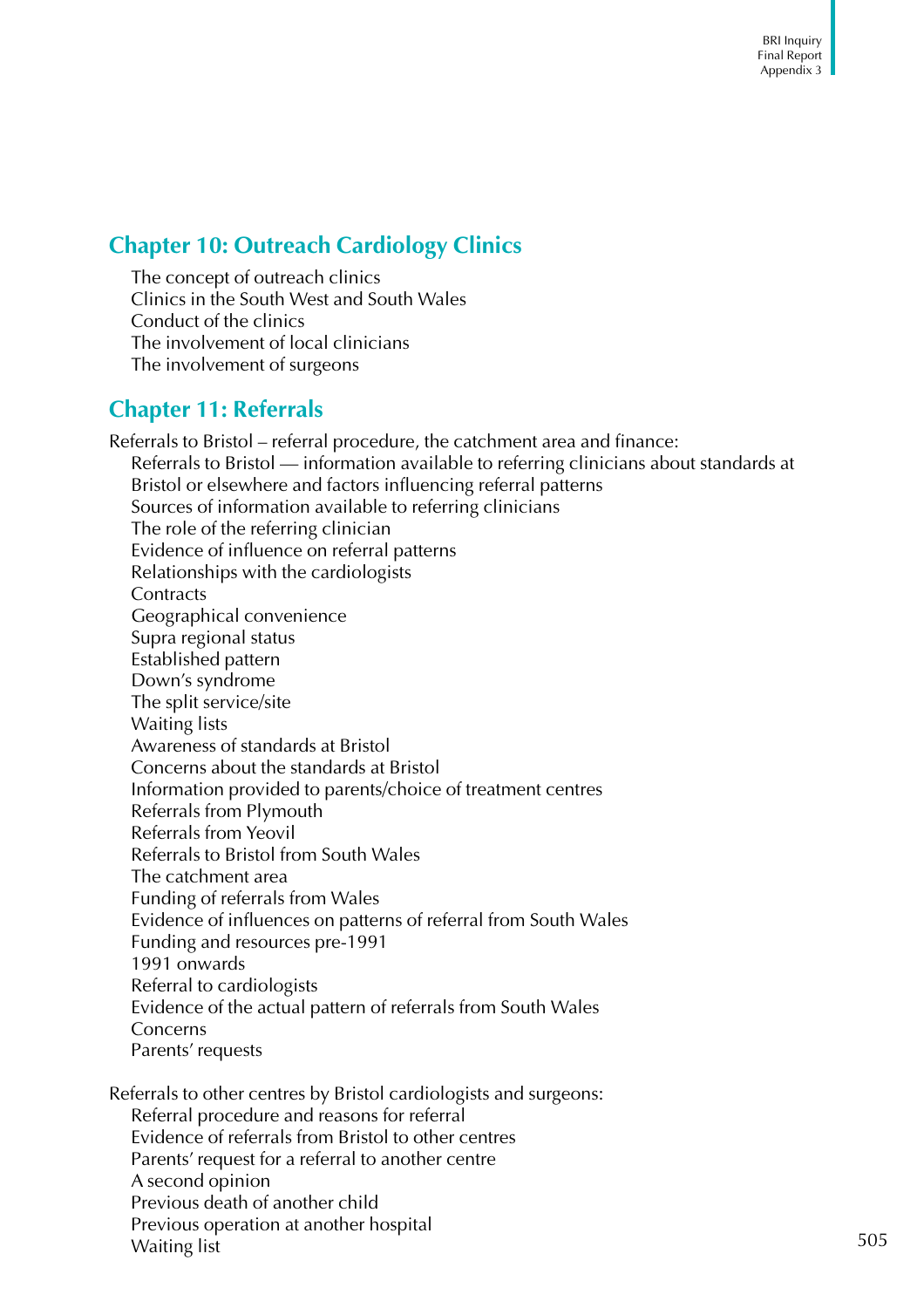## **Chapter 12: Waiting Lists**

National guidelines Waiting lists at Bristol Explaining the waiting list Volume of cases Attempts to reduce the waiting list The impact of financial incentives/penalties on waiting lists Effect of the waiting list on patients

## **Chapter 13: Pre-operative Care**

The transfer of children from referring hospitals Pre-operative management of care: Where children were managed pre-operatively Under which specialty children were managed pre-operatively at the BRHSC Under which specialty children were managed pre-operatively at the BRI The management of pre-operative care at the BRHSC Further assessment of the clinical condition of children admitted for elective surgery following admission to the BRHSC The management of pre-operative care at the BRI Further assessment of the clinical condition of children admitted for elective surgery following admission to the BRI Further assessment of the clinical condition of children admitted for elective surgery following admission to the BRI Shortage of cardiologists with paediatric experience Further assessment by other specialties

The decision to recommend surgery:

The decision on the timing of operations/the operating theatre list Timing of emergency operations Timing of urgent operations Timing of elective operations Delays in surgery

## **Chapter 14: Care in the Operating Theatre and the 'Learning Curve'**

The operating theatre team The role of the surgeons The role of the theatre nurses Performance of the team: a surgeon's perspective Management of the theatre nurses The role of the perfusionists The role of the anaesthetists The role of the cardiologists

The 'learning curve':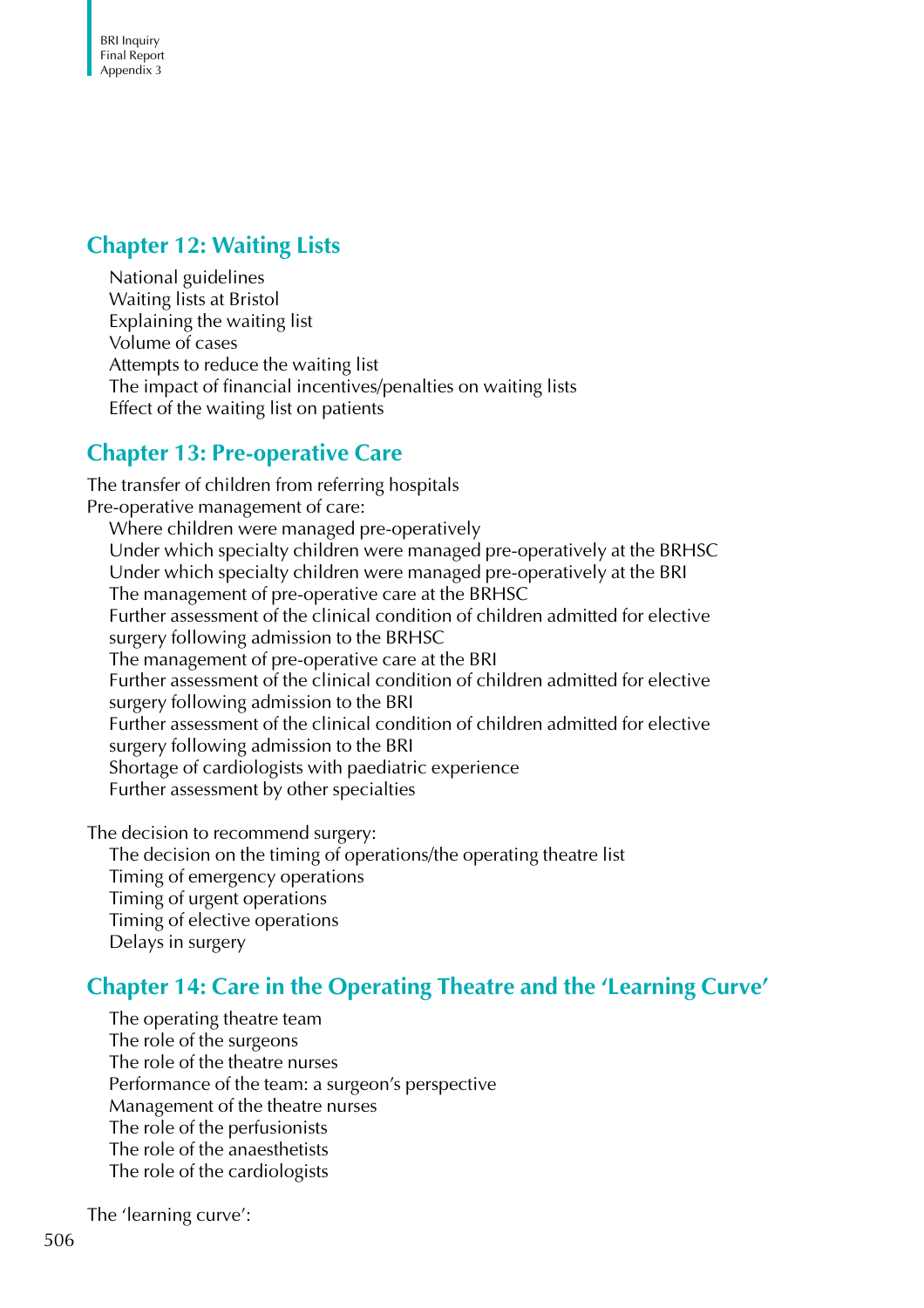Introduction New procedures The approach to a new procedure Defining the 'learning curve' Managing the 'learning curve' Retraining The Arterial Switch procedure The 'learning curve' and the Arterial Switch procedure The Arterial Switch programme at Bristol Mr Dhasmana's visit to Mr Brawn in Birmingham

### **Chapter 15: Post-operative Care**

The management of post-operative care: Equipment and cleanliness in the ICU Role, training and number of nurses Staffing levels Skill mix

Involvement of clinical staff: Cardiologists Surgeons Anaesthetists Intensivists Consistency of approach Communication between specialties

Who was in charge of post-operative care? Involvement of parents Discharge Post-discharge care

## **Chapter 16: Support and Counselling**

**Terminology** The split site Priority Longer-term support and counselling

Role and responsibilities of UBH/T staff: Surgeons Cardiologists Nursing staff Support for nursing staff Staff generally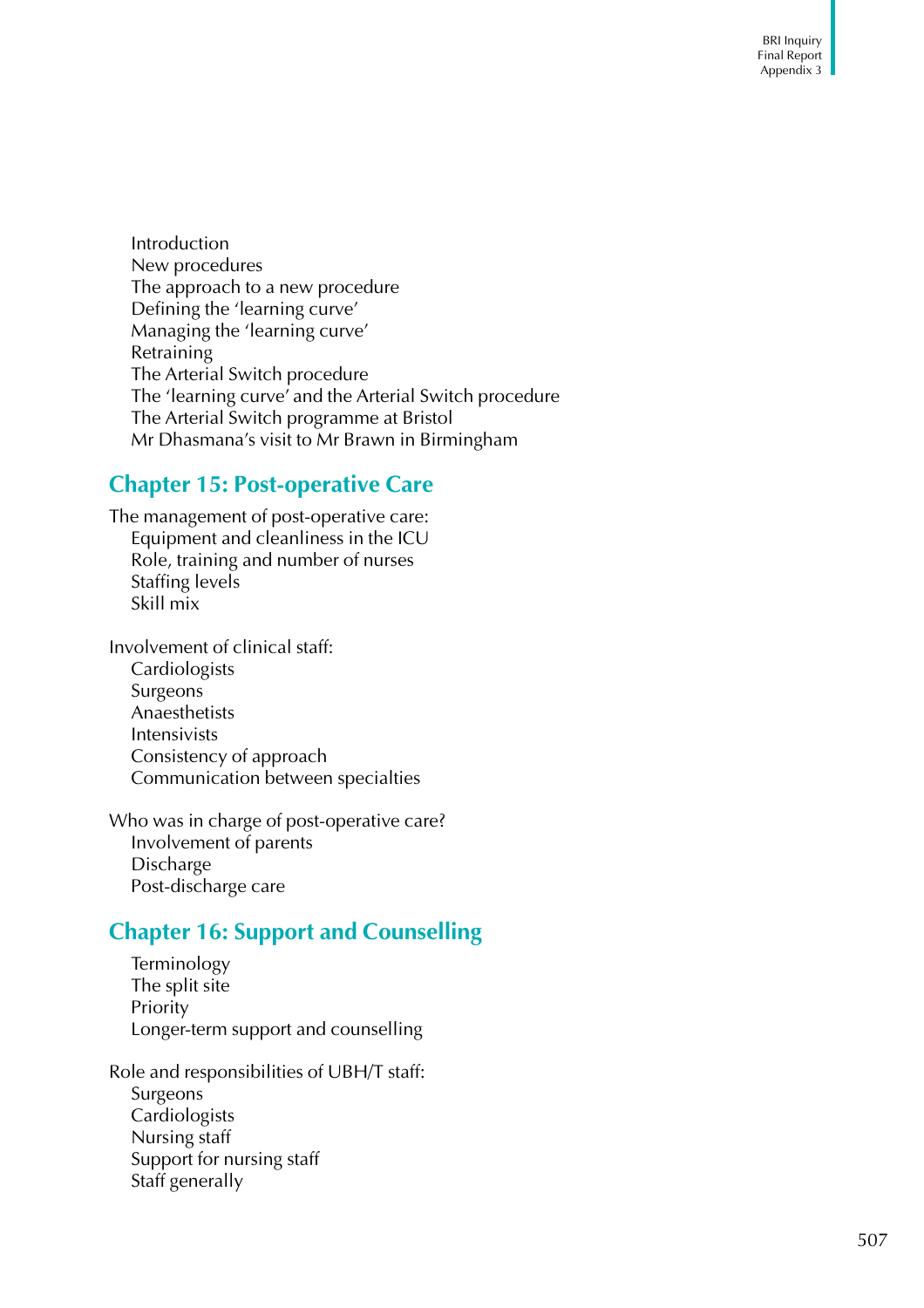The Bristol and South West Children's Heart Circle: Financial and other support provided by the Heart Circle The posts of Helen Vegoda and Helen Stratton Comment on the service provided by the Heart Circle The Children's Heart Circle in Wales

UBH/T Chaplaincy:

Organisation and role Funding and support for the Chaplaincy Service The effect of the split site Comment on the service provided by the Chaplaincy

Bristol City Council Social Services Department: Organisation, accountability and funding Role and training Support for the social work team Comment on the split site

UBH/T bereavement services: Comment on the service provided by the UBH/T bereavement service

Helen Vegoda:

Background to the appointment Qualifications Funding Appointment Role Communication between Mrs Vegoda and others Support for Helen Vegoda Comment on the service provided by Helen Vegoda

Helen Stratton:

Background to the appointment Qualifications Funding and employment status Appointment Role Development of Helen Stratton's role Communication between Helen Stratton and others Issues of 'territory' between Helen Vegoda and Helen Stratton Meeting on 9 January 1992 Support for Helen Stratton Comment on the service provided by Helen Stratton Split site After the departure of Helen Stratton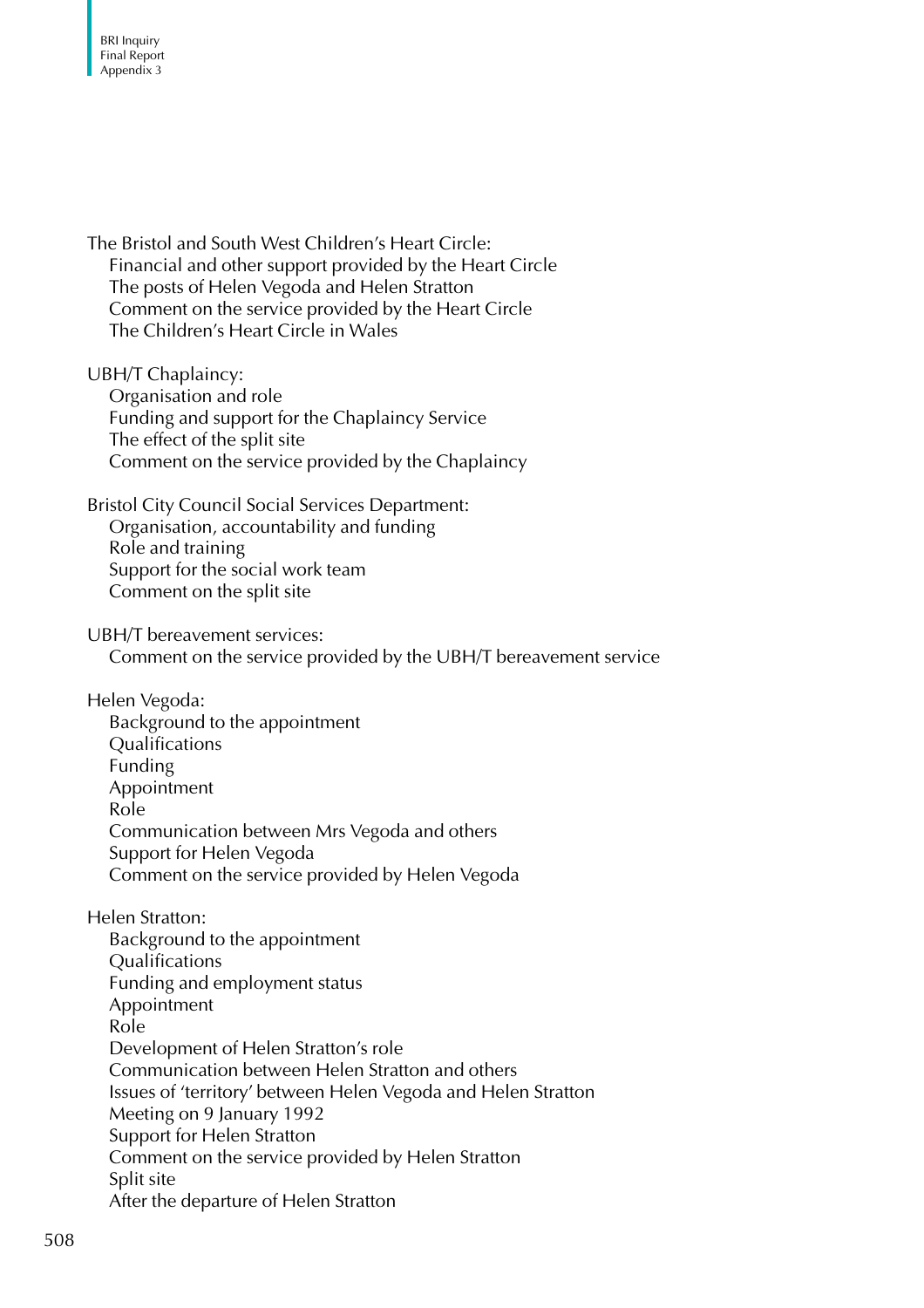Guidance and expert evidence on support and counselling: 1991 guidance — *'The Welfare of Children and Young People in Hospital'* Non-governmental guidance Expert evidence

### **Chapter 17: Communication Between Healthcare Professionals and Patients**

Guidance from professional and related bodies: The Medical Defence Union The General Medical Council The Royal College of Surgeons of England The United Kingdom Central Council for Nursing, Midwifery and Health Visiting (UKCC) The *'Patient's Charter'*

Expert evidence UBH/T clinician's evidence The role of the junior staff Calculating risks and informing parents about them: The approach of the clinicians in Bristol Mr Dhasmana Mr Wisheart Dr Martin Dr Joffe Dr Jordan Dr Masey Dr Pryn

Nurses: Sister Woodcraft Sister Disley

Counsellors: Reverend Robert Yeomans Mrs Vegoda and Miss Stratton

Parents' evidence on communication with clinicians and the process of obtaining their consent to surgery:

The Inquiry's Experts Parents

Parents' evidence on the management of care and their encounters with other healthcare professionals at the UBH/T

Communication after the operation and when the child died: The clinicians' evidence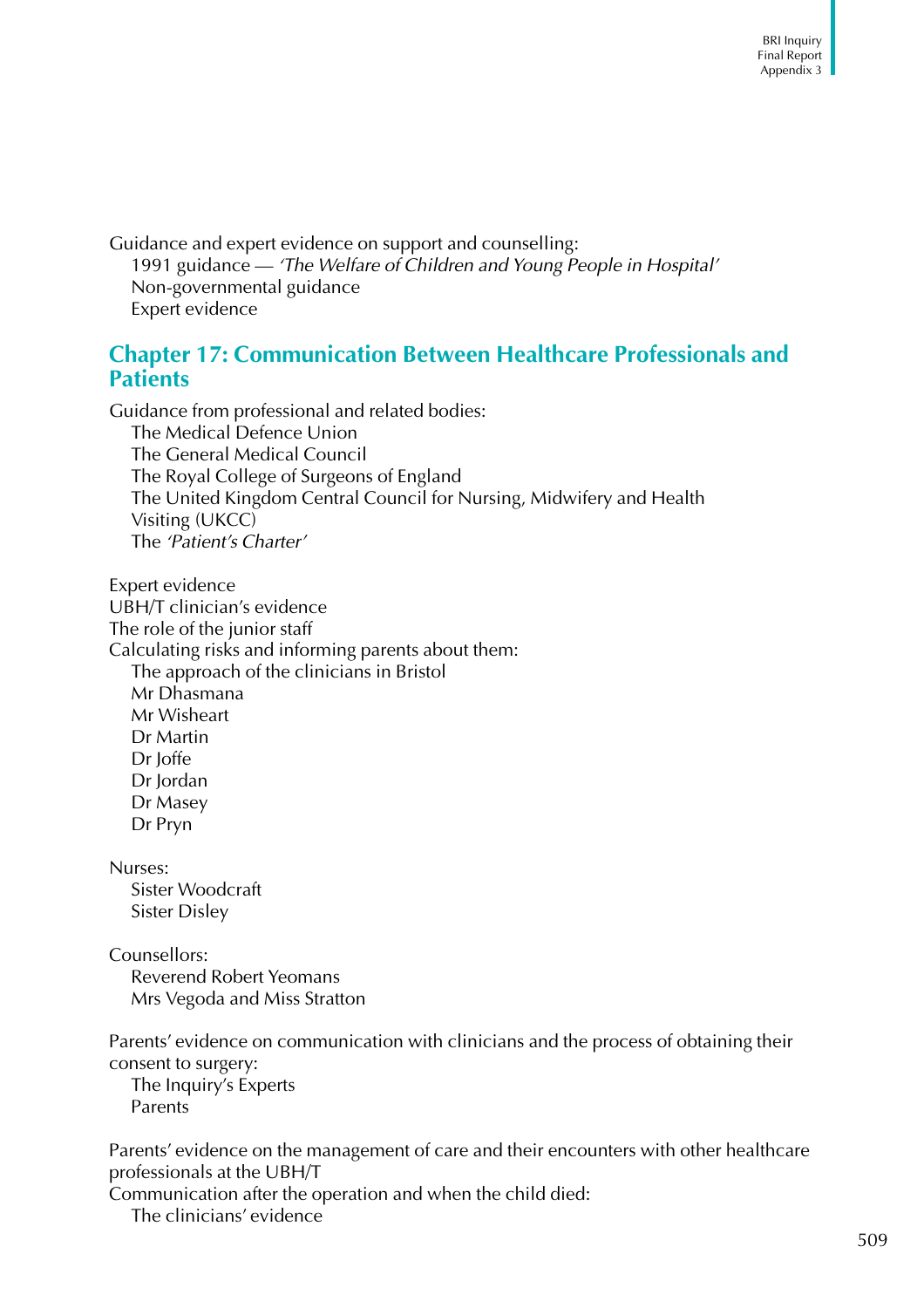Evidence from other members of staff at the UBH/T Evidence from parents Involvement of the GP, health visitor and social services after surgery

Parents' suggestions for improvements

# **Chapter 18: Medical and Clinical Audit**

Introduction Audit: the national perspective: Defining audit The development of definitions The national scene: a brief history of audit Key events Reactions to the Government's proposals Creation of the NHS market The introduction of clinical audit Changes in funding 1994/95 Clinical effectiveness The setting of standards The nature of audit Types of audit The effectiveness of the national audit programme The constraints (if any) placed on confidentiality and/or the assurance of anonymity International comparisons Nursing audit The national context The Dynamic Standard Setting System (DySSSy) Evaluation of the nursing and therapy audit programmes The role of the coroner Records kept by the Home Office Reports sent to other organisations 'Unnatural death' and 'death by natural causes' Records kept by the Register of Births, Marriages and Deaths, and the Office of National Statistics The South West Region and audit 1988–1990 The Regional Hospital Medical Advisory Committee (RHMAC) The Bristol Clinical Audit Unit Effectiveness of the regional audit programme

Audit at district and unit level:

1985 – 1988 The B&WDHA Performance Assessment Committee The District Audit Committee The approach of the District to audit after April 1991 Monitoring and review of performance by the District Involvement of the District in nursing audit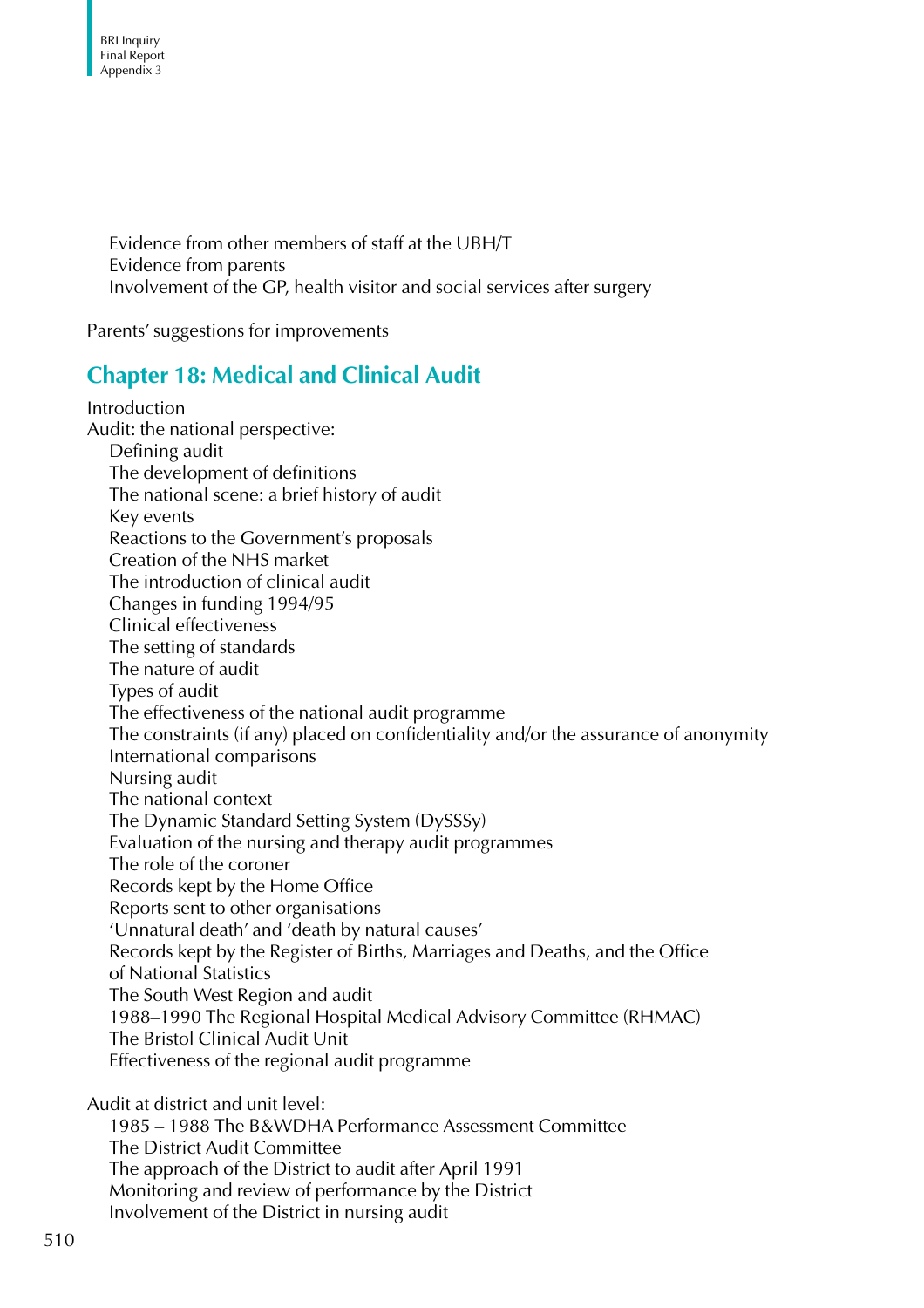Reporting of accidents/incidents The involvement of management in audit Devolution of responsibility Views expressed on the devolutionary approach Audit committees Audit co-ordinators and audit assistants Role of the clinical director The shift from medical to clinical audit Collation of audit material by the Audit Committee Summary of the annual Audit Committee reports Nursing audit in Bristol Attitudes towards the formal introduction of audit 1990–1993 Views as to the relative responsibility for aspects of audit Audit of infant and neonatal cardiac surgical services: role and responsibility of the District

The audit and review of the paediatric cardiac surgical services in Bristol: Cardiac surgical audit meetings Audit meetings, paediatric cardiac surgery and paediatric cardiology Clinico-pathological meetings Evening meetings Other meetings

### **Chapter 19: Statistics Relating to the Clinical Performance of Paediatric Cardiac Surgical Services in Bristol Compared with Other Specialist Centres During the Period 1984–1995**

Introduction: purpose and scope of the chapter Section One: Statistics relating to clinical performance available to clinicians in Bristol during the period 1984 to 1995 Statistics relating to clinical performance by the clinicians in Bristol: Logs: Accessibility, availability and use of logs Annual statistical summaries The Annual Reports on paediatric cardiology and cardiac surgery Statistics produced for audit and other meetings The returns made to the UKCSR The South West Congenital Heart Register The METASA System and the Patient Analysis and Tracing System Statistics relating to clinical performance at other specialist centres (for the purpose of comparison) available from external sources: The United Kingdom Cardiac Surgical Register (UKCSR) Working Party reports Statistics relating to clinical outcomes available from professional meetings, contacts and journals as a means of comparison

Professional meetings, other professional contacts and professional journals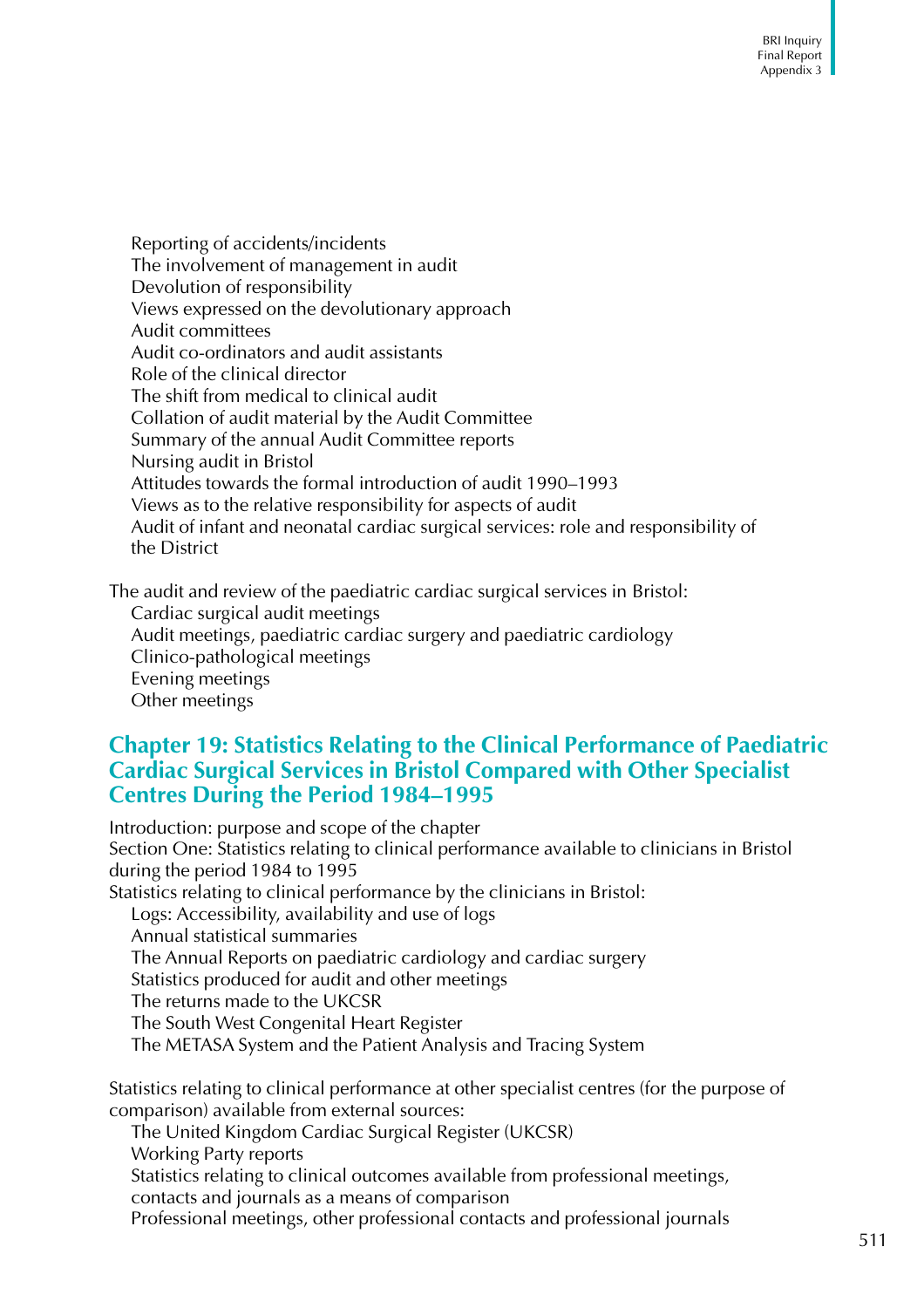Other statistics relating to clinical performance: Patient Administration System The CHKS Report Hospital Episode Statistics

Section Two: The views of the Inquiry's Experts on the interpretation of statistics relating to clinical performance which were available to clinicians in Bristol during the period 1984– 1995

Statistics relating to clinical performance produced by the clinicians in Bristol Statistics relating to clinical performance at other specialist centres (for the purpose of comparison) available from external sources:

The UKCSR Professional journals

Section Three: The principal conclusions of the Inquiry's Experts on statistics: The Experts' summary of their principal conclusions The principal conclusions in greater detail

Section Four: The evidence of the Inquiry's Experts relating to post-operative morbidity: Terminology

Identifying morbidity in the form of brain damage following heart surgery in children The nature and extent of post-operative morbidity in Bristol

Post-operative morbidity compared with other specialist centres

The Experts' overall conclusions

Section Five: Views on the interpretation, reliability and validity of the evidence on statistics received by the Inquiry

Comments of the clinicians at Bristol (and others) on the evidence of the Experts on statistics received by the Inquiry, and the Experts' responses:

The interpretation of the statistical evidence relating to clinical performance in Bristol The national sources of statistics used to compare clinical performance

The statistical methods used by the Experts to analyse the data

Differences in the data presented in the evidence of the Inquiry's Experts and the data submitted by the Bristol surgeons

The Bristol surgeons' formal written comments on the Expert's Overview Report and Experts' responses:

Assessment of the Experts' Overview Report

### **Chapter 20: 1984 and 1985**

| 1984 |  |
|------|--|
| 1985 |  |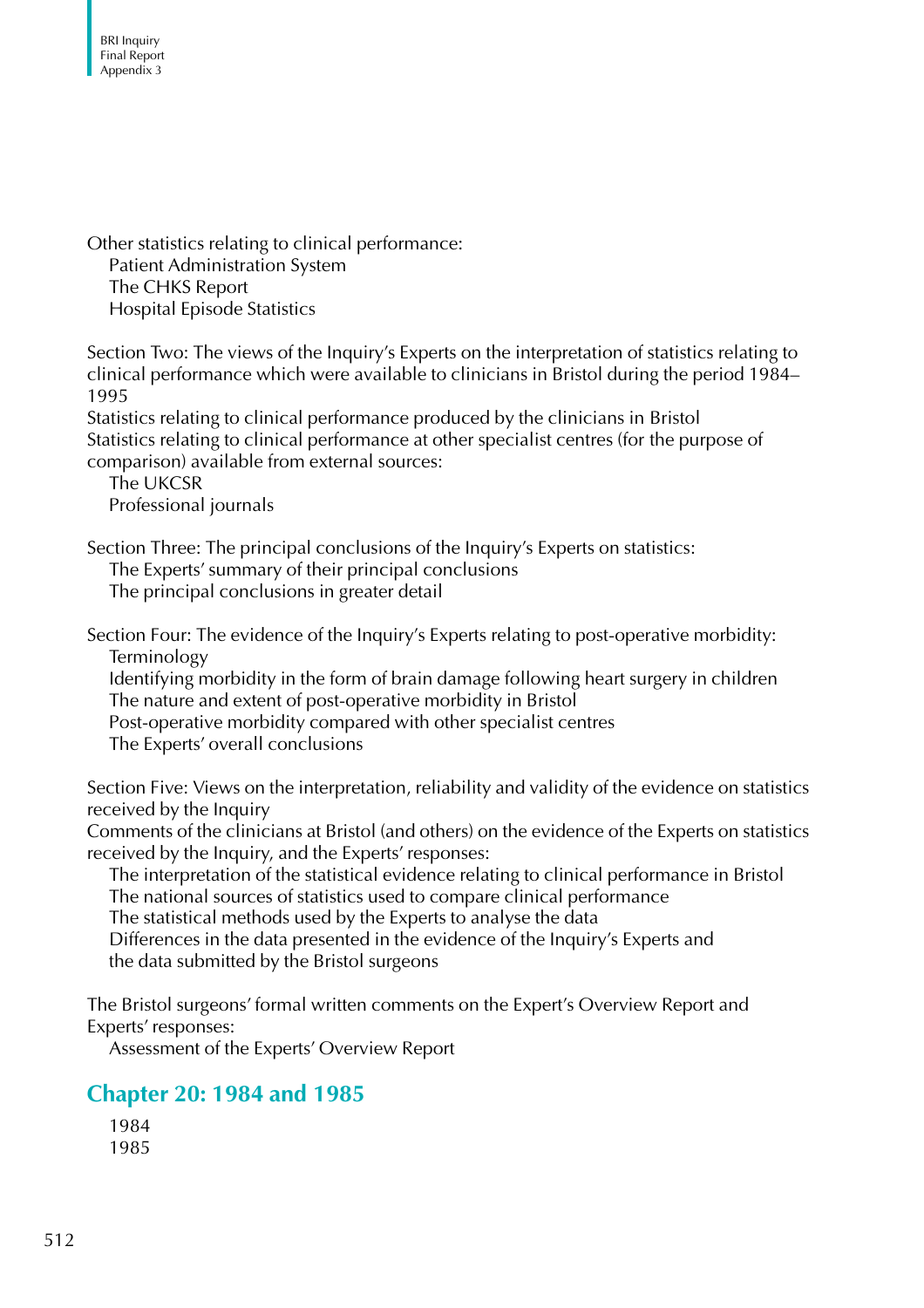## **Chapter 21: Concerns 1986**

1986

The Unit's own report of its performance in 1986

# **Chapter 22: Concerns 1987**

1987 Concerns expressed in Wales Concerns expressed in Plymouth Concerns expressed by South Western Regional Health Authority (SWRHA)

The Unit's own report of its performance in 1987

## **Chapter 23: Concerns 1988**

1988 The Unit's own report of its performance in 1988

## **Chapter 24: Concerns 1989**

1989 The Unit's own report of its performance in 1989

## **Chapter 25: Concerns 1990**

1990 Concerns raised by Dr Stephen Bolsin Concerns expressed by South Western Regional Health Authority (SWRHA)

The Unit's own report of its performance in 1990

# **Chapter 26: Concerns 1991**

1991 Accreditation of a training post in cardiology by the Royal College of Physicians Audit meeting 28 July 1991 Autumn 1991 Concerns expressed by South Western Regional Health Authority (SWRHA)

The Unit's own report of its performance in 1991

# **Chapter 27: Concerns 1992**

1992 Concerns raised in relation to the position of Chair of Cardiac Surgery at the University of Bristol Concerns raised by clinicians outside Bristol Visit by the Supra Regional Services Advisory Group (SRSAG) in February 1992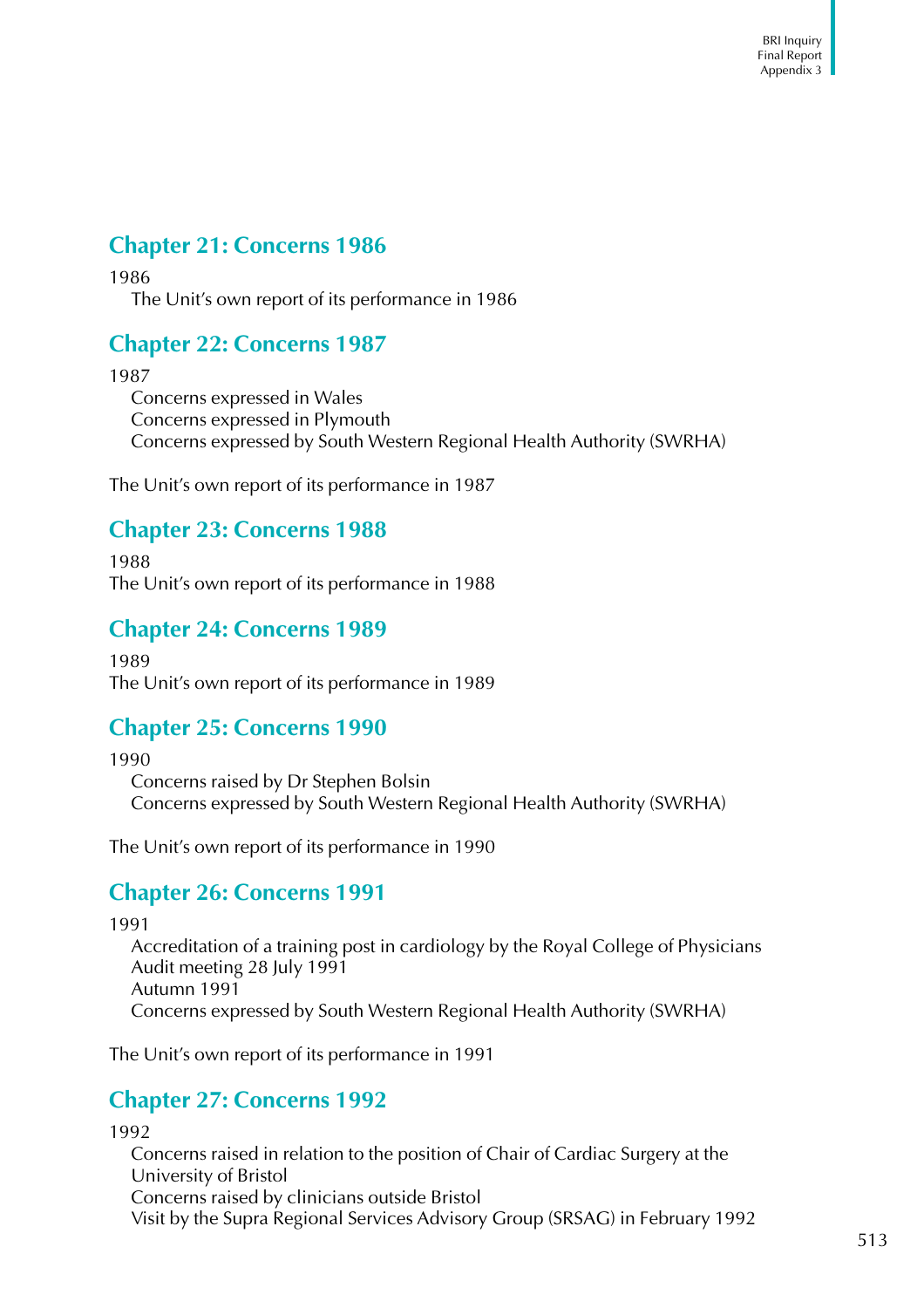Further concerns expressed at Bristol *'Private Eye'* Concerns raised with the SRSAG Data collected by Dr Bolsin and Dr Black The October article in *'Private Eye'* Concerns of the theatre nurses

Further events in 1992 The Unit's own report of its performance in 1992

## **Chapter 28: Concerns 1993**

1993

The data produced by Dr Bolsin and Dr Black Concerns about the Arterial Switch procedure Further concerns expressed at Bristol Discussions with the Department of Health (DoH) Late 1993

The Unit's own report of its performance in 1993

## **Chapter 29: Concerns 1994**

1994

January February March April May June July August September October November December

The Unit's own report of its performance in 1994

## **Chapter 30: Concerns 1995 and after**

#### 1995

January Joshua Loveday's surgery Further events in January February The first version of the Hunter/de Leval Report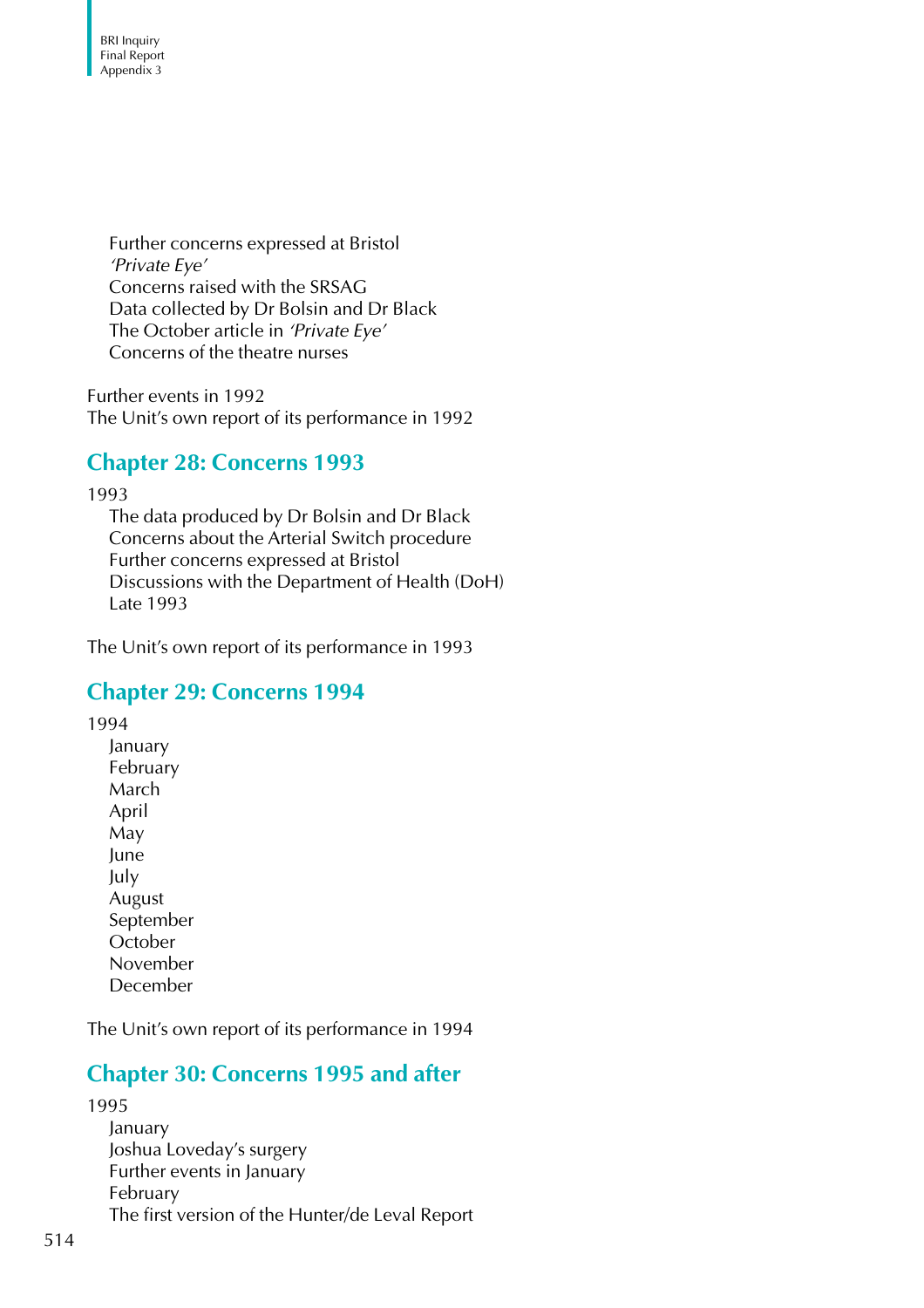BRI Inquiry Final Report Appendix 3

March The revised draft of the Hunter/de Leval report Protocol for paediatric cardiac surgery Public and press attention April Meeting between Dr Bolsin and Dr Roylance The cardiac anaesthetic rota Dr Bolsin's departure from Bristol Andrew Peacock's surgery Quoting risks May onwards Further clarification of the 'audit figures' Mr Dhasmana's paediatric practice

Concerns 1996 and later Professor de Leval's Report The Hospital Medical Committee Review of adult cardiac surgery

### **Chapter 31: Chronology of Key Events Relevant to and Including Expression of Concerns**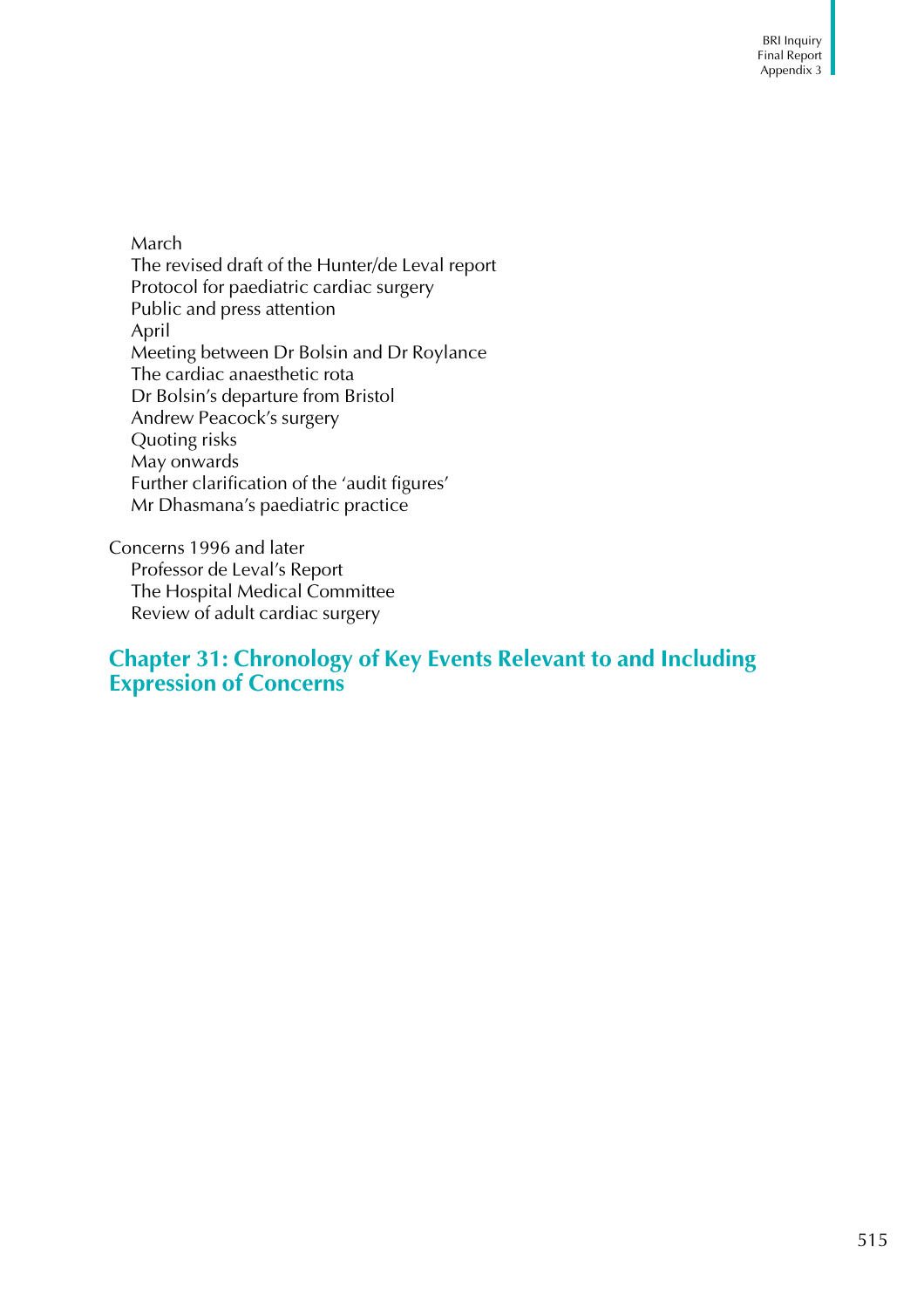# Annex B

# **Introduction**

Annex B contains a range of background papers, expert evidence and documents covering four broad areas: the conduct of the Inquiry (1,2,3); the statistical evidence to the Inquiry (4,5,6,7, 8); other expert papers (10, 11) and the Clinical Case Note Review (12)

### **1 The procedures of the Inquiry**

- 1a The Secretary of State for Health's announcement of a Public Inquiry into Paediatric Cardiac Surgery Services at the Bristol Royal Infirmary (18 June 1998).
- 1b Opening statements from the Chairman of the Inquiry, Counsel and legal representatives made at the Inquiry's Preliminary Hearing (27 October 1998)
- 1c Issues List, for Phase One of the Inquiry (January 1999)
- 1d Opening statements from the Chairman of the Inquiry and Counsel made at the opening of the Inquiry's Oral Hearings (16 March 1999)
- 1e Key documents and comments relating to the Phase One of the Inquiry
- Procedures for assessment of costs of participants at public expense
- Formal Written Comment Protocol
- Procedure to be followed in making an application for cross-examination
- Clarification of re-examination of witnesses
- Note on Material Relating to Matters Outside Terms of Reference
- The Inquiry's approach to the assessment of the adequacy of paediatric cardiac services July 1999
- Visit to the Bristol Royal Infirmary Inquiry and Bristol Royal Hospital for Sick Children on 22 July 1999 by the Panel of the Bristol Royal Infirmary Public Inquiry
- Index to statements made by the Chairman of the Inquiry and Counsel relating to Inquiry procedures
- The Conclusion of Phase One Oral Evidence
- Inquiry's procedure on the disclosure of potential criticism
- 1f The Expert Group
- Membership
- Explanatory Note
- 1g Bibliography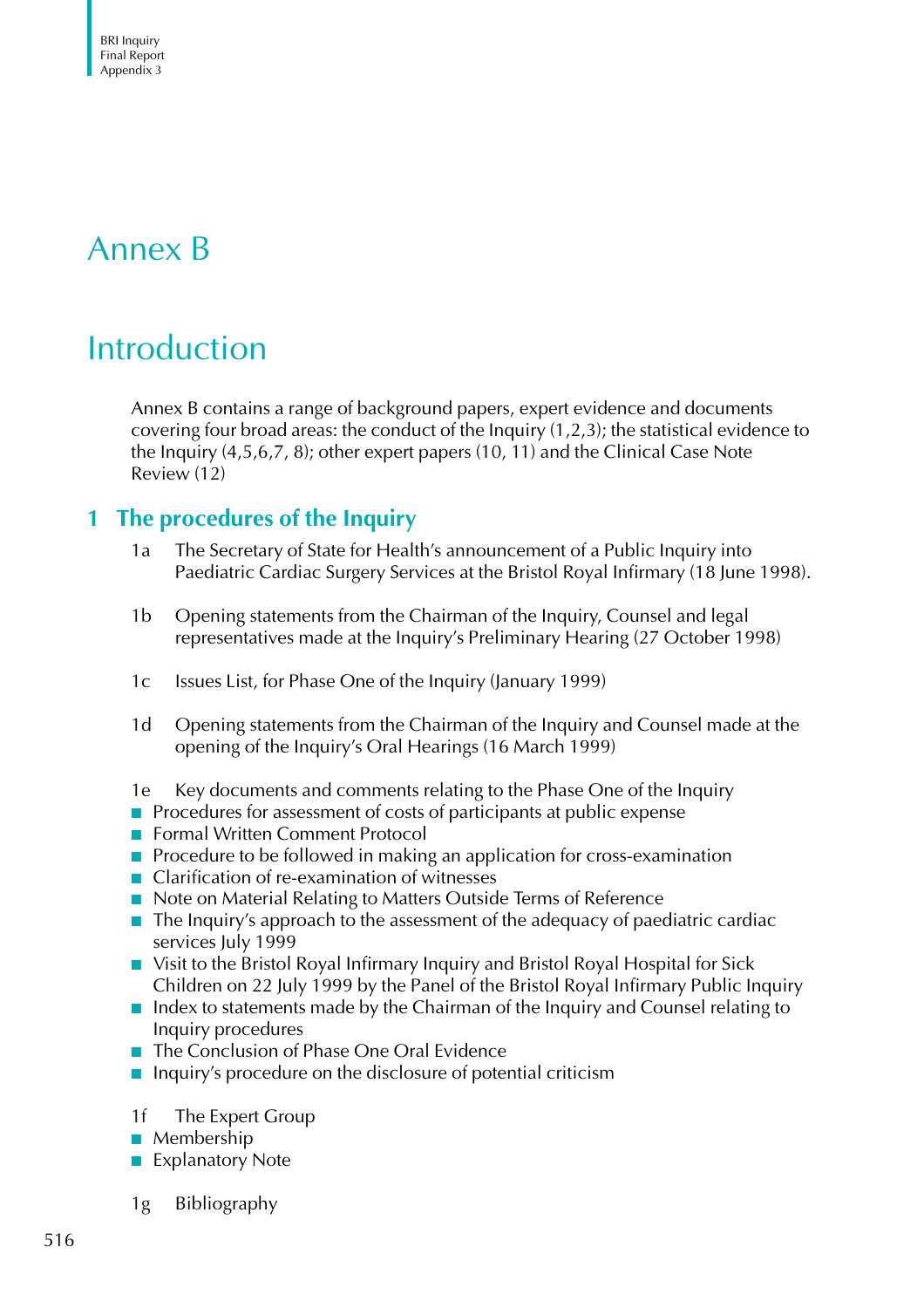## **2 Phase One of the Inquiry**

2a Closing submissions from interested parties to the Inquiry for Phase One

(To read the transcript of the presentation of the Final Submissions to the Inquiry please see Transcript Day 96, February 9, 2000).

- Avon Health Authority
- Jordan, Joffe and Martin (Bristol Cardiologists)
- Dr John Roylance
- Bristol Surgeons Support Group (BSSG)
- Department of Health (DoH)
- Bristol Heart Children Action Group
- Mrs Margaret Maisey
- British Paediatric Cardiac Association (BPCA)
- Mr James D Wisheart
- Mr Janardan P Dhasmana
- United Bristol Healthcare NHS Trust (UBHT)
- Mr Hugh Ross
- 2b Formal Written Comments on Final Submissions

### **3 Phase Two of the Inquiry**

Phase Two comprised a series of seven seminars. For each seminar, Annex B contains a Summary Report; a list of Seminar Participants and a list of organisations which submitted position papers.

- 3a Seminar One Acute Healthcare Services for Children
- 3b Seminar Two Determinants of performance: What factors determine the level of performance of organisations, especially in health care and the public sector generally?
- 3c Seminar Three Culture: professional and managerial cultures and their impact on the quality of service
- 3d Seminar 4 Leadership, Vision, Change and Learning from Experience
- 3e Seminar 5 People: Education, Training, Development and Governance in the NHS
- 3f Seminar 6 Systems: safety and risk management, quality and information
- 3g Seminar 7 Service: Empowering the public in the health care process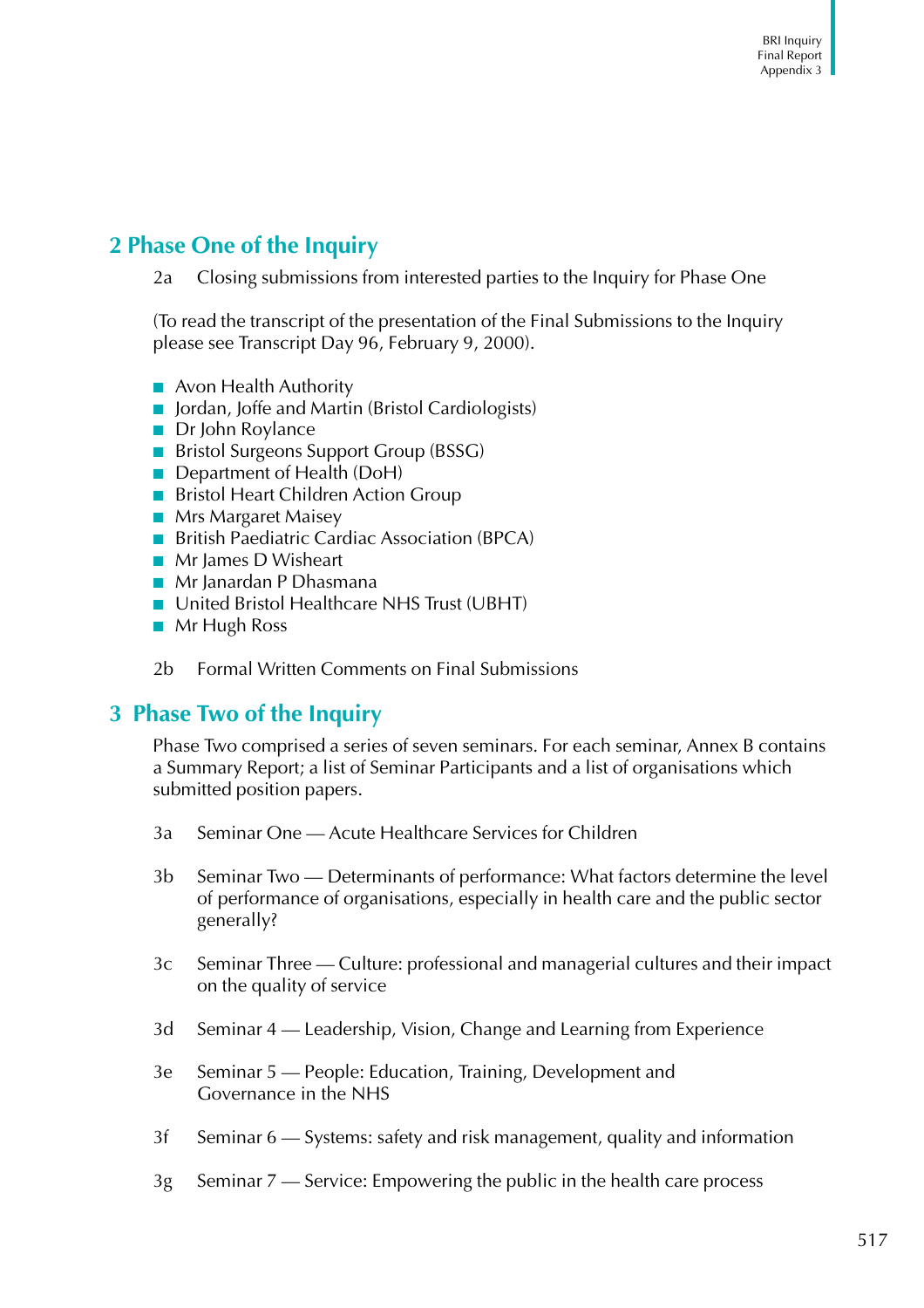## **4 Overview of statistical evidence (published 2000)**

- 4a Spiegelhalter D et al. (2000): *'Overview of statistical evidence presented to the Bristol Royal Infirmary Inquiry concerning the nature and outcomes of paediatric cardiac surgical services at Bristol relative to other specialist centres from 1984 to 1995'.*
- 4b Curnow, R (2000): *'Peer Review Advice on "Overview of statistical evidence presented to the Bristol Royal Infirmary Inquiry…"', Spiegelhalter D et al.*
- 4c Gallivan S (2000): *'Peer Review Report on "Overview of statistical evidence presented to the Bristol Royal Infirmary Inquiry…"', Spiegelhalter D et al.*

### **5 Background papers prepared by the Inquiry on statistics**

- 5a 'The Inquiry's Approach to Making Use of Relevant Data Sources', March 1999
- 5b 'Preliminary Overview of Existing Data Sources Relevant to the Inquiry's Remit', July 1999
- 5c 'Synthesis of Statistical Sources: a Note on Expert Consultation on Key Analytical Issues', November 1999
- 5d 'Synthesis of Statistical Sources: Specialist Provider Centres by Identity and Anonymity Code', November 1999
- 5e 'A note on Supplementary Work to Inform the Inquiry's Assessment of the Adequacy of Paediatric Cardiac Surgical Services at Bristol', March 2000

## **6 Statistical reports (published 1999)**

- 6a Evans SJW (1999): '*A report on local data relating to children who received cardiac surgery under the terms of reference of the Bristol Royal Infirmary Inquiry'.*
- 6b Aylin P, et al (1999): '*Analysis of Hospital Episode Statistics for the Bristol Royal Infirmary Inquiry'.*
- 6c Murray GD, Lawrence AE and Pollock J (1999): '*A Report on the UK Cardiac Surgical Register and the South West Congenital Heart Register for the Bristol Royal Infirmary Inquiry. A Statistical Analysis and Review of the Key Data Sources Relevant to the Inquiry's Remit'.*
- 6d Spiegelhalter DJ (1999): '*An initial synthesis of statistical sources concerning the nature and outcomes of paediatric cardiac surgical services at Bristol relative to other specialist centres from 1984 to1995'.*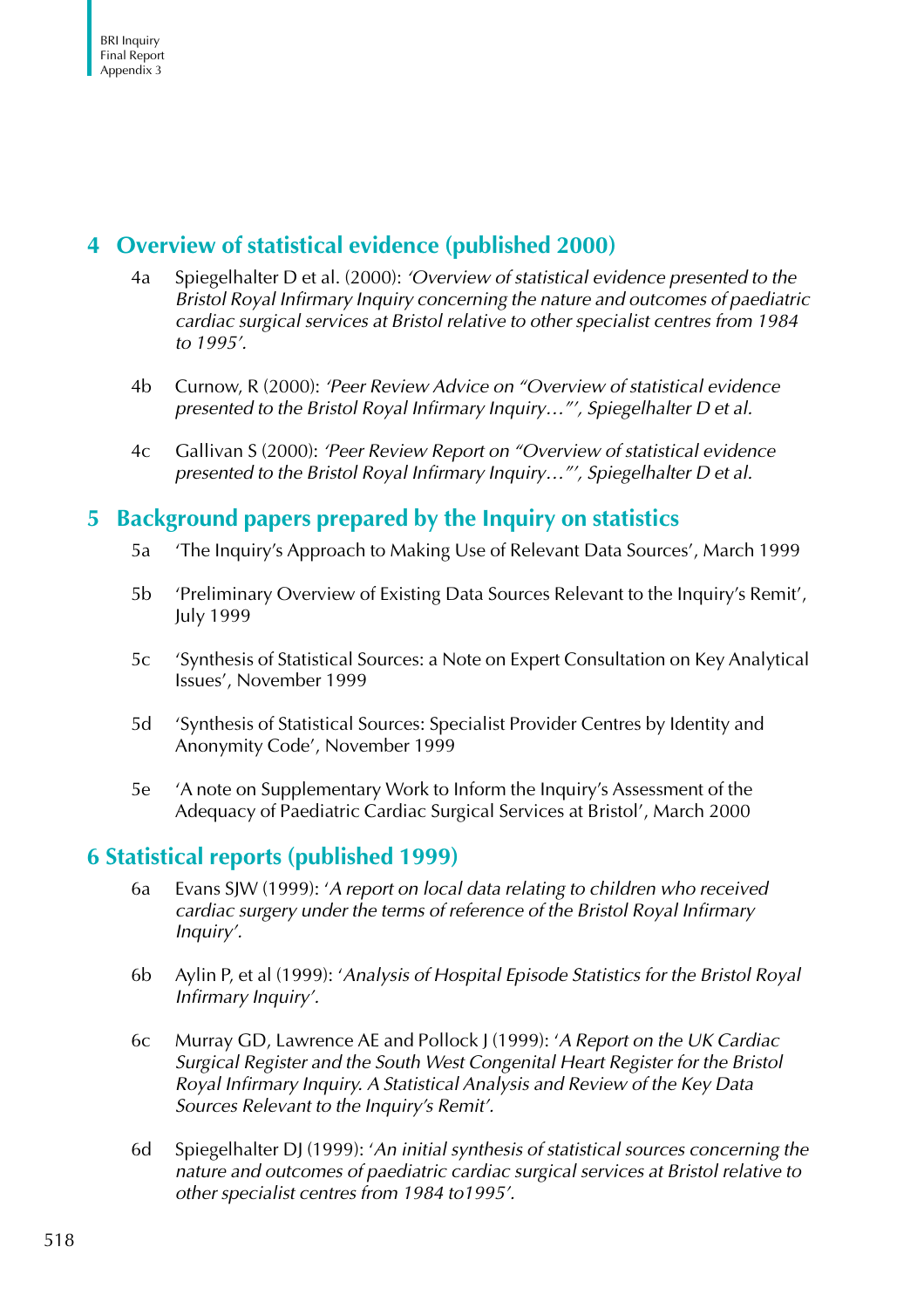## **7 Further statistical reports (published 2000/2001)**

- 7a Evans S (2000): '*Further Reports based on Local Sources of Data for the Bristol Royal Infirmary Inquiry'.*
- 7b Evans S (2000): *'Report on activity peaks in Local data'.*
- 7c Aylin P, Alves B, Cook A, Best N (2000): '*Supplementary Analysis of Hospital Episode Statistics for the Bristol Royal Infirmary Inquiry'.*
- 7d Spiegelhalter DJ (2000): '*An investigation into the relationship between mortality and volume of cases in surgery for congenital heart disease from 1984 to 1995'.*
- 7e Murray GD, Lawrence AE, Boyd J (2000): '*Linkage of Hospital Episode Statistics (HES) Data to Office for National Statistics (ONS) Mortality Records'.*
- 7f Lawrence AE and Murray GD (2000): *'The UK Cardiac Surgical Register: Assessment of Data Quality Issues for the Bristol Royal Infirmary Inquiry'.*
- 7g Lawrence AE and Murray GD (2000*): 'Additional Explanatory Notes for the Bristol Royal Infirmary Inquiry: Clarification of UKCSR and HES/ONS Data Quality Issues'.*
- 7h Vardulaki K et al. (2000): 'A s*ystematic review of the outcomes of open-heart paediatric surgery'*
- 7i Evans S (2001): '*A note on the statistical analysis of data classified in Group 6'.*
- 7j Campbell M (1999): '*Commentary on statistical analyses'*.
- 7k McPherson K (1999): '*Statistical Report for the BRI Enquiry'* [*sic*]*.*
- 71 The UBHT documents relating to audit referred to by Professor Klim McPherson and Professor Michael Campbell in their expert statistical advice to the Inquiry

### **8 Formal written comments, other comments and responses relating to statistical reports**

- 8a Formal written comments from various Bristol witnesses:
- Janardan Prasad Dhasmana 'Response to Supplementary Statistical Evidence to the Inquiry'.
- Janardan Prasad Dhasmana: Further submission in response to: 'Overview of Statistical Evidence…' (Spiegelhalter et al. September 2000)
- Janardan Prasad Dhasmana: Statistics and Data Analysis
- Janardan Prasad Dhasmana: Issue C The Service Provided: Nature and Outcomes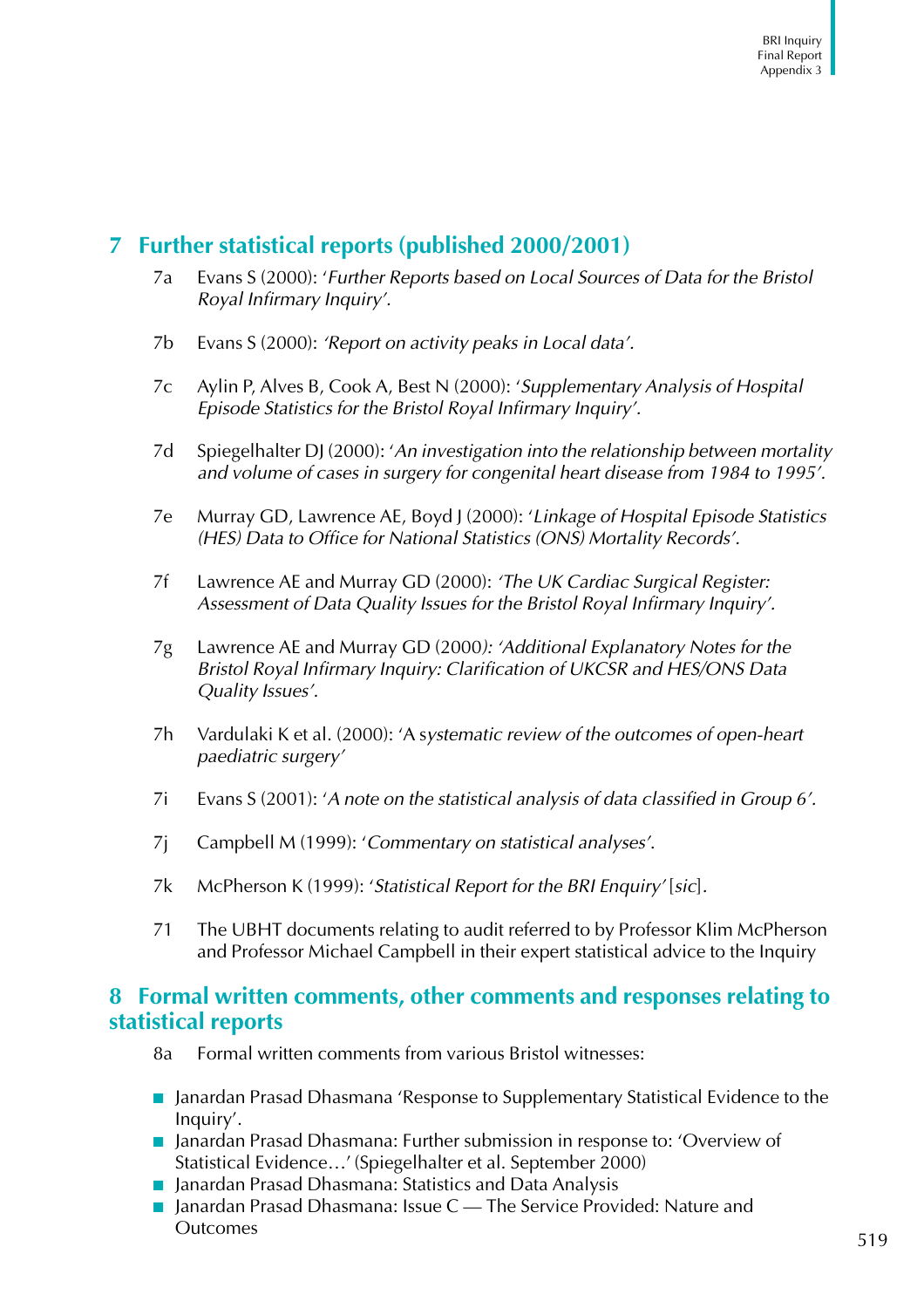- The Response of JD Wisheart to the 'Overview of Statistical Evidence ...' (Speigelhalter et al. September 2000)
- Submission by James D Wisheart on The United Kingdom Cardiac Surgical Register as a Reliable Comparator
- Response of J D Wisheart to a group of statistical papers
- Statistics and Data Analysis: A review by James D Wisheart of the evidence offered by Professor SJW Evans, Dr P Aylin, Professor Murray, and Dr D Spiegelhalter, together with their oral evidence on Day 70, 3 November [1999]
- James D Wisheart's review of data sources and statistical methods available to the Public Inquiry for discussion
- Response of James D Wisheart to the letters of Drs D Macrae, A Houston, Kate Bull and Mr JRL Hamilton
- 8b Spiegelhalter et al. (2000): 'A Response to Submissions on behalf of Mr JD Wisheart'
- 8c Responses to formal written comments on the Overview Report and supplementary statistical reports
- 8d Other comments and responses relating to Statistical Reports:
- Comments on statistical analysis and review of outcomes of paediatric cardiac surgical services at Bristol and other specialist centres: Mr Jaroslav Stark
- Comments from Dr J Poloniecki
- Response to Dr J Poloniecki
- Papers from Professor John Yates
	- Examining variation in death rates: a Job for the Scientist not the Journalist
	- Early identification of poor performance and major performance failure
	- Analysis of HES Data for Cardio-thoracic work
	- A Case Study Exploring the Early Identification of Performance Failure in an Acute Hospital
- Peer review reports on papers submitted by Professor Yates

### **9 Papers on future improvements in monitoring performance (published 2001)**

- 9a Stark J (2000): *'Future Improvements in the Routine Monitoring of Surgical Performance'*
- 9b Expert comment by clinicians on issues raised in Mr Stark's paper and wider issues of clinical performance monitoring (2000)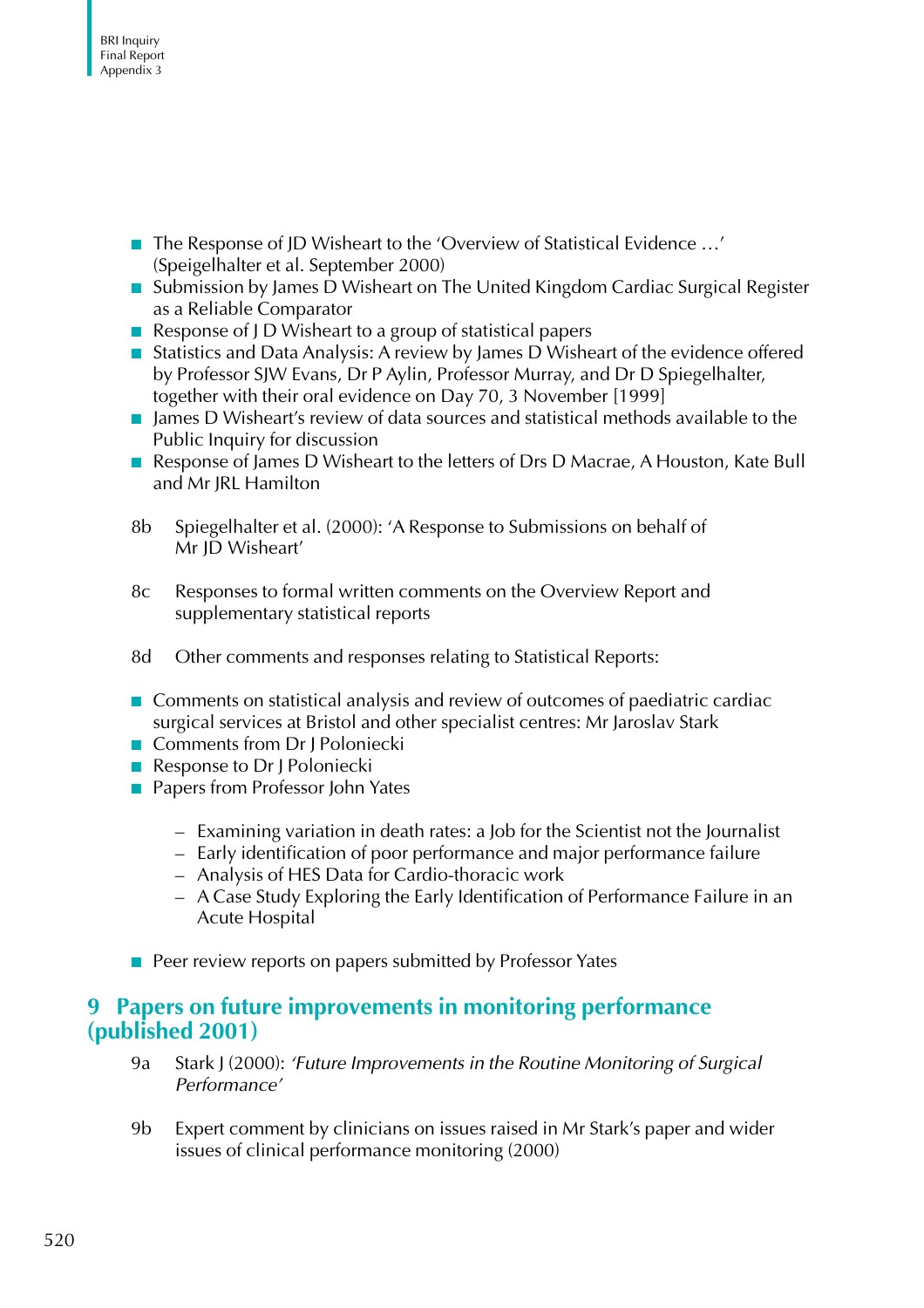[Professor Robert Anderson, Dr Stewart Hunter et al., Mr Leslie Hamilton, Dr Duncan Macrae, Mr Pankaj Mankad, Dr Eric Silove and details of the HeartSuite 2000 Cardiac Clinical Information System in use at Glasgow and Edinburgh)

- 9cSpiegelhalter D, Murray GD, McPherson K, Macfarlane A, Evans S, Curnow R, Campbell M and Aylin P (2000): *'Monitoring Clinical Performance: a Statistical Perspective'*
- 9dMacfarlane A (2000): *'Monitoring the outcome of care for children with specific problems in England'*
- 9eGallivan S (2000): *'Key directions for the future in monitoring clinical performance'*.

#### **10 Papers on a variety of topics**

- 10a Bevan G (2000): *'National and Regional Resource Allocation Frameworks and Funding Availability for Acute Sector Health Services at Bristol'*
- 10b Judge K (2000): *'Peer review advice for the Bristol Royal Infirmary Inquiry* [on report by G Bevan on resource allocation]
- 10c Baldwin R, Hutter B and Rothstein H (2000): *'Risk Regulation, Management and Compliance'*
- 10d Bull C (2000): *'Key Issues in Retrospective Evaluation of Morbidity Outcomes Following Paediatric Cardiac Surgery'*
- 10e Gallivan S (2000): *'Report to the Bristol Royal Infirmary Inquiry: Learning curves in relation to surgery'*
- 10f Hamilton L: *'Expert Comment on the Bristol PCS Annual Reports for 1987; 1988 and 1989/90'*
- 10g Macrae D: *'Expert Comment on the Bristol PCS Annual Reports for 1987; 1988 and 1989/90'*
- 10h Houston A: *'Expert Comment on the Bristol PCS Annual Reports for 1987; 1988 and 1989/90'*
- 10i Bull C: *'Expert Comment on the Bristol PCS Annual Reports for 1987; 1988 and 1989/90'*
- 10j Lincoln C et al. (1999): *'Typical knowledge base of a paediatric cardiac surgeon between 1984 and 1995'*
- Mr Christopher Lincoln, Honorary Consultant Cardiothoracic Surgeon (retired), Royal Brompton & Harefield NHS Trust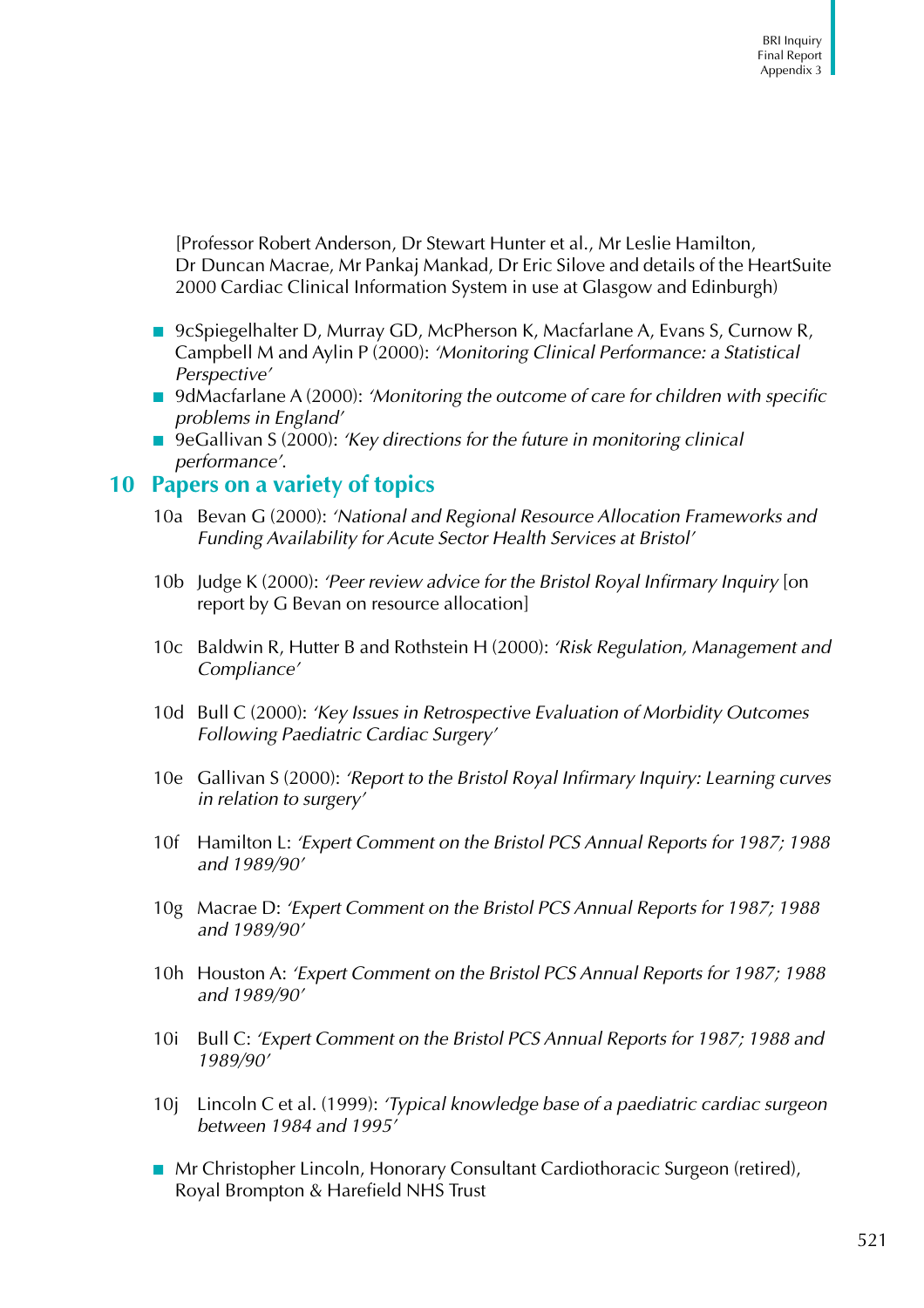- Dr Robert Arnold, Consultant Paediatric Cardiologist, Royal Liverpool Children's Hospital NHS Trust
- Mr. Philip Deverall, Cardiac Surgeon (retired)
- Mr Leslie Hamilton, Consultant Cardiothoracic Surgeon, the Newcastle upon Tyne Hospitals NHS Trust
- Mr B Sethia, Consultant Cardiothoracic Surgeon, the Birmingham Children's Hospital NHS Trust
- Mr Jaroslav Stark, Honorary Senior Lecturer in Cardiothoracic Surgery, Great Ormond Street Hospital for Children NHS Trust
- 10k Simons J (2000): *'Giving Information to Parents with an Unwell Child'*
- 10l Smith J and Ham C (2000): *'An evaluative commentary on health services management at Bristol: setting key evidence in a wider normative context'*  (including formal written comments from Bristol witnesses and authors' final note)
- 10m Walshe K and Offen N (2000): *'An evaluative commentary on systems for review and audit at the United Bristol Hospitals NHS Trust from 1984 to 1995'* (including formal written comments from Bristol witnesses and authors' final note)
- 10n Mandelson V: *'Comments on selected parents' experience of communication with clinicians in Bristol.'*

### **11 Papers on topics relevant to the context of the NHS 1984–1995**

Prepared for the Inquiry by Professor Charlotte Humphrey, Professor of Health Evaluation at King's College, University of London, seconded part-time to the Inquiry Secretariat:

- 11a Reforming the NHS: policy changes and their impact on professional and managerial organisation and culture 1984–1995: June 2000
- 11b Commissioning, Purchasing, Contracting and Quality of Care in the NHS Internal Market: December 1999
- 11c Medical and Clinical Audit in the NHS: September 1999
- 11d Children's Services in the NHS: Iune 2000
- 11e Informed Consent: Concept, Guidelines and Practice with Reference to Children undergoing Complex Heart Surgery: December 1999
- 11f Support and Counselling for Parents of Children in Acute Health Care Settings: December 1999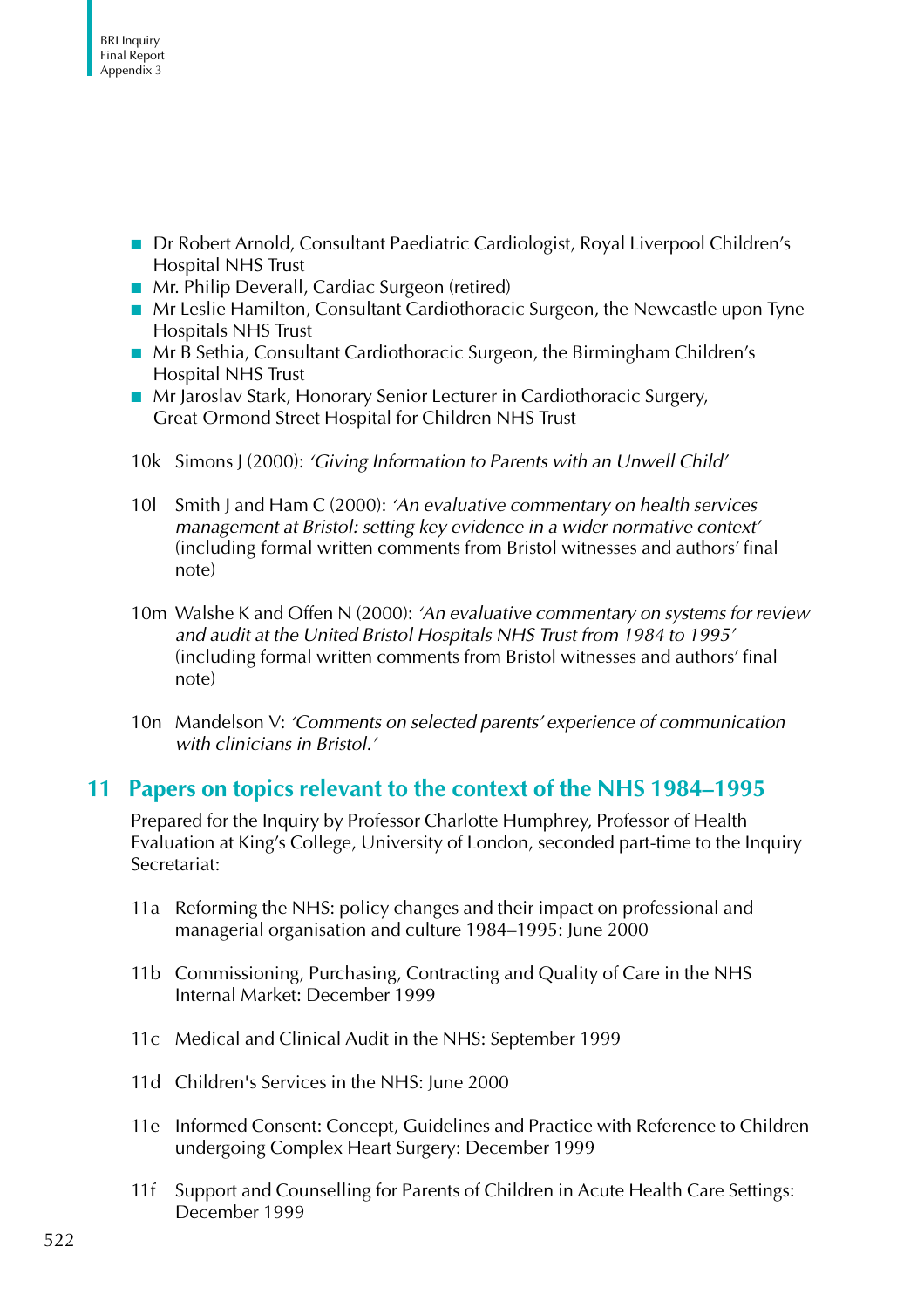## **12 The Clinical Case Note Review**

- 12a Hamilton L and Silove E (2000): *'Report of the Clinical Case Note Review'*
- 12b Letters from Team Leaders of the Review on general observations arising from undertaking the CCNR: October 1999
- 12c Letters from Expert Review Team members as to how they assessed adequacy. December 1999–February 2000
- 12d The use of sample weights in the Clinical Case Note Review: A supplementary technical note. Professor Stephen Evans: October 2000
- 12e The CCNR report forms for which there is consent to publish and formal written comments of Bristol Clinicians on specific cases for which there is consent to publish
- 12f Formal written comments on the CCNR Final Report. September–November 2000

Formal written comments on specific CCNR forms were also submitted to the Inquiry, including, in October 2000 comments from the Bristol Cardiologists, Drs Jordan, Joffe and Martin which also make general points about the CCNR exercise. These additional comments are reproduced after the relevant CCNR forms at section 12e

12g A Final Note to the Inquiry Panel from the Clinical Case Note Review Report authors, further to consideration of the formal written comments on the Final Report. Mr Leslie Hamilton; Dr Eric Silove December 2000

## **ANNEX C**

**Interim Report:** *'Removal and retention of human material',* **published May 2000** Part I: Introduction Part II: Evidence The national scene The Bristol story Part III: The background: law and relevant guidelines The law Relevant guidelines Part IV: Recommendations General principles Option 1 – A Code of Practice Option 2 – New Law Appendix: People Glossary Annex A and Annex B (Interim Report)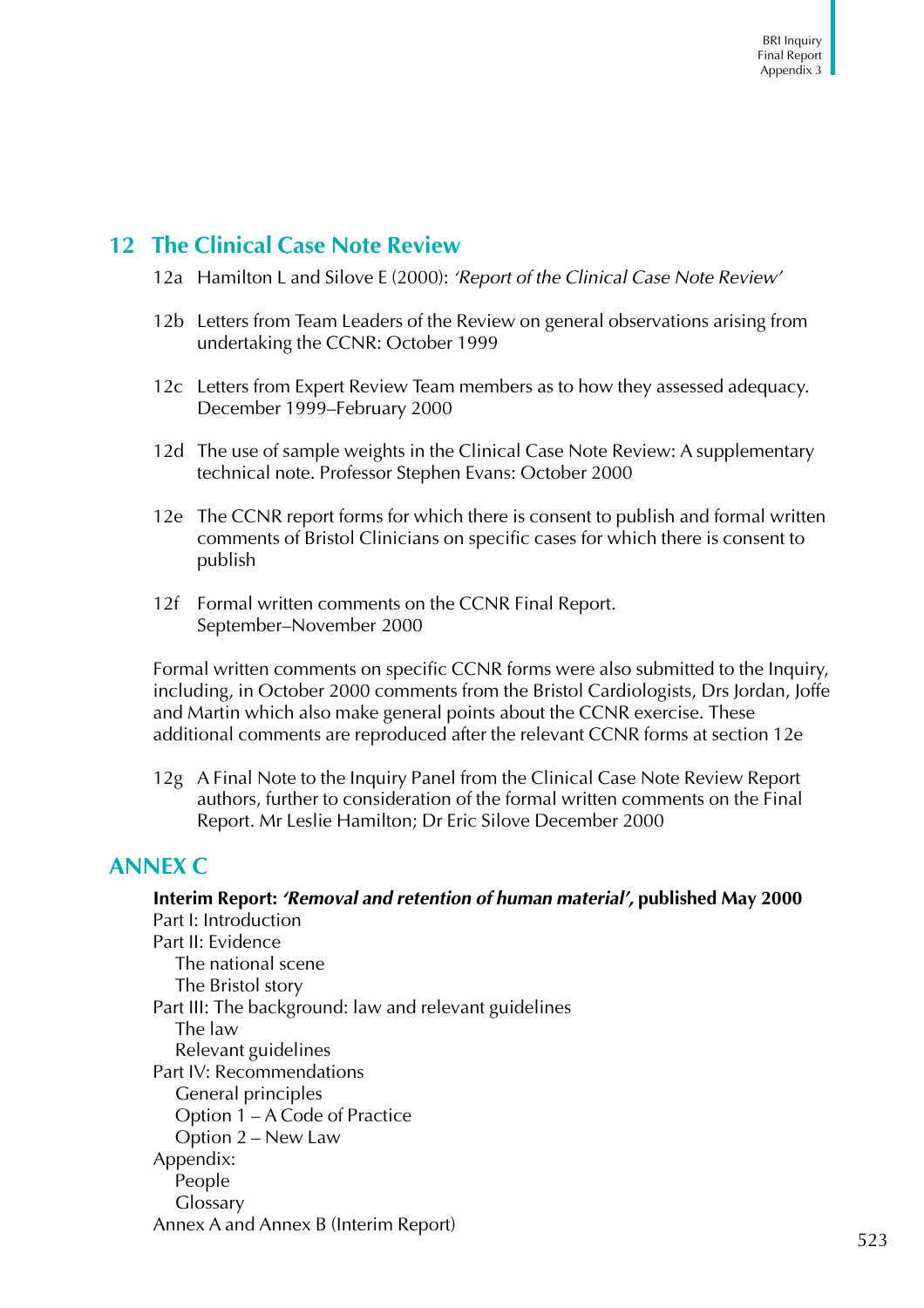Annex A An account of the evidence to the Inquiry on the removal and retention of human material at post-mortem Summary of evidence Part I: The national context Part II: The Bristol story Part III: The parents' experience Annex B Law and guidelines Introduction Part I: The coroner and the coroner's post-mortem examination Part II: The hospital post-mortem examination Part III: The right to possession of the body and the duty to dispose Part IV: Wrongful removal, retention and use Part V: Other law and guidelines

### **ANNEX D**

This is a verbatim transcript of the evidence heard during Phase One of the Inquiry (oral hearings between 16 March 1999 and 9 February 2000)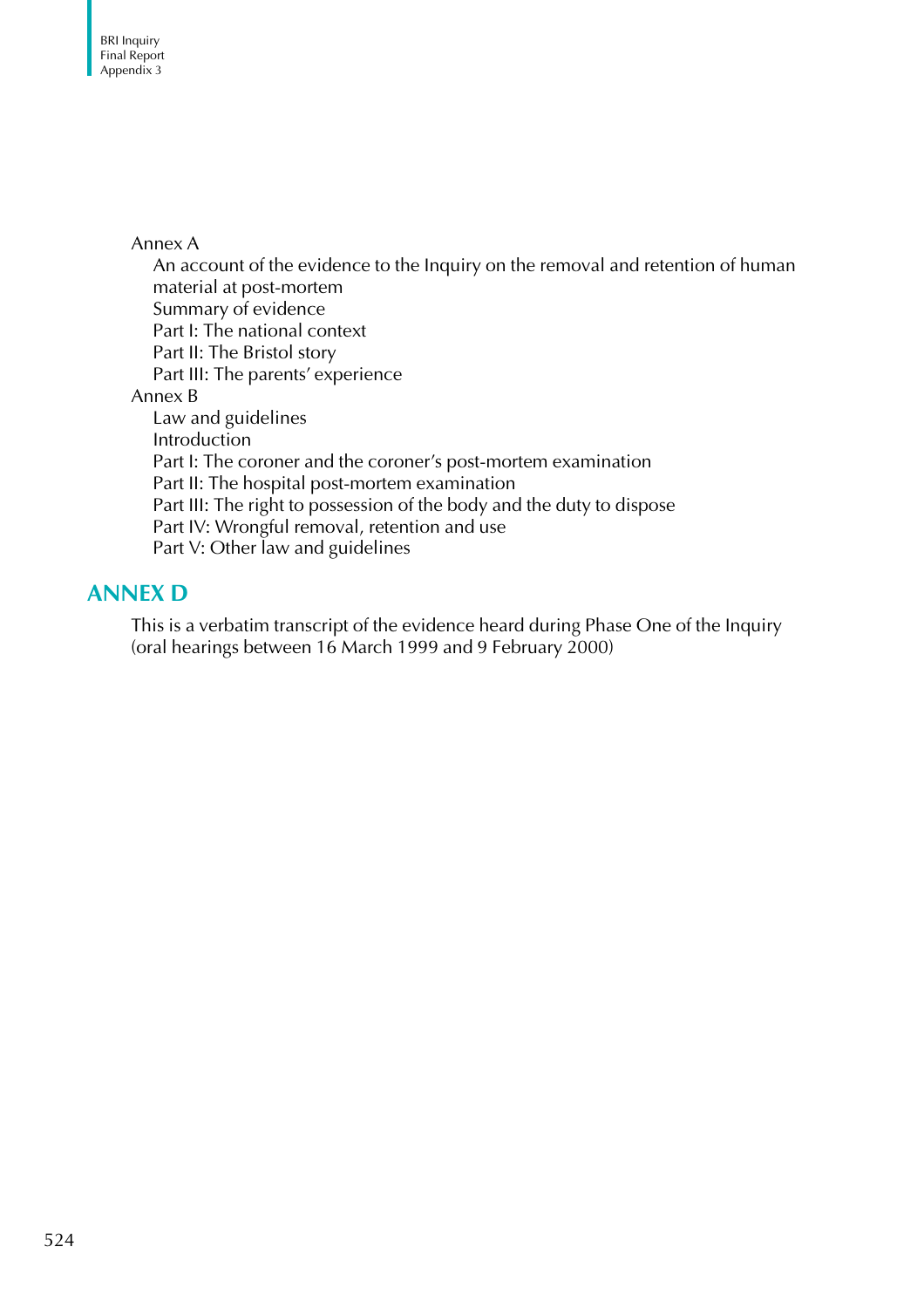# **Appendix 4: Expenditure of the Bristol Royal Infirmary Inquiry: September 1998–July 2001**

| <b>TYPE OF EXPENDITURE</b>                            | 1998/99<br>£k  | 1999/2000<br>£k | 2000/01<br>£k | 2001/02 (est)<br>£k | <b>TOTAL</b><br>£k |
|-------------------------------------------------------|----------------|-----------------|---------------|---------------------|--------------------|
| Panel                                                 | 55             | 487             | 414           | 96                  | 1,052              |
| Counsel                                               |                | 712             | 164           | 60                  | 936                |
| Legal fees:<br><b>BHCAG</b> counsel/solicitors        |                | 1,343           | 112           |                     | 1,455              |
| Legal fees:<br><b>BSSG</b> counsel/solicitors         |                | 119             | 14            |                     | 133                |
| Legal fees: other                                     |                | 32              | 10            | $\qquad \qquad -$   | 42                 |
| Payments to parents' groups:<br><b>BHCAG</b> and BSSG | 5              | 27              |               |                     | 32                 |
| Expert contributors                                   | $\overline{2}$ | 565             | 382           | 10                  | 959                |
| Staff                                                 | 231            | 1,259           | 1,012         | 255                 | 2,757              |
| Premises                                              | 1,322          | 814             | 679           | 67                  | 2,882              |
| Information technology and<br>telecommunications      | 2,217          | 1,081           | 551           | 128                 | 3,977              |
| Other administrative<br>(including publication) costs | 126            | 445             | 233           | 390                 | 1,194              |
|                                                       | 3,958          | 6,884           | 3,571         | 1,006               | 15,419             |
| <b>LESS VAT recovered</b>                             | (7)            | (596)           | (227)         | (75)                | (905)              |
| <b>SUBTOTAL</b>                                       | 3,951          | 6,288           | 3,344         | 931                 | 14,514             |
| LESS value of reusable assets<br>(see notes 2 and 3)  |                |                 |               |                     | 466                |
| <b>TOTAL</b>                                          |                |                 |               |                     | 14,048             |

These are the full provisional accounts up to the publication of the Report. Final accounts will be prepared in due course

#### **NOTES**

- 1. The financial year runs from 1 April to 31 March
- 2. Expenditure on premises included furniture which, after use by the Inquiry, was transferred to other public sector organisations with a valuation, after depreciation, of approximately £96,000
- 3. Expenditure on information technology includes equipment, which after use by the Inquiry, was transferred to other public sector organisations with a valuation, after depreciation, of approximately £370,000
- 4. BHCAG Bristol Heart Children Action Group
- 5. BSSG Bristol Surgeons Support Group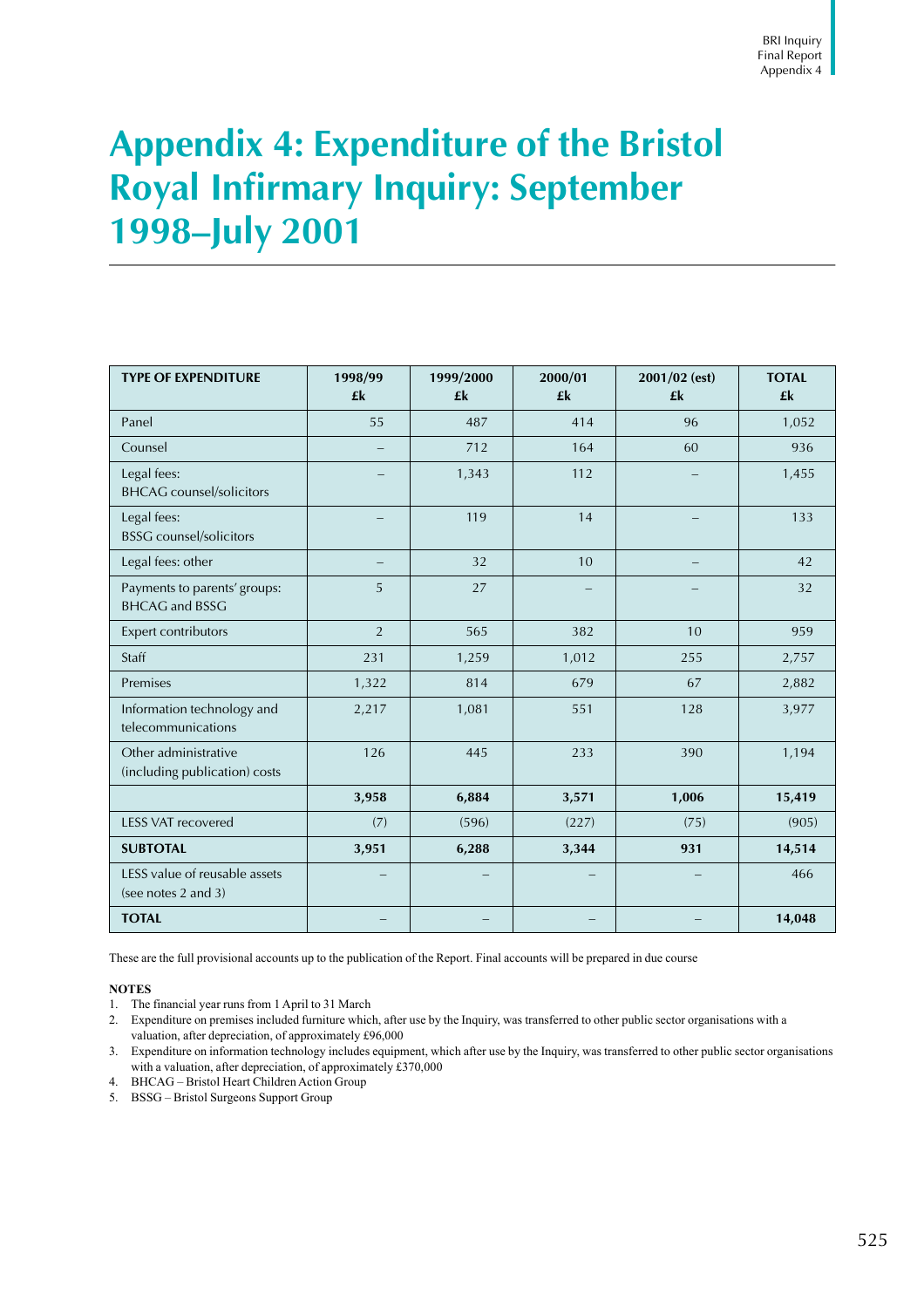BRI Inquiry Final Report Appendix 4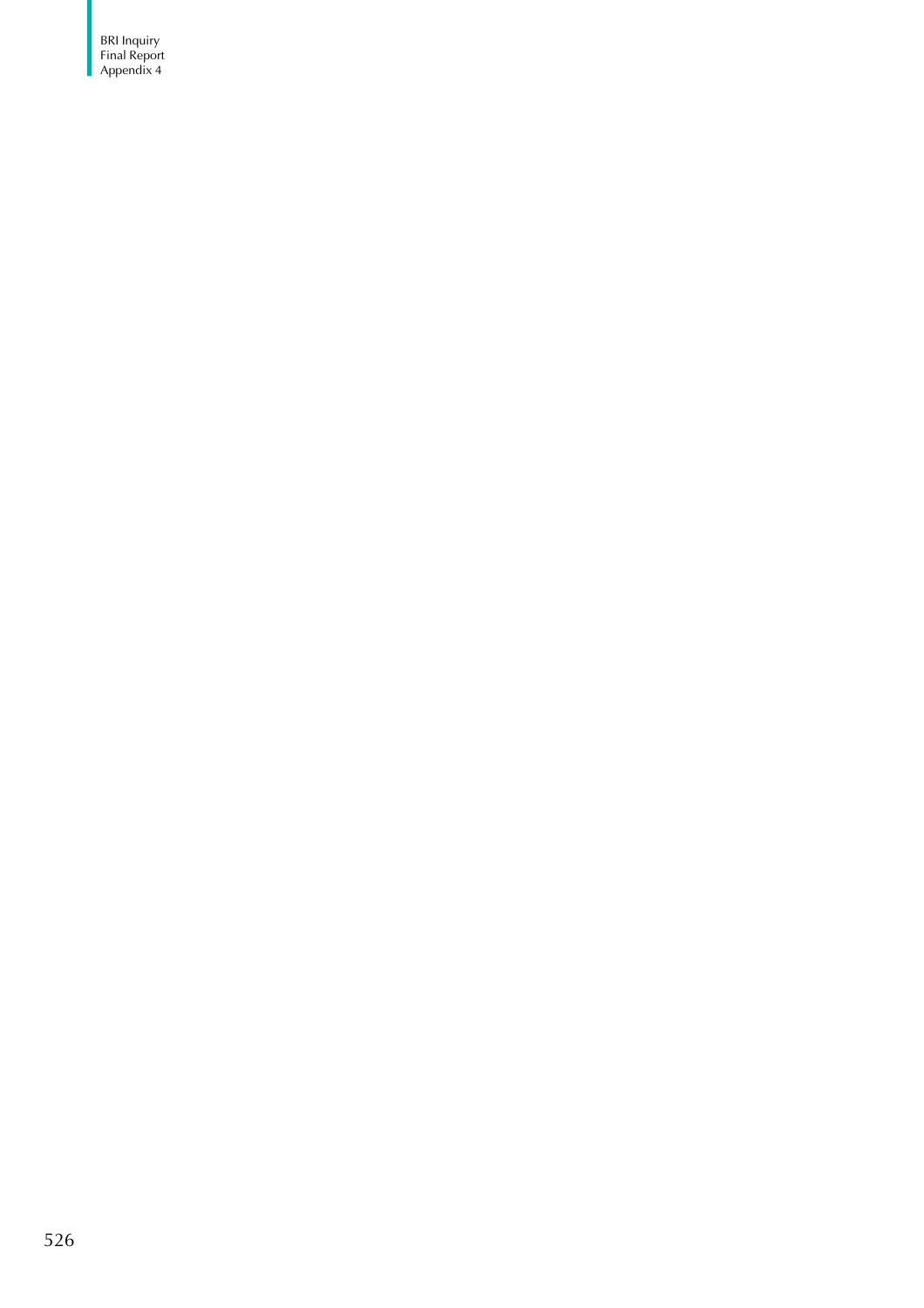# **Appendix 5: Staff Employed on the Inquiry**

The Inquiry team varied in size and composition according to the different phases of the Inquiry; some were direct employees of the Inquiry; others were employed on an agency basis. Nonetheless, they each made a valued contribution to the work of the Inquiry and were part of the team that supported the work of the Chairman and Panel.

| <b>Inquiry Secretary:</b>             | Una O'Brien | <b>Inquiry Solicitor:</b>                    | Peter Whitehurst |
|---------------------------------------|-------------|----------------------------------------------|------------------|
| <b>Assistant Secretary:</b> Zena Muth |             | <b>Assistant Solicitor:</b> Charlotte Martin |                  |

### **Counsel**

### **Brian Langstaff QC**

Eleanor Grey Alan Maclean

### **Legal Team**

Theresa Abrefa Marlo Baragwanath Lisa Biddlecombe Zane Denton Vicky Hammond Shelley Hecht Linda Heufner Jeremy Hodges Anthony Kitson Rosemary Lowe Michelle Olsen Adrian Phillips

## **Secretariat**

#### Analysis team

**Ruth Chadwick**  Pat Annesley Elizabeth Baldock Val Tyler

### **Communications**

**Richard Green/Becky Jarvis** Rachel Gibbons

### Phase Two

**Melissa Simons** Leonie Horrocks Charlotte Humphrey Sue Kingswood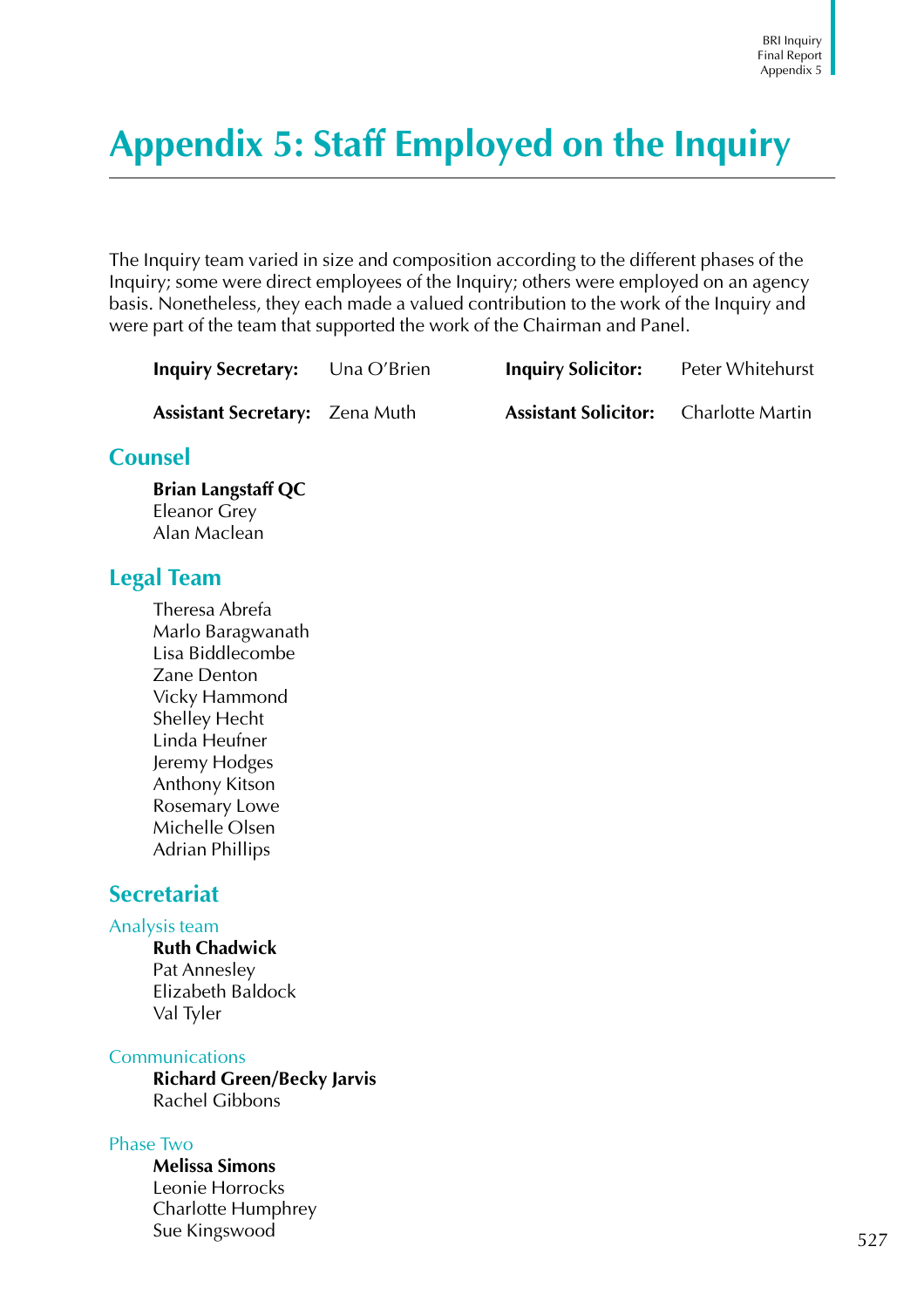#### Administration and secretarial support

**Roger Motton Barry King Claire Bache** Rosalyn Anderson Adam Baker Linda Bane Claire Bennett Paula Burton Joanne Carter Caroline Cunningham Rachel Curtis Pat Dadson Helen Fawsett Dan Goncalves Saul Harris David Hathaway Lauran Heufner Anna Kaye Damien Middleditch Lorraine Przyborowski Jerry Robinson Jenny Sandvold Charlotte Stokes Kathy Wiggan Justin Worland

### **Contractors**

#### ICL

Craig Cargill Roger Davis Mike Eaton Geoff Elwell Stuart Garland Graham Northam

#### Legal Technologies Ltd

**Mike Taylor** Tony Oluborode

#### Smith Bernal Ltd

Margaret Beaumont Marie Brown Donna Phelps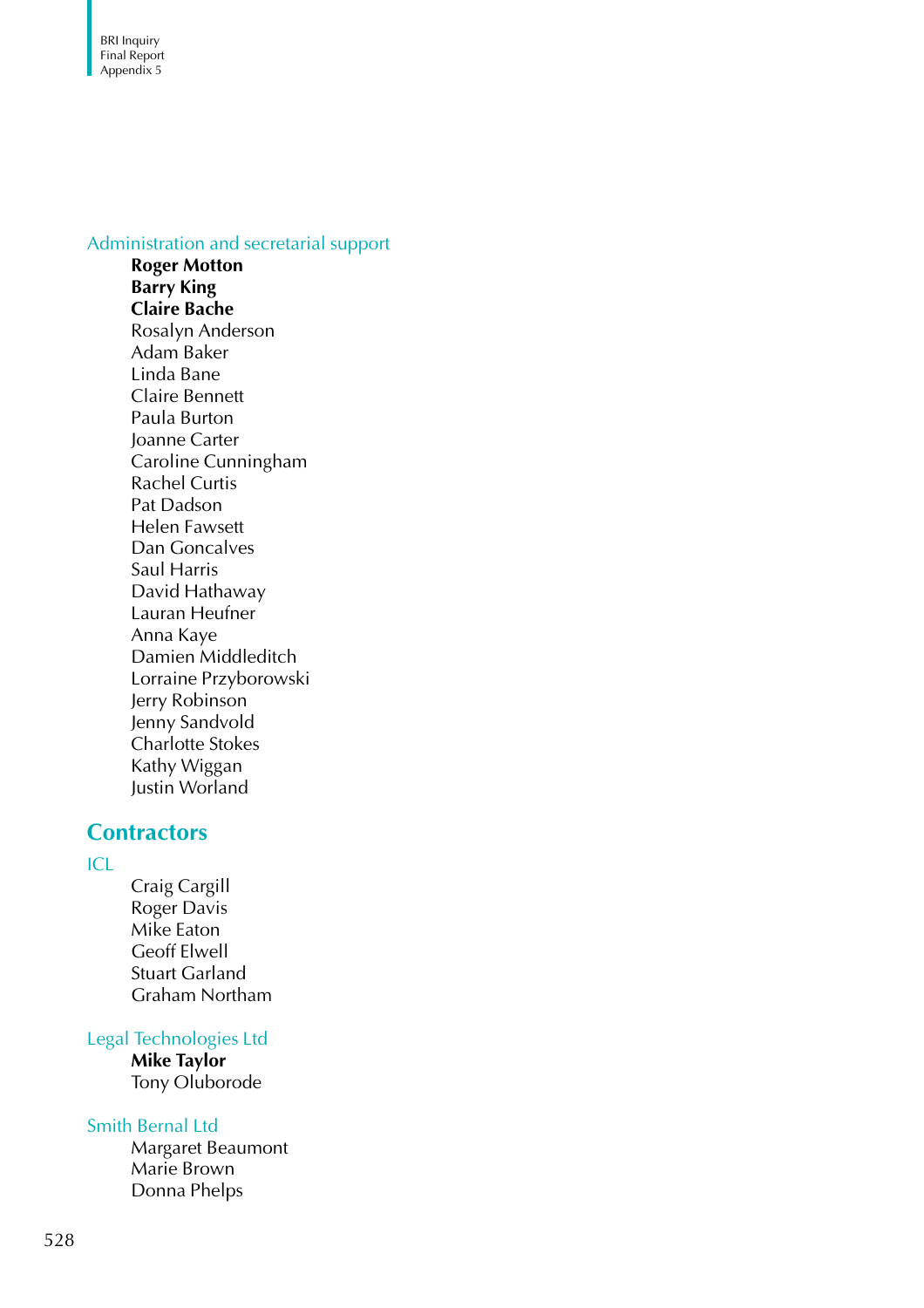### Clinical Coding Exercise

Christine Sweeting and clinical coding staff from the following hospitals: Barts and the Royal London Hospitals NHS Trust Barnet & Chase Farm Hospitals NHS Trust Ealing Hospital NHS Trust Great Ormond Street Hospital for Children NHS Trust Ashford Hospital NHS Trust, Middlesex Hammersmith Hospitals NHS Trust – including Charing Cross Hospital & Hammersmith Hospital Redbridge Healthcare NHS Trust – King George's Hospital, Ilford Royal Brompton & Harefield Hospitals NHS Trust Royal Free Hospital NHS Trust St. George's Hospital NHS Trust West Middlesex University Hospital NHS Trust

The Inquiry would also like to thank the following companies and organisations for their support and help:

COI Communications: produced the Inquiry Report and Annexes Knight Securities: provided Inquiry hearing chamber staff Mentor Communications: produced the Information Video about The Inquiry RS Live/Grayling: assisted with the launch of the Inquiry Report Toptel: provided videoconference and voice services to the Inquiry hearing chamber